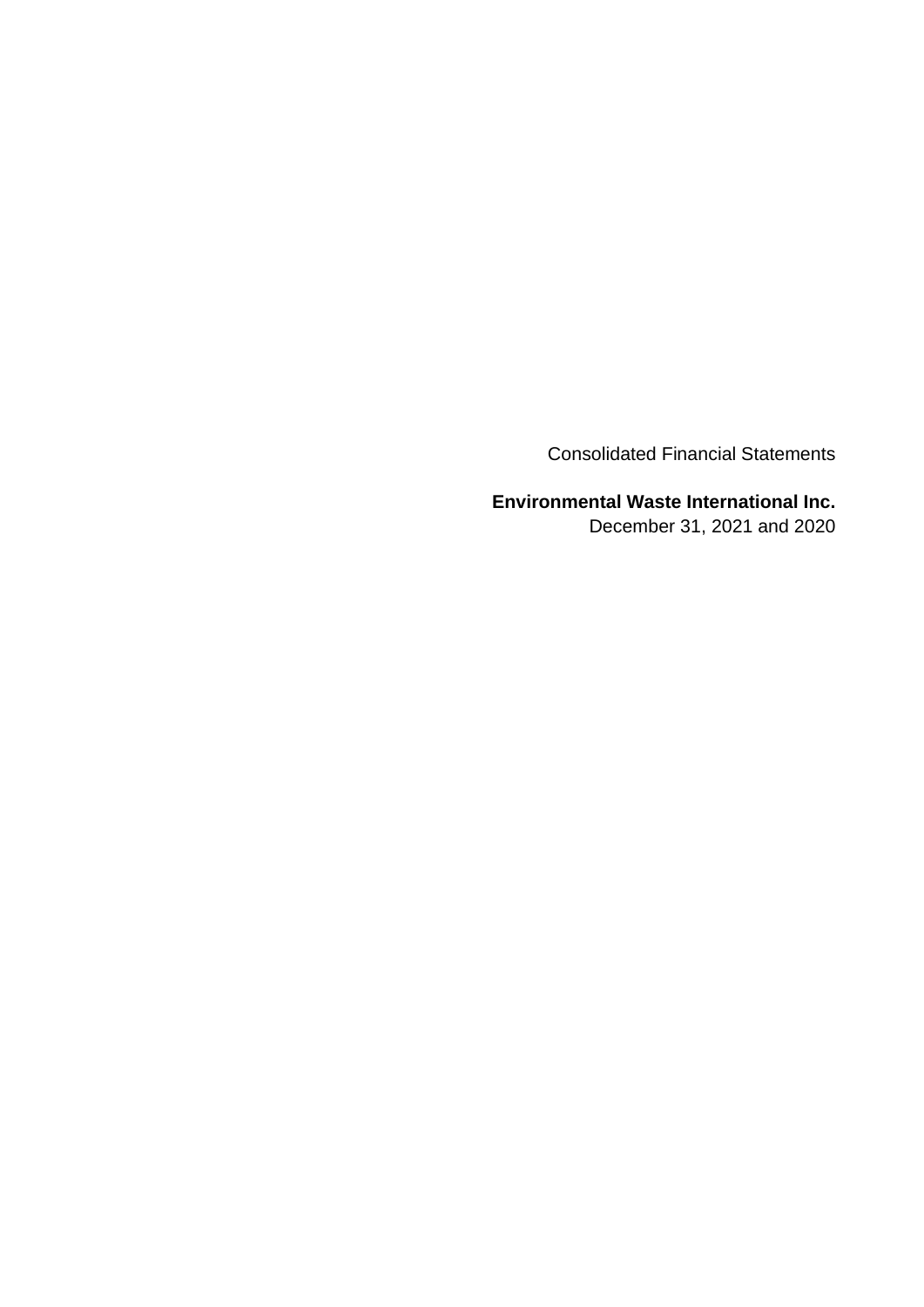

To the Shareholders of Environmental Waste International Inc.:

### Opinion

We have audited the consolidated financial statements of Environmental Waste International Inc. and its subsidiaries (the "Company"), which comprise the consolidated statements of financial position as at December 31, 2021 and December 31, 2020, and the consolidated statements of loss and other comprehensive loss, changes in shareholders' deficiency and cash flows for the years then ended, and notes to the consolidated financial statements, including a summary of significant accounting policies.

In our opinion, the accompanying consolidated financial statements present fairly, in all material respects, the consolidated financial position of the Company as at December 31, 2021 and December 31, 2020, and its consolidated financial performance and its consolidated cash flows for the years then ended in accordance with International Financial Reporting Standards.

### Basis for Opinion

We conducted our audits in accordance with Canadian generally accepted auditing standards. Our responsibilities under those standards are further described in the Auditor's Responsibilities for the Audit of the Consolidated Financial Statements section of our report. We are independent of the Company in accordance with the ethical requirements that are relevant to our audits of the consolidated financial statements in Canada, and we have fulfilled our other ethical responsibilities in accordance with these requirements. We believe that the audit evidence we have obtained is sufficient and appropriate to provide a basis for our opinion.

### Material Uncertainty Related to Going Concern

We draw attention to Note 3 to the consolidated financial statements, which describes matters and conditions of material uncertainty that may cast significant doubt about the Company's ability to continue as a going concern. Our opinion is not modified in respect of this matter.

### Other Information

Management is responsible for the other information. The other information comprises Management's Discussion and Analysis.

Our opinion on the consolidated financial statements does not cover the other information and we do not express any form of assurance conclusion thereon.

In connection with our audits of the consolidated financial statements, our responsibility is to read the other information and, in doing so, consider whether the other information is materially inconsistent with the consolidated financial statements or our knowledge obtained in the audits or otherwise appears to be materially misstated. We obtained Management's Discussion and Analysis prior to the date of this auditor's report. If, based on the work we have performed on this other information, we conclude that there is a material misstatement of this other information, we are required to report that fact. We have nothing to report in this regard.

### Responsibilities of Management and Those Charged with Governance for the Consolidated Financial Statements

Management is responsible for the preparation and fair presentation of the consolidated financial statements in accordance with International Financial Reporting Standards, and for such internal control as management determines is necessary to enable the preparation of consolidated financial statements that are free from material misstatement, whether due to fraud or error.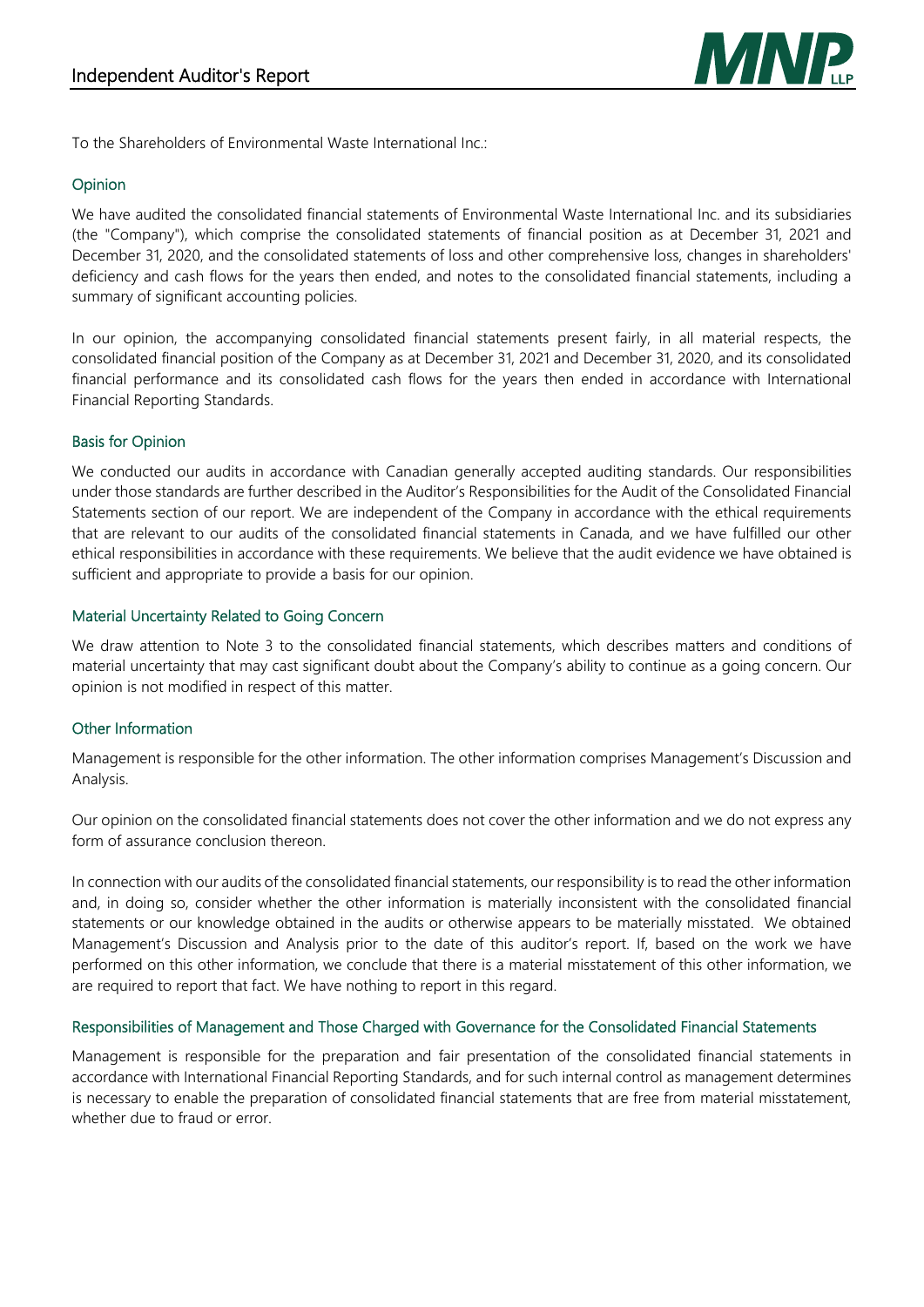In preparing the consolidated financial statements, management is responsible for assessing the Company's ability to continue as a going concern, disclosing, as applicable, matters related to going concern and using the going concern basis of accounting unless management either intends to liquidate the Company or to cease operations, or has no realistic alternative but to do so.

Those charged with governance are responsible for overseeing the Company's financial reporting process.

### Auditor's Responsibilities for the Audit of the Consolidated Financial Statements

Our objectives are to obtain reasonable assurance about whether the consolidated financial statements as a whole are free from material misstatement, whether due to fraud or error, and to issue an auditor's report that includes our opinion. Reasonable assurance is a high level of assurance, but is not a guarantee that an audit conducted in accordance with Canadian generally accepted auditing standards will always detect a material misstatement when it exists. Misstatements can arise from fraud or error and are considered material if, individually or in the aggregate, they could reasonably be expected to influence the economic decisions of users taken on the basis of these consolidated financial statements.

As part of an audit in accordance with Canadian generally accepted auditing standards, we exercise professional judgment and maintain professional skepticism throughout the audit. We also:

- Identify and assess the risks of material misstatement of the consolidated financial statements, whether due to fraud or error, design and perform audit procedures responsive to those risks, and obtain audit evidence that is sufficient and appropriate to provide a basis for our opinion. The risk of not detecting a material misstatement resulting from fraud is higher than for one resulting from error, as fraud may involve collusion, forgery, intentional omissions, misrepresentations, or the override of internal control.
- Obtain an understanding of internal control relevant to the audit in order to design audit procedures that are appropriate in the circumstances, but not for the purpose of expressing an opinion on the effectiveness of the Company's internal control.
- Evaluate the appropriateness of accounting policies used and the reasonableness of accounting estimates and related disclosures made by management.
- Conclude on the appropriateness of management's use of the going concern basis of accounting and, based on the audit evidence obtained, whether a material uncertainty exists related to events or conditions that may cast significant doubt on the Company's ability to continue as a going concern. If we conclude that a material uncertainty exists, we are required to draw attention in our auditor's report to the related disclosures in the consolidated financial statements or, if such disclosures are inadequate, to modify our opinion. Our conclusions are based on the audit evidence obtained up to the date of our auditor's report. However, future events or conditions may cause the Company to cease to continue as a going concern.
- Evaluate the overall presentation, structure and content of the consolidated financial statements, including the disclosures, and whether the consolidated financial statements represent the underlying transactions and events in a manner that achieves fair presentation.

We communicate with those charged with governance regarding, among other matters, the planned scope and timing of the audits and significant audit findings, including any significant deficiencies in internal control that we identify during our audits.

We also provide those charged with governance with a statement that we have complied with relevant ethical requirements regarding independence, and to communicate with them all relationships and other matters that may reasonably be thought to bear on our independence, and where applicable, related safeguards.

The engagement partner on the audit resulting in this independent auditor's report is Robert James Ripley.

MNPLLP

Toronto, Ontario Chartered Professional Accountants April 29, 2022 Licensed Public Accountants

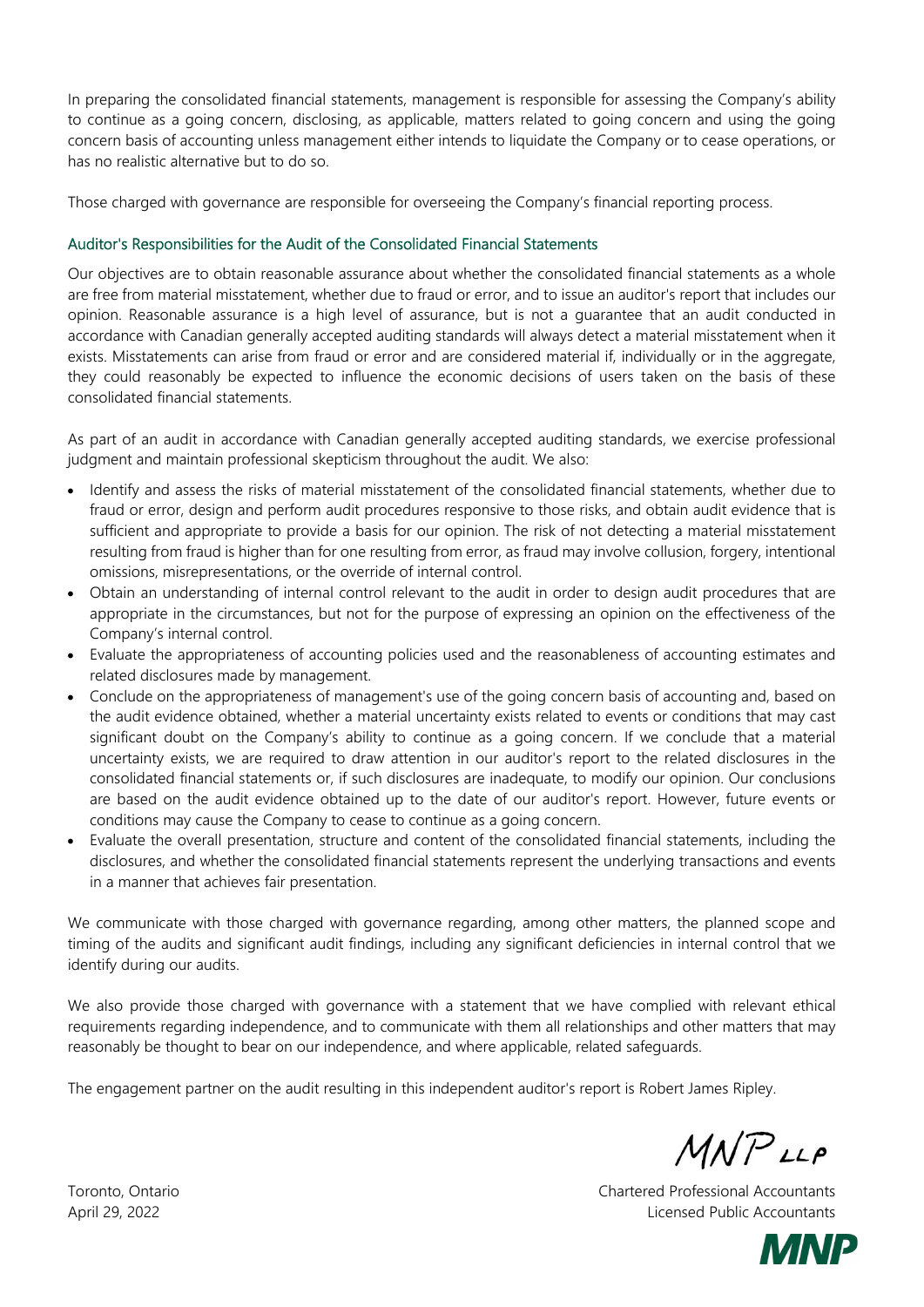### **Consolidated statements of financial position**

[Expressed in Canadian dollars]

| As at December 31,                                                    |                | 2021           | 2020         |
|-----------------------------------------------------------------------|----------------|----------------|--------------|
|                                                                       | Note           | \$             | \$           |
| <b>Assets</b>                                                         |                |                |              |
| <b>Current</b>                                                        |                |                |              |
| Cash                                                                  |                | 297,235        | 619,721      |
| Trade and other receivables                                           | 11             | 102,837        | 63,403       |
| Government remittances recoverable                                    |                | 21,026         | 59,452       |
| Prepaid expenses and sundry                                           |                | 95,104         | 51,387       |
| <b>Total current assets</b>                                           |                | 516,202        | 793,963      |
| Property and equipment, net                                           | 5              | 2,031,438      | 1,007,006    |
| Right-of-use asset                                                    | 6              | 117,913        | 148,010      |
| <b>Total assets</b>                                                   |                | 2,665,553      | 1,948,979    |
| Liabilities and shareholders' deficiency                              |                |                |              |
| <b>Current</b>                                                        |                |                |              |
| Accounts payable and accrued liabilities                              |                | 512,705        | 436,294      |
| Provisions                                                            | $\overline{7}$ |                | 39,600       |
| Current portion of lease liability                                    | 6              | 38,069         | 14,285       |
| Current portion of promissory note payable                            | 8с             |                | 1,077,904    |
| Current portion of term loan payable                                  | 8b             | 2,362,627      | 2,230,344    |
| Current portion of mortgage payable                                   | 8e             | 30,000         | 2,253        |
| Contract liability                                                    |                |                | 63,515       |
| Derivative liability                                                  | 8d             | 90,214         | 757,295      |
| Deferred compensation                                                 | 8f             | 285,632        |              |
| <b>Total current liabilities</b>                                      |                | 3,319,247      | 4,621,490    |
| Lease liability                                                       | $\,6$          | 96,282         | 134,351      |
| <b>CEBA</b> loans                                                     | 8a             | 101,072        | 67,475       |
| Mortgage payable                                                      | 8e             | 485,967        | 493,093      |
| Deferred compensation                                                 | 8f             |                | 430,000      |
| <b>Total liabilities</b>                                              |                | 4,002,568      | 5,746,409    |
|                                                                       |                |                |              |
| Shareholders' deficiency                                              |                |                |              |
| Capital stock                                                         | 9a             | 56,997,868     | 54,481,040   |
| Contributed surplus                                                   | 9d             | 7,019,123      | 6,760,615    |
| Deficit                                                               |                | (66, 312, 558) | (65,039,085) |
| Shareholders' deficiency attributable to equity holders of the parent |                | (2,295,567)    | (3,797,430)  |
| <b>Non-controlling interests</b>                                      | 10             | 958,552        |              |
| Total shareholders' deficiency                                        |                | (1,337,015)    | (3,797,430)  |
|                                                                       |                | 2,665,553      | 1,948,979    |

*The accompanying notes are an integral part of these consolidated financial statements*

Approved by the Board: *"Emanuel Gerard"*  Director

 *"Robert MacBean"* Director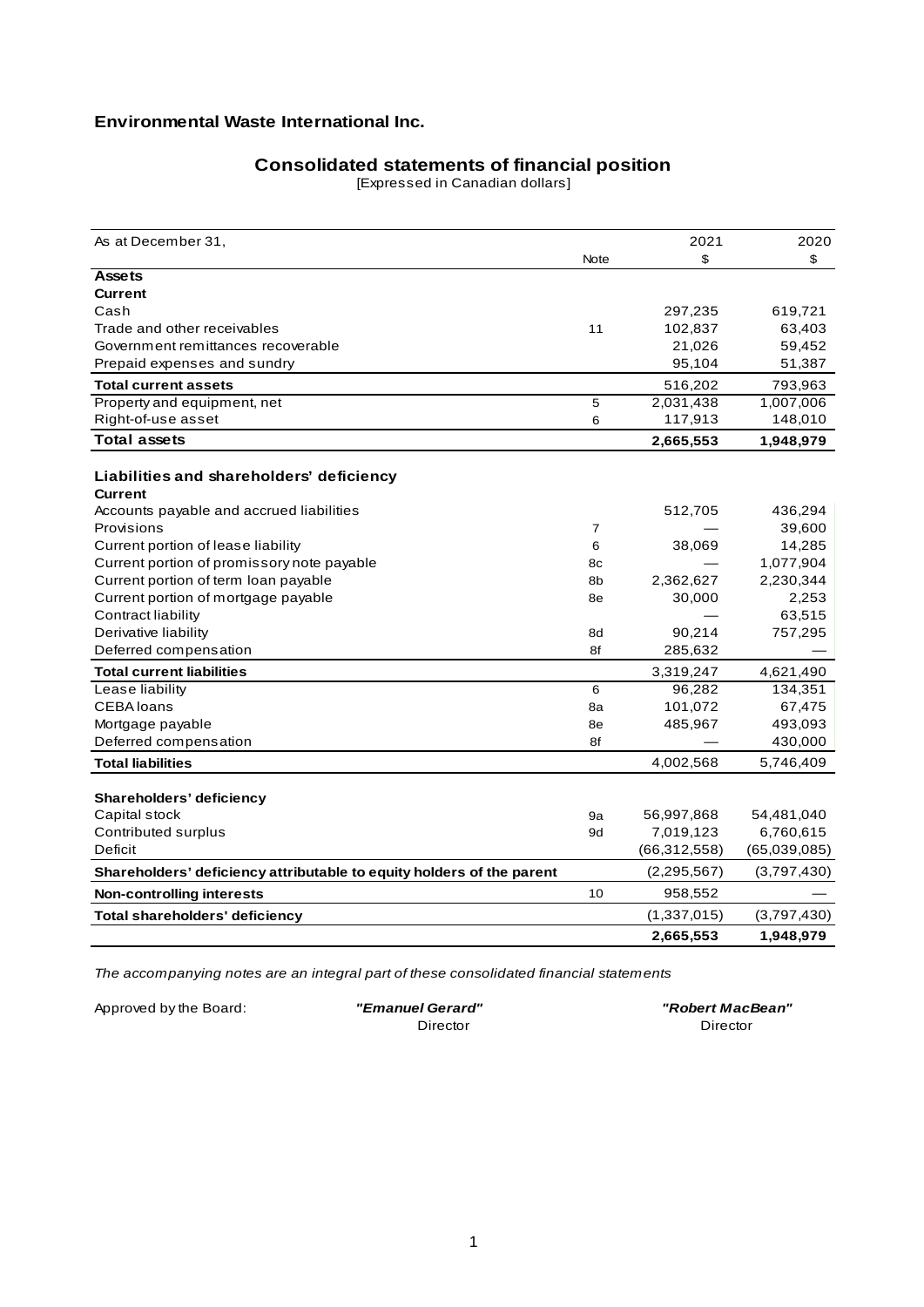#### **Consolidated statements of loss and comprehensive loss**

[Expressed in Canadian dollars]

| Years ended December 31,                                                  |                | 2021          | 2020          |
|---------------------------------------------------------------------------|----------------|---------------|---------------|
|                                                                           | Note           | \$            | \$            |
| Revenue                                                                   |                | 112,489       | 113,368       |
|                                                                           |                |               |               |
| <b>Expenses</b>                                                           |                |               |               |
| Technology development                                                    | 12             | 628,742       | 495,260       |
| Plant operations                                                          | 12             | 115,683       | 196,186       |
| Selling, marketing and administration                                     | 12             | 865,879       | 641,122       |
| Stock-based compensation                                                  | 9 <sub>b</sub> | 343,342       | 158,616       |
| Depreciation of property and equipment                                    | 5              | 85,718        | 82,653        |
| Amortization of right-of-use asset                                        | 6              | 30,088        | 34,039        |
|                                                                           |                | 2,069,452     | 1,607,876     |
| <b>Operating loss</b>                                                     |                | (1,956,963)   | (1,494,508)   |
|                                                                           |                |               |               |
| Other income (expenses)                                                   |                |               |               |
| Gain on recognition of interest-free loans                                |                |               | 16,699        |
| Finance costs                                                             | 8g             | (213, 867)    | (364, 178)    |
| Foreign exchange gain (loss)                                              |                | (25, 458)     | 15,006        |
| Loss on termination of lease                                              |                |               | (3,005)       |
| Gain on settlement of debt                                                | 8c, 8f         | 249,848       |               |
| Gain (loss) on modification of term loan                                  | 8b             | (35, 563)     | 40,284        |
| Change in fair value of derivative                                        | 8d             | 667,081       | (627, 502)    |
|                                                                           |                | 642,042       | (922, 696)    |
| Net loss and comprehensive loss for the year                              |                | (1,314,921)   | (2, 417, 204) |
| Net loss and comprehensive loss attributable to non-controlling interests | 10             | (41, 448)     |               |
| Net loss and comprehensive loss attributable to                           |                |               |               |
| equity holders of the parent                                              |                | (1, 273, 473) | (2, 417, 204) |
|                                                                           |                |               |               |
| Loss per share from operations - basic and diluted                        |                | (0.01)        | (0.02)        |
| Weighted average number of shares outstanding                             |                |               |               |
| basic and diluted                                                         |                | 253,961,717   | 225,392,179   |
|                                                                           |                |               |               |

*The accompanying notes are an integral part of these consolidated financial statements*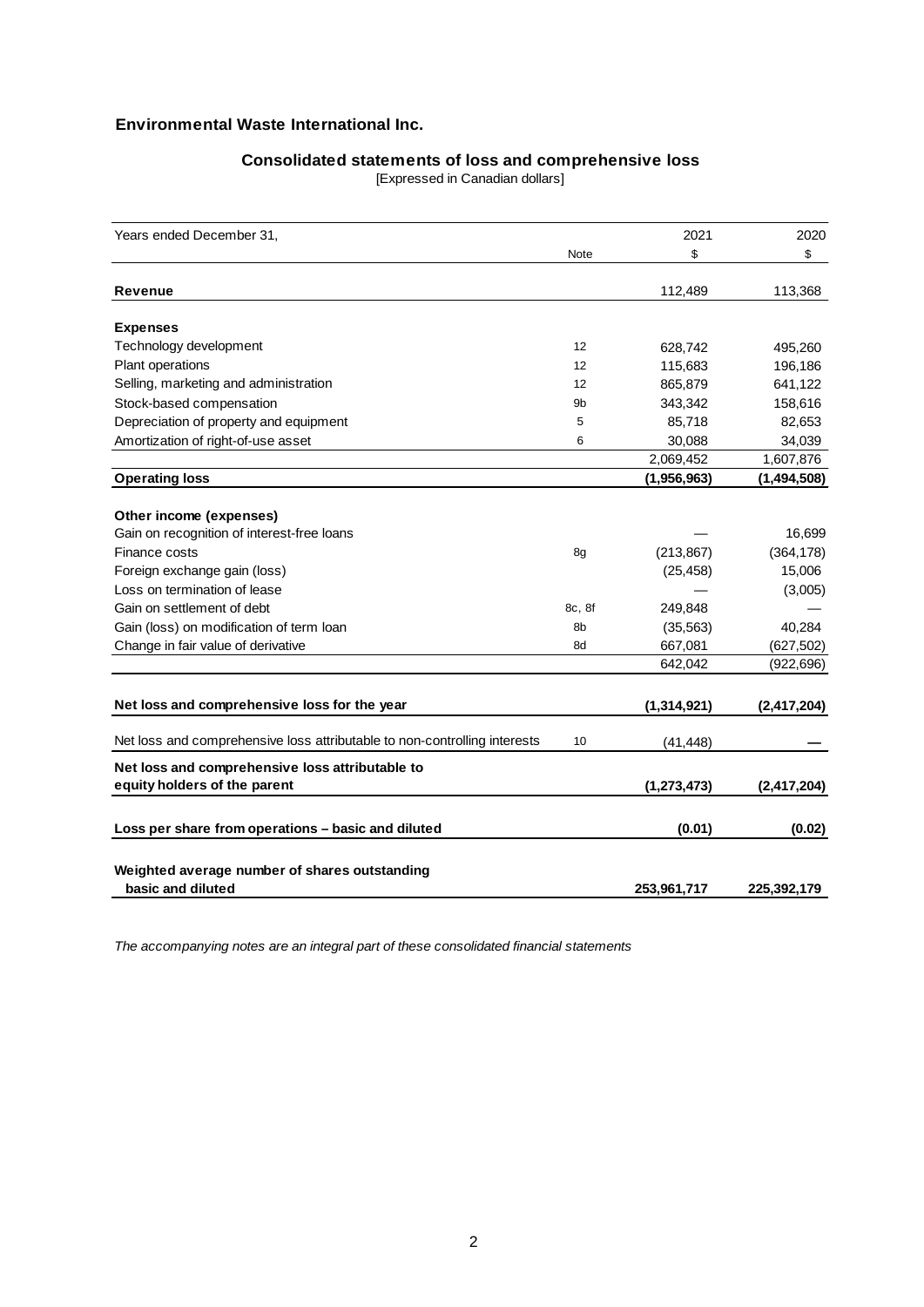# **Consolidated statements of cash flows**

[Expressed in Canadian dollars]

| Years ended December 31,                                       |            | 2021          | 2020          |
|----------------------------------------------------------------|------------|---------------|---------------|
|                                                                | Note       | \$            | \$            |
|                                                                |            |               |               |
| <b>Operating activities</b>                                    |            |               |               |
| Net loss for the year                                          |            | (1,314,921)   | (2,417,204)   |
| Add items not involving cash                                   |            |               |               |
| Stock-based compensation                                       | 9b         | 343,342       | 158,616       |
| Depreciation of property and equipment                         | 5          | 85,718        | 82,653        |
| Amortization of right-of-use asset                             | 6          | 30,088        | 34,039        |
| Finance costs                                                  | 8g         | 200,068       | 229,592       |
| Gain on recognition of interest-free loan                      | 11c        | (14, 397)     | (16, 699)     |
| Accretion expense                                              | 8a, 8b, 8d | 10,174        | 134,586       |
| Gain on settlement of debt                                     | 8c, 8f     | (249, 848)    |               |
| Loss on termination of lease                                   |            |               | 3,005         |
| Loss (gain) on modification of term loan                       | 8b         | 35,563        | (40, 284)     |
| Change in fair value of derivative                             | 8d         | (667,081)     | 627,502       |
|                                                                |            | (1, 541, 294) | (1, 204, 194) |
| Changes in non-cash working capital balances                   |            |               |               |
| Trade and other receivables                                    |            | (39, 423)     | (44, 711)     |
| Government remittances recoverable                             |            | 38,426        | 43,388        |
| Prepaid expenses and sundry                                    |            | (43, 717)     | (2,075)       |
| Accounts payable and accrued liabilities                       |            | 36,811        | (36, 857)     |
| Provisions                                                     |            |               | (42,000)      |
| Contract liability                                             |            | (63, 515)     | (2,406)       |
|                                                                |            | (71, 418)     | (84, 661)     |
| Cash used in operating activities                              |            | (1,612,712)   | (1, 288, 855) |
|                                                                |            |               |               |
| <b>Investing activities</b>                                    |            |               |               |
| Purchase of property and equipment                             | 5          | (15, 121)     | (9, 185)      |
| Additions to construction-in-progress                          | 5          | (1,095,029)   |               |
| Cash used in investing activities                              |            | (1, 110, 150) | (9, 185)      |
|                                                                |            |               |               |
| <b>Financing activities</b>                                    |            |               |               |
| Proceeds from CEBA loans payable                               | 8a         | 40,000        | 80,000        |
| Proceeds from issuance of shares pursuant to private placement |            | 1,233,000     | 394,107       |
| Share issuance costs on conversion of convertible loan         |            | (17, 363)     | (12, 275)     |
| Proceeds from issuance of shares in Ellsin                     |            | 1,000,000     |               |
| Proceeds from exercise of stock options                        |            | 151,930       | 147,832       |
| Proceeds from mortgage payable, net of issuance costs          |            |               | 474,629       |
| Proceeds from exercise of warrants                             |            | 50,000        |               |
| Repayments of mortgage payable                                 | 8e         | (30,000)      | (17, 678)     |
| Repayments of lease obligations                                | 6          | (27, 192)     | (34, 445)     |
| Cash provided by financing activities                          |            | 2,400,375     | 1,032,170     |
|                                                                |            |               |               |
| Net decrease in cash during the year                           |            | (322, 486)    | (265, 870)    |
| Cash, beginning of year                                        |            | 619,721       | 885,591       |
| Cash, end of year                                              |            | 297,235       | 619,721       |

*The accompanying notes are an integral part of these consolidated financial statements*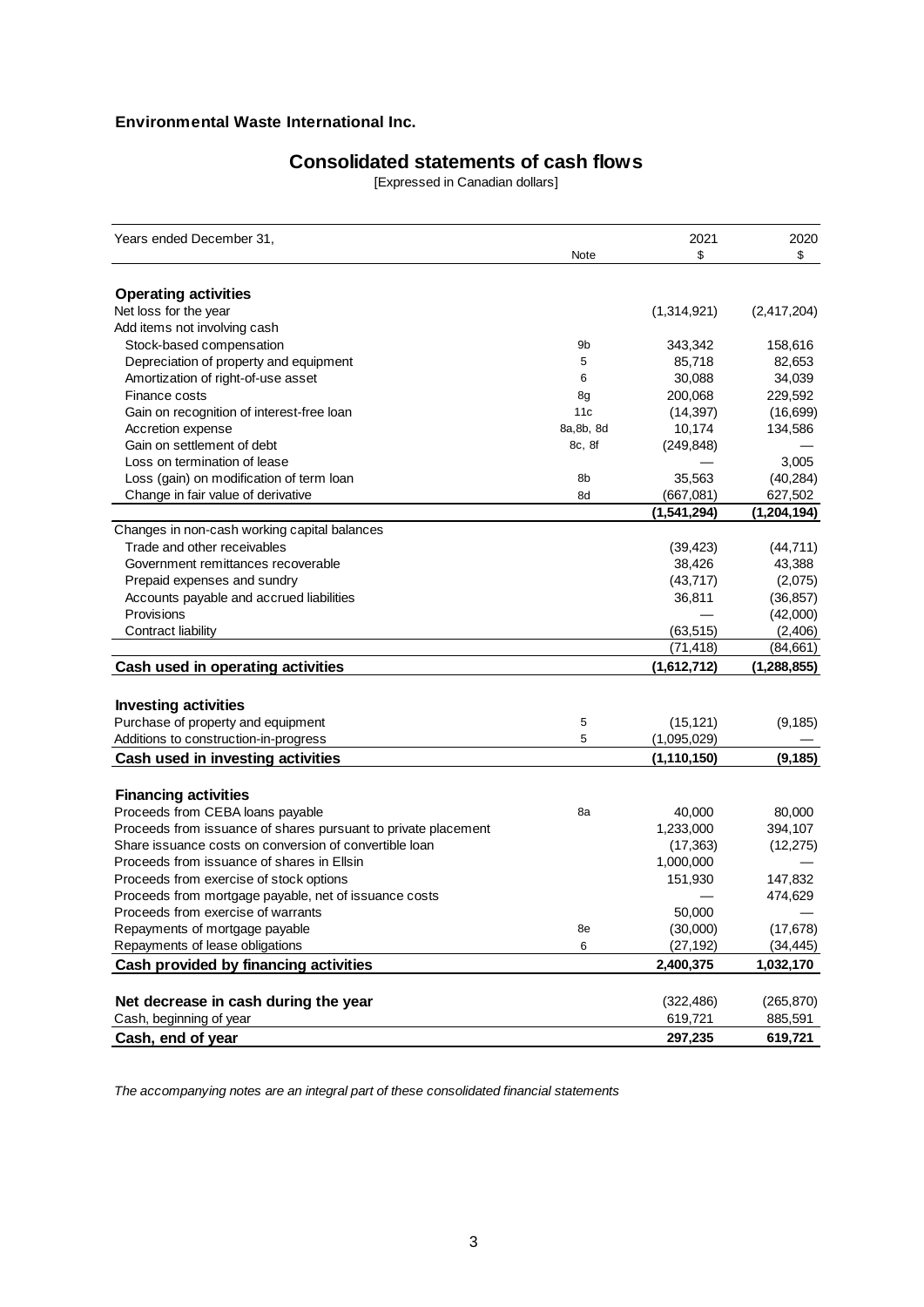# **Consolidated statements of changes in shareholders' deficiency**

[Expressed in Canadian dollars]

|                                                      |                |                      |            |                    |                | Total<br>attributable<br>to equity | Non-        |               |
|------------------------------------------------------|----------------|----------------------|------------|--------------------|----------------|------------------------------------|-------------|---------------|
|                                                      |                |                      |            | <b>Contributed</b> |                | holders of                         | controlling |               |
|                                                      |                | <b>Capital Stock</b> |            | surplus            | <b>Deficit</b> | the parent                         | interests   | Total         |
|                                                      | Note           |                      |            |                    |                |                                    |             |               |
| Balance, December 31, 2019                           |                | 214,356,649          | 50,611,761 | 6,492,500          | (62, 621, 881) | (5,517,620)                        | —           | (5,517,620)   |
| Issuance of shares pursuant to private placement     | 9a             | 6,153,846            | 211,921    |                    |                | 211,921                            |             | 211,921       |
| Issuance of warrants pursuant to private placement   |                |                      |            | 188,079            |                | 188,079                            |             | 188,079       |
| Issuance of shares on conversion of convertible loan | 9a             | 25,114,037           | 3,449,114  |                    |                | 3,449,114                          |             | 3,449,114     |
| Stock-based compensation                             | 9 <sub>b</sub> |                      |            | 158,616            |                | 158,616                            |             | 158,616       |
| Stock options exercised                              | 9 <sub>b</sub> | 1,548,308            | 223,116    | (75, 284)          |                | 147,832                            |             | 147,832       |
| Share and warrant issue costs                        |                |                      | (14, 872)  | (3,296)            |                | (18, 168)                          |             | (18, 168)     |
| Net loss and comprehensive loss for the year         |                |                      |            |                    | (2,417,204)    | (2,417,204)                        | —           | (2,417,204)   |
| Balance, December 31, 2020                           |                | 247,172,840          | 54,481,040 | 6,760,615          | (65,039,085)   | (3,797,430)                        |             | (3,797,430)   |
| Issuance of shares pursuant to private placement     | 9a             | 4,110,000            | 1,233,000  |                    | —              | 1,233,000                          | —           | 1,233,000     |
| Issuance of shares pursuant to settlement of debt    | 9a             | 5,267,812            | 1,014,427  |                    | —              | 1,014,427                          | —           | 1,014,427     |
| Stock options exercised                              | 9b             | 1,618,291            | 225,618    | (73, 688)          |                | 151,930                            |             | 151,930       |
| Stock-based compensation                             | 9b             |                      |            | 343,342            |                | 343,342                            |             | 343,342       |
| Warrants exercised                                   | 9с             | 250,000              | 61,146     | (11, 146)          |                | 50,000                             |             | 50,000        |
| Issuance of shares in Ellsin Environmental Ltd.      | 10             |                      |            |                    |                |                                    | 1,000,000   | 1,000,000     |
| Share issue costs                                    |                |                      | (17, 363)  |                    |                | (17, 363)                          |             | (17, 363)     |
| Net loss and comprehensive loss for the year         |                |                      |            |                    | (1, 273, 473)  | (1,273,473)                        | (41, 448)   | (1,314,921)   |
| Balance, December 31, 2021                           |                | 258,418,943          | 56,997,868 | 7,019,123          | (66, 312, 558) | (2, 295, 567)                      | 958,552     | (1, 337, 015) |

*The accompanying notes are an integral part of these consolidated financial statements*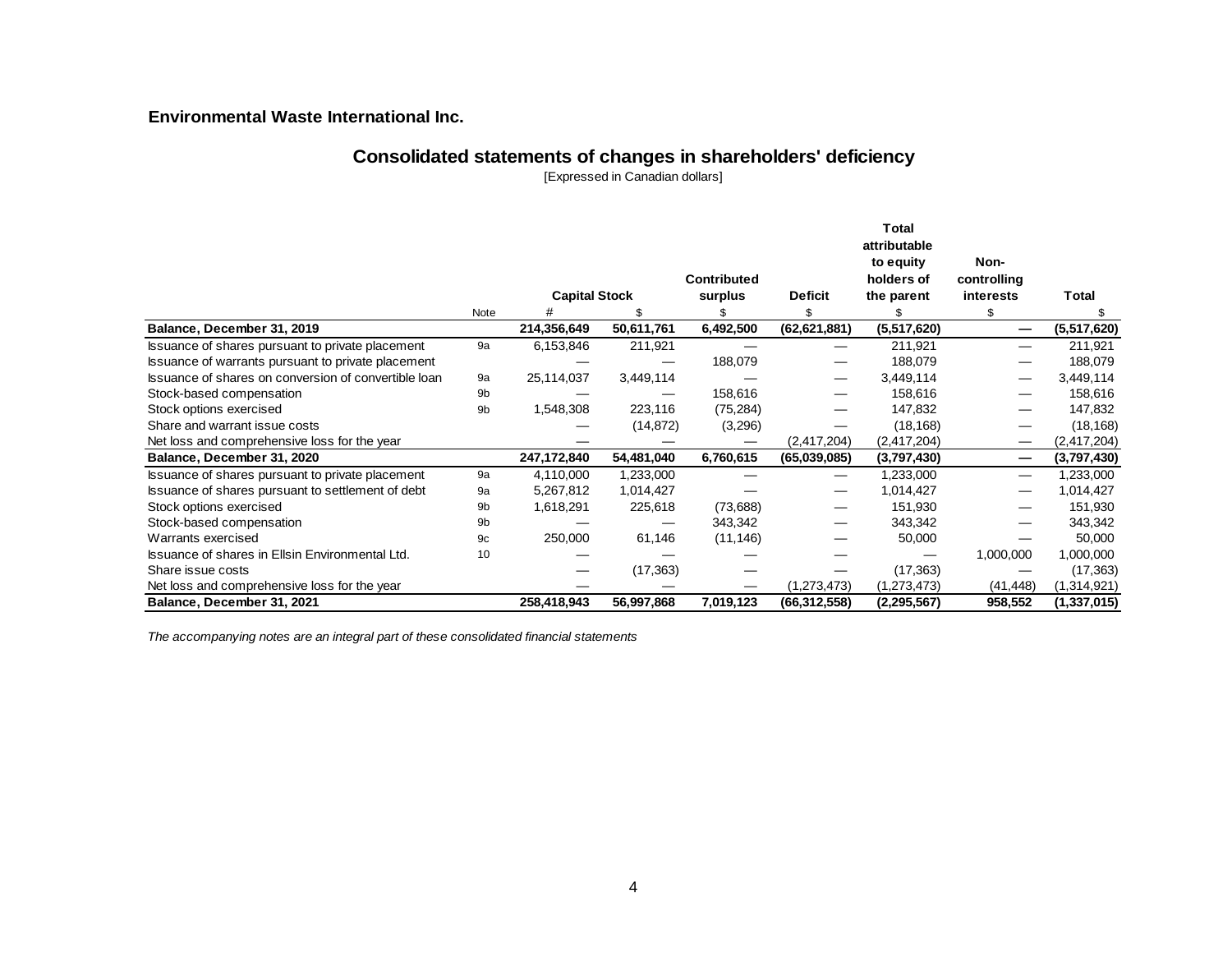# **Notes to consolidated financial statements**

For the years ended December 31, 2021, and 2020

### **1. Corporate information**

Environmental Waste International Inc. ("EWI" or the "Company") was incorporated under the Ontario Business Corporations Act on October 31, 1987. The Company's business is the design, development and sale of environmentally sound devices utilizing EWI's patented Reverse Polymerization process and dealing with environmental waste disposal, including the development, advancement, licensing and sale of its technology and related machines throughout the world. The Company's registered office is located at 1751 Wentworth Street, Unit 1, Whitby, Ontario, L1N 8R6.

### **2. Basis of preparation and statement of compliance**

The consolidated financial statements of EWI have been prepared in accordance with International Financial Reporting Standards (IFRS). The notes presented in these consolidated financial statements include only significant events and transactions occurring since the last fiscal year end. The policies applied in these consolidated financial statements are based on International Financial Reporting Standards ("IFRS") as issued by the International Accounting Standards Board ("IASB").

These consolidated financial statements have been prepared on a historical cost basis. These consolidated financial statements are presented in Canadian dollars. These financial statements are authorized for issue on April 29, 2022.

### **3. Going concern assumption**

These consolidated financial statements have been prepared on a basis that assumes the Company will be able to realize its assets and discharge its liabilities in the normal course of business for the foreseeable future. These consolidated financial statements do not reflect any adjustments that may be necessary should the Company be unable to continue as a going concern. The Company incurred a net loss of \$1,314,921 during the year ended December 31, 2021, and, as at that date, had working capital deficiency for of \$2,803,045 (2020 – \$3,827,527) and a cumulative deficit of \$66,312,558 (2020 – \$65,039,085).

Recurring sources of revenue have not yet proven to be sufficient as the commercialization of the Company's core technology is at an early stage and the Company has not yet achieved a level of profitability and positive cash flows. While the Company has been successful in raising additional financing and extending the repayment terms for its terms loan payable subsequent to the end of the year *(note 20)*, it will require additional financing to enable it to continue operations. In the absence of additional financing, the Company is not expected to have sufficient funds to meet its obligations. Management continues to monitor cash needs and is considering various alternatives to raise additional financing*.* There can be no assurances that the Company will be able to secure the necessary financing to enable it to continue as a going concern. The factors noted above indicate the existence of a material uncertainty that may cast significant doubt on the ability of the Company to continue as a going concern. If the going concern basis is not appropriate, material adjustments may be necessary to the carrying amounts and/or classification of assets and liabilities.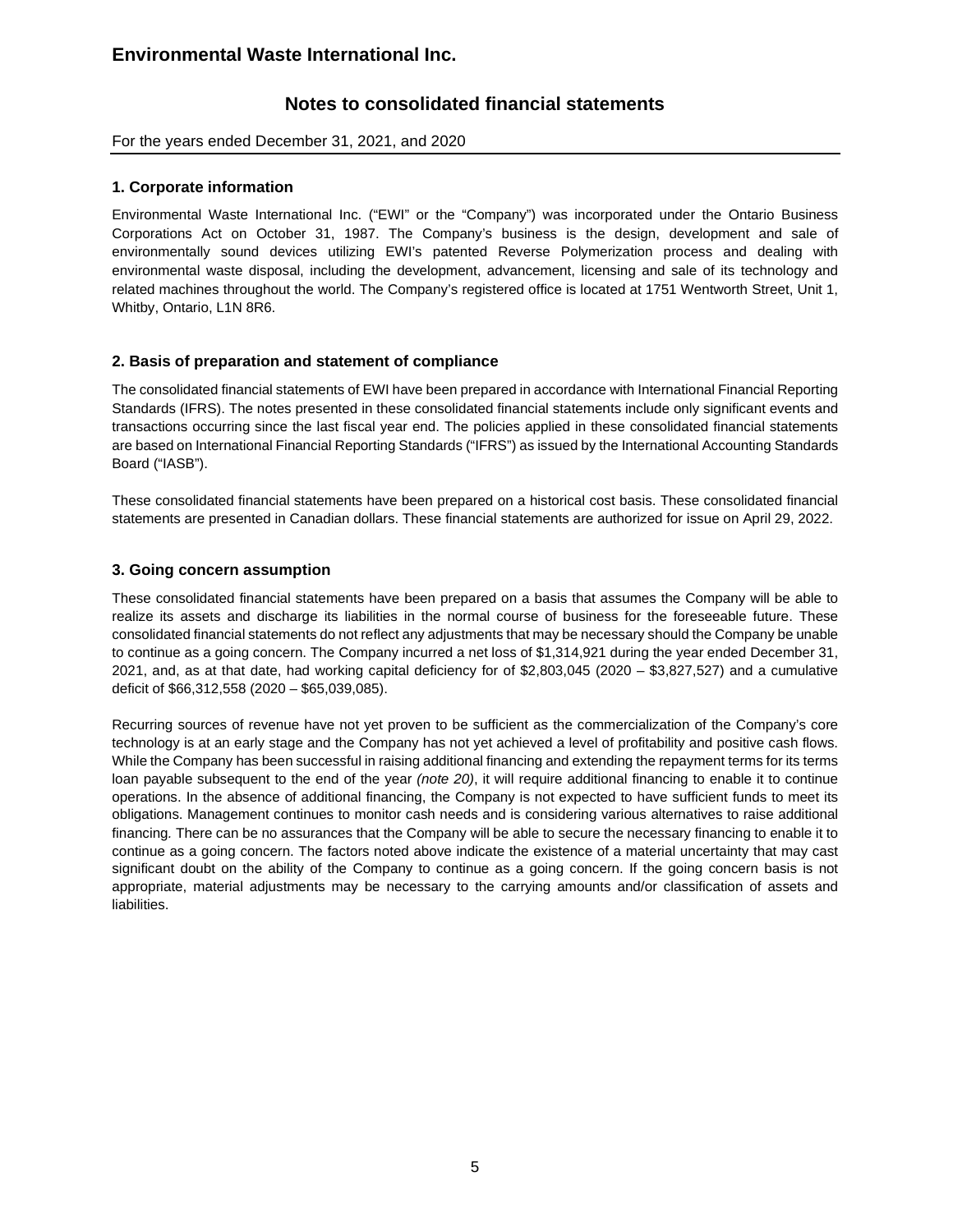# **Notes to consolidated financial statements**

### For the years ended December 31, 2021, and 2020

### **4. Summary of significant accounting policies**

#### **Basis of consolidation**

The consolidated financial statements include the accounts of the Company and the following subsidiaries at the following ownership percentages: Environmental Waste Management Corporation (100%), Ellsin Environmental Ltd. (90% at December 30, 2021, 100% at December 31, 2020), EWI Rubber Inc. (100%) Jaguar Carbon Sales Limited (100%), and 2228641 Ontario Limited (100%).

The consolidated financial statements comprise the financial statements of the Company and its subsidiaries as at December 31, 2021. Control is achieved when the Company is exposed, or has rights, to variable returns from its involvement with the investee and has the ability to affect those returns through its power over the investee. Specifically, the Company controls an investee if and only if the Company has:

- Power over the investee [i.e., existing rights that give it the current ability to direct the relevant activities of the investee];
- Exposure, or rights, to variable returns from its involvement with the investee; and
- The ability to use its power over the investee to affect its returns.

When the Company has less than a majority of the voting or similar rights of an investee, the Company considers all relevant facts and circumstances in assessing whether it has power over an investee, including:

- The contractual arrangement with the other vote holders of the investee;
- Rights arising from other contractual arrangements; and
- The Company's voting rights and potential voting rights.

The Company re-assesses whether or not it controls an investee if facts and circumstances indicate that there are changes to one or more of the three elements of control. Consolidation of a subsidiary begins when the Company obtains control over the subsidiary and ceases when the Company loses control of the subsidiary. Assets, liabilities, income and expenses of a subsidiary acquired or disposed of during the year are included in the consolidated statements of loss and comprehensive loss from the date that the Company gains control until the date that the Company ceases to control the subsidiary.

Profit or loss and each component of other comprehensive income are attributed to the equity holders of the parent and to the non-controlling interests, even if this results in the non-controlling interests having a deficit balance. When necessary, adjustments are made to the financial statements of subsidiaries to bring their accounting policies into line with the Company's accounting policies. All intra-group assets and liabilities, equity, income, expenses and cash flows relating to transactions between members of the Company are eliminated in full on consolidation.

#### **Revenue recognition**

Revenue is measured based on the value of the expected consideration in a contract with a customer. The Company recognizes revenue using a 5-step process including:

- 1. Identification of the contract, or contracts with the customer;
- 2. Identification of the performance obligations in the contract;
- 3. Determination of the transaction price;
- 4. Allocation of the transaction price to the performance obligations in the contract; and
- 5. Recognition of revenue when or as the Company satisfies the performance obligation.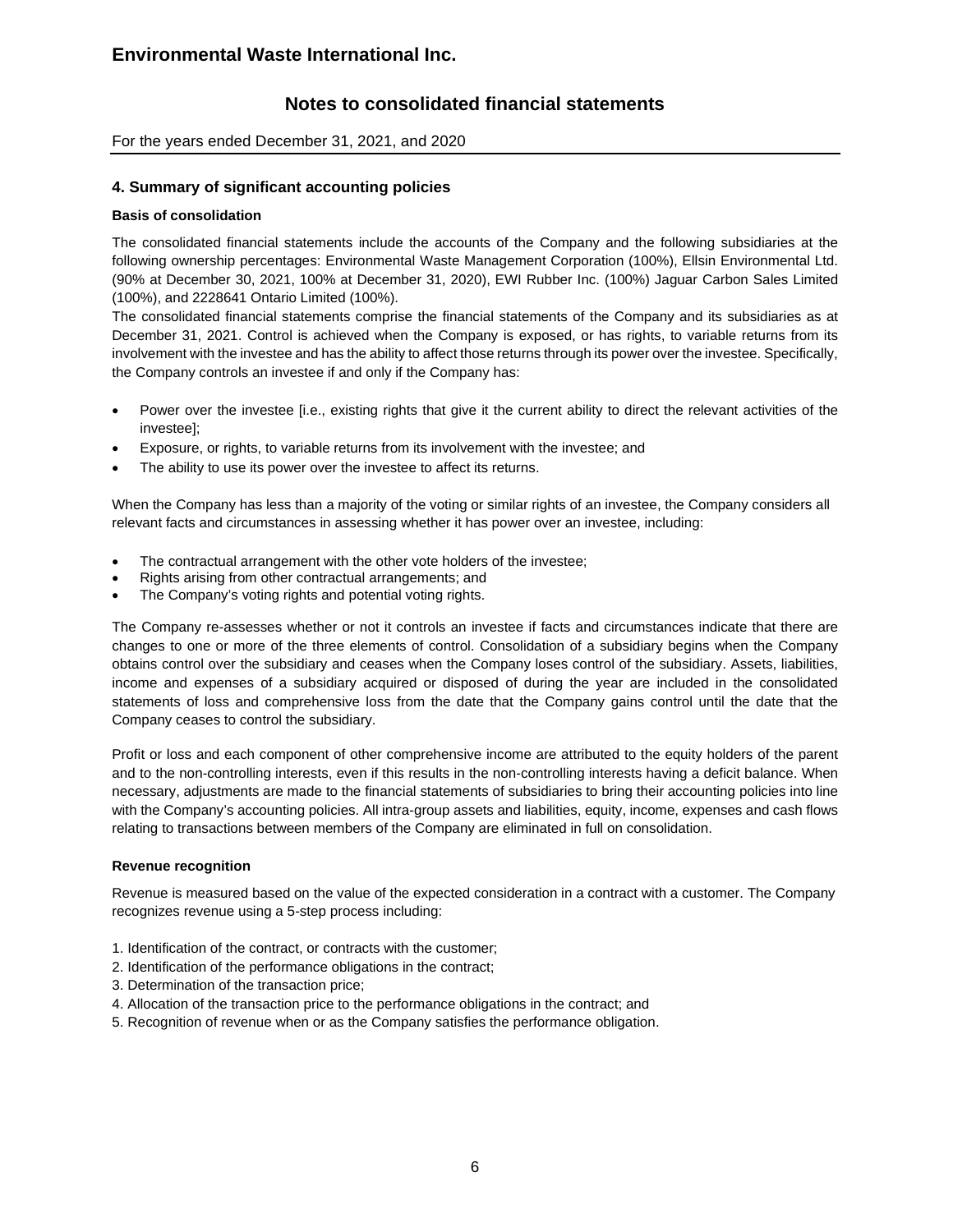## **Notes to consolidated financial statements**

### For the years ended December 31, 2021, and 2020

### **4. Summary of significant accounting policies – continued**

#### **Revenue recognition – continued**

A contract asset is recognized in the consolidated financial statements of financial position when the Company's right to consideration from the transfer of products or services to a customer is conditional on its contractual obligation to transfer other products or services. Contract assets are transferred to trade receivables when the Company's right to consideration becomes conditional only as to the passage of time.

A contract liability is recognized in the consolidated financial statements of financial position when the Company receives consideration in advance of the transfer of products or services to the customer. Contract assets and liabilities relating to the same contract are presented on a net basis.

Incremental costs of obtaining a contract with a customer, principally comprised of sales commissions and prepaid contract fulfillment costs, are included in contract costs in the statements of financial position, except where the amortization period is one year or less, in which case costs of obtaining a contract are immediately expensed. Capitalized costs are amortized on a systematic basis that is consistent with the period and pattern of transfer to the customer of the related products or services.

#### **Service revenue**

Typically, the Company enters into contracts that contain multiple services such as combined maintenance and support contracts. The Company evaluates these arrangements to determine the appropriate unit of accounting (performance obligation) for revenue recognition purposes based on whether the product or service is distinct from some or all of the other products or services in the arrangement. A product or service is distinct if the customer can benefit from it on its own or together with other readily available resources and the Company's promise to transfer the good or service is separately identifiable from other promises in the contractual arrangement with the customer. Non-distinct products and services are combined with other goods or services until they are distinct as a bundle and therefore form a single performance obligation. Where a contract consists of more than one performance obligation, revenue is allocated to each performance obligation based on their estimated standalone selling price ("SSP").

The Company recognizes revenue when the transfer of control of the promised products or services has occurred. Maintenance and support revenue is recognized over the term of the maintenance agreement. The Company defers revenues that have been billed but which do not meet the revenue recognition criteria. Cash received in advance of revenue being recognized is classified as contract liabilities.

#### **Interest income**

For all financial instruments measured at amortized cost and interest-bearing financial assets, interest income is recorded using the effective interest rate, which is the rate that exactly discounts the estimated future cash payments or receipts through the expected life of the financial instrument or a shorter period, where appropriate, to the net carrying amount of the financial asset or liability. Interest income is included in finance income in the consolidated statements of loss and comprehensive loss.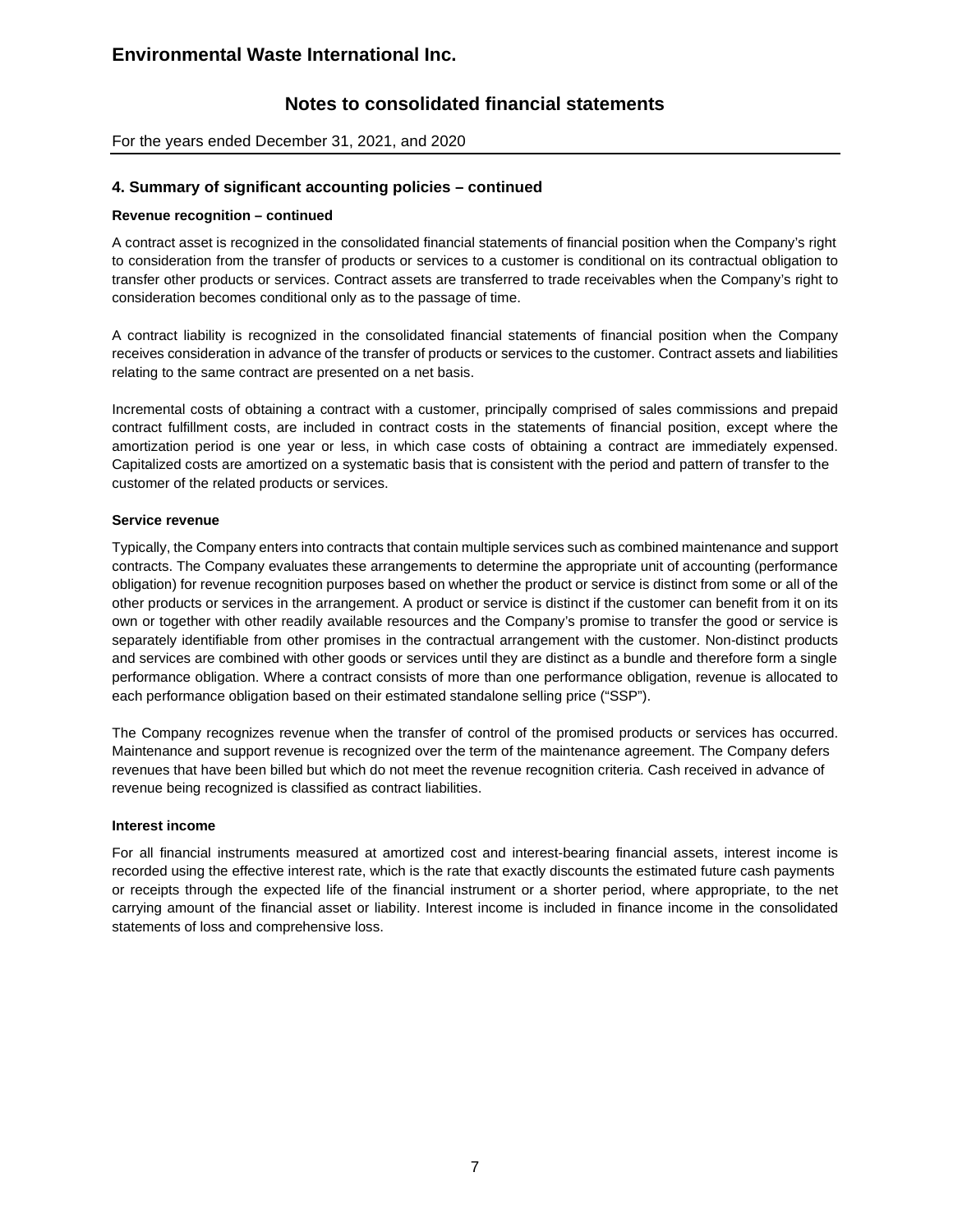## **Notes to consolidated financial statements**

### For the years ended December 31, 2021, and 2020

### **4. Summary of significant accounting policies – continued**

#### **Financial instruments**

[a] Financial assets

#### **Initial recognition and measurement**

The Company recognizes financial assets when it becomes party to the contractual provisions of the instrument. Financial assets are measured initially at their fair value plus, in the case of financial assets not subsequently measured at fair value through profit or loss, transaction costs that are directly attributable to their acquisition. Transaction costs attributable to the acquisition of financial assets subsequently measured at fair value through profit or loss are expensed in the consolidated statements of loss and comprehensive loss when incurred.

The Company's financial assets include cash and accounts receivable. All of the Company's financial assets are classified as loans and receivables.

#### **Subsequent measurement – loans and receivables**

On initial recognition, financial assets are classified as subsequently measured at amortized cost, fair value through other comprehensive income ("FVOCI") or fair value through profit or loss ("FVTPL"). The Company determines the classification of its financial assets, together with any embedded derivatives, based on the business model for managing the financial assets and their contractual cash flow characteristics.

#### **Derecognition**

A financial asset is derecognized when:

The rights to receive cash flows from the asset have expired; and

 The Company has transferred its rights to receive cash flows from the asset or has assumed an obligation to pay the received cash flows in full without material delay to a third party under a "pass-through" arrangement.

#### **Impairment of financial assets**

The Company recognizes a loss allowance for the expected credit losses associated with its financial assets, other than financial assets measured at fair value through profit or loss. Expected credit losses are measured to reflect a probability-weighted amount, the time value of money, and reasonable and supportable information regarding past events, current conditions and forecasts of future economic conditions.

The Company applies the simplified approach for trade receivables. Using the simplified approach, the Company records a loss allowance equal to the expected credit losses resulting from all possible default events over the assets' contractual lifetime.

The Company assesses whether a financial asset is credit-impaired at the reporting date. Regular indicators that a financial instrument is credit-impaired include significant financial difficulties as evidenced through borrowing patterns or observed balances in other accounts and breaches of borrowing contracts such as default events or breaches of borrowing covenants. For financial assets assessed as credit-impaired at the reporting date, the Company continues to recognize a loss allowance equal to lifetime expected credit losses.

For financial assets measured at amortized cost, loss allowances for expected credit losses are presented in the consolidated balance sheet as a deduction from the gross carrying amount of the financial asset.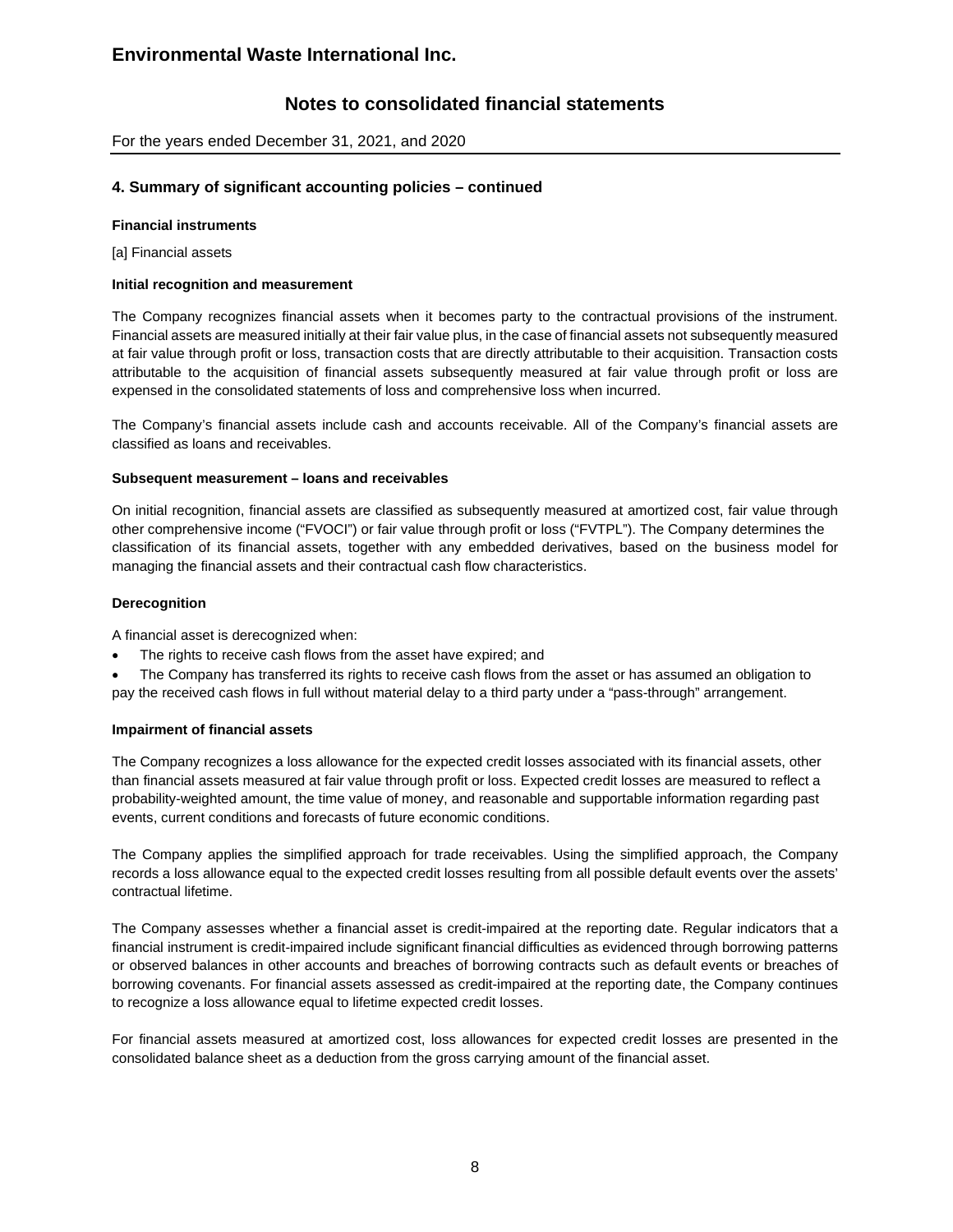## **Notes to consolidated financial statements**

### For the years ended December 31, 2021, and 2020

### **4. Summary of significant accounting policies – continued**

#### **Impairment of financial assets – continued**

Financial assets are written off when the Company has no reasonable expectations of recovering all or any portion thereof.

[b] Financial liabilities

#### **Initial recognition and measurement**

The Company recognizes a financial liability when it becomes party to the contractual provisions of the instrument. At initial recognition, the Company measures financial liabilities at their fair value plus transaction costs that are directly attributable to their issuance, with the exception of financial liabilities subsequently measured at fair value through profit or loss for which transaction costs are immediately recorded in profit or loss.

#### **Subsequent measurement**

Subsequent to initial recognition, all financial liabilities are measured at amortized cost using the effective interest rate method. Interest, gains and losses relating to a financial liability are recognized in profit or loss.

#### **Compound financial liabilities and embedded derivatives**

Where an instrument contains both a liability and equity component, these components are recognized separately based on the substance of the instrument, with the liability component measured initially at fair value and the equity component assigned the residual amount. Financial instruments recorded at fair value in the statement of financial position are classified according to a three-level hierarchy that reflects the significance of the inputs used in making the fair value measurements. The financial instruments that are measured at fair value subsequent to initial recognition, grouped into Levels 1 to 3 based on the degree to which the fair value is observable:

- Level 1 fair value measurements are those derived from quoted prices (unadjusted) in active markets for identical assets or liabilities using the last bid price;
- Level 2 fair value measurements are those derived from inputs other than quoted prices included within Level 1 that are observable for the asset or liability, either directly (i.e., as prices) or indirectly (i.e., derived from prices); and
- Level 3 fair value measurements are those derived from valuation techniques that include inputs for the asset or liability that are not based on observable market data (unobservable inputs).

The derivative liability is classified as level 3 in the fair value hierarchy.

#### **Debt component of convertible loans**

Convertible loans are separated into liability and equity components based on the terms of the contract. On issuance of convertible loans, the fair value of the liability component is determined using a market rate for an equivalent nonconvertible loan. This amount is classified as a financial liability measured at amortized cost [net of transaction costs] until it is extinguished on conversion or redemption. The remainder of the proceeds is allocated to the conversion option that is recognized and included in equity (deficiency). The carrying amount of the conversion option is not remeasured in subsequent years.

Transaction costs are apportioned between the liability and equity components of the convertible loans based on the allocation of proceeds to the liability and equity components when the instruments are initially recognized.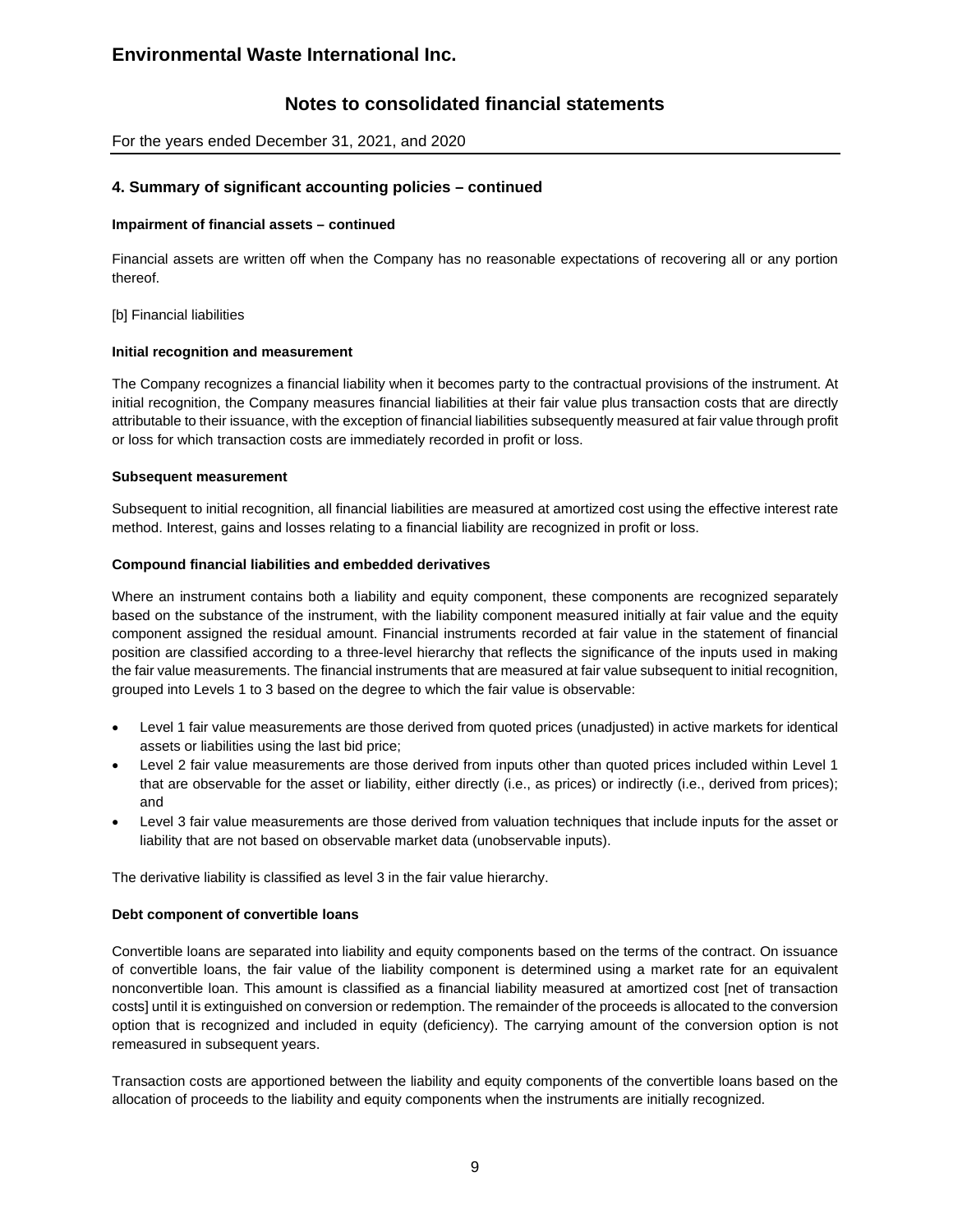# **Notes to consolidated financial statements**

For the years ended December 31, 2021, and 2020

### **4. Summary of significant accounting policies – continued**

#### **Derecognition of financial liabilities**

A financial liability is derecognized when the obligation under the liability is discharged, cancelled or expires.

When an existing financial liability is replaced by another from the same lender on substantially different terms, or the terms of an existing liability are substantially modified, such an exchange or modification is treated as a derecognition of the original liability and the recognition of a new liability and the difference in the respective carrying amounts is recognized in the consolidated statements of loss and comprehensive loss.

#### **Cash**

Cash in the consolidated statements of financial position comprise cash held at banks and on hand.

#### **Property and equipment**

Property and equipment are stated at cost, net of accumulated depreciation and/or accumulated impairment losses, if any. Such cost includes the cost of replacing component parts of the property and equipment. Repairs and maintenance are charged against income as incurred. Expenditures that extend the estimated life of an asset are capitalized.

Depreciation is provided annually on property and equipment, other than land, at rates designed to charge the cost of the assets over their estimated useful lives, as follows:

| Computer equipment     | 30 - 55% declining balance                    |
|------------------------|-----------------------------------------------|
| <b>Building</b>        | 4% declining balance                          |
| Leasehold improvements | 5 years straight-line, over term of the lease |
| Equipment - gas engine | 15 years straight-line                        |
| Office equipment       | 20% declining balance                         |
| <b>Fixtures</b>        | 15 years straight-line                        |

The assets' residual values, useful lives and methods of amortization are reviewed at each fiscal year end and adjusted prospectively, if appropriate.

An item of property and equipment and any significant part initially recognized is derecognized upon disposal or when no future economic benefits are expected from its use or disposal. Any gain or loss arising on derecognition of the asset [calculated as the difference between the net disposal proceeds and the carrying amount of the asset] is included in the consolidated statements of loss and comprehensive loss when the asset is derecognized.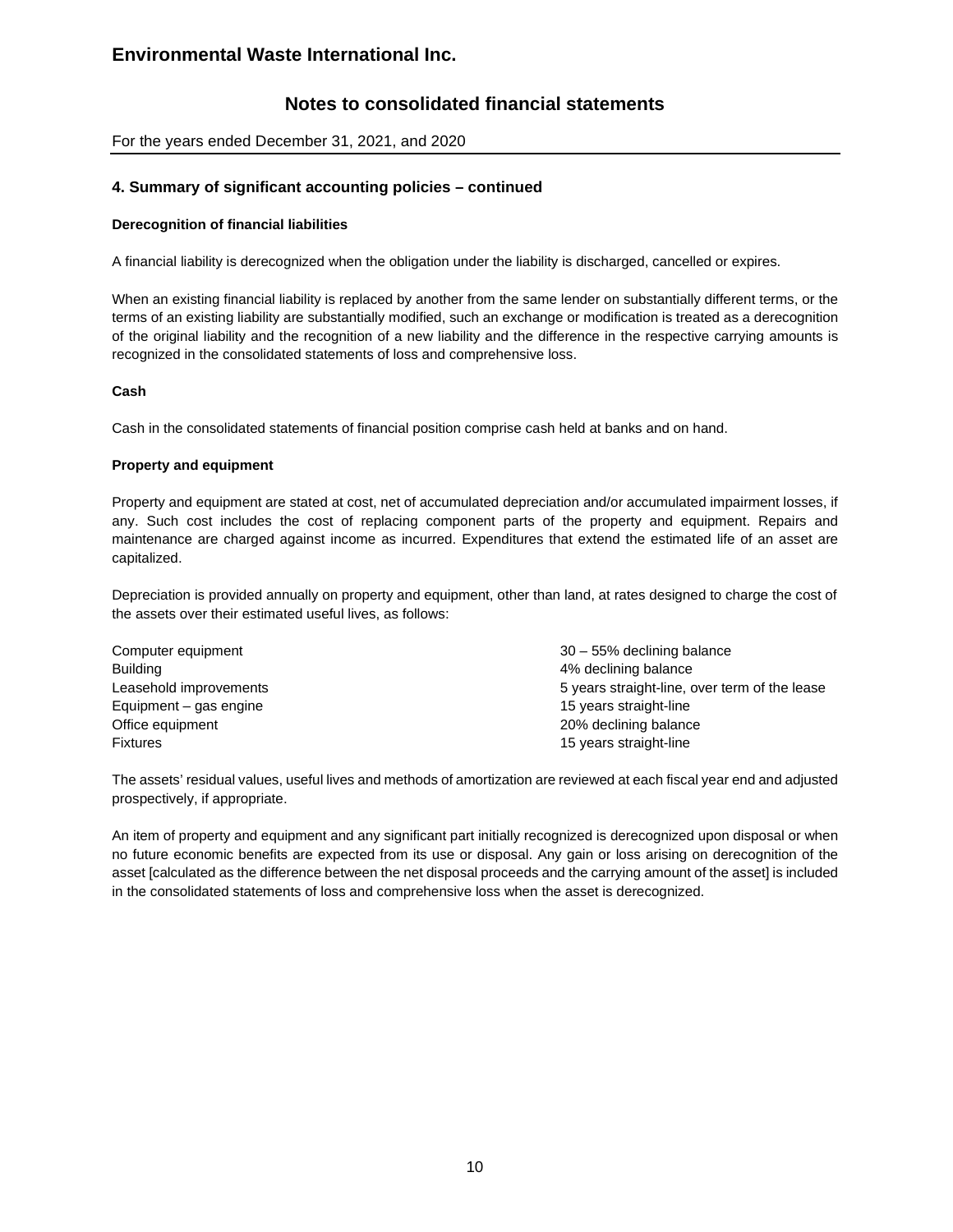# **Notes to consolidated financial statements**

### For the years ended December 31, 2021, and 2020

### **4. Summary of significant accounting policies – continued**

#### **Research and development costs**

Research costs are expensed as incurred. Development expenditures on an individual project are recognized as an intangible asset when the Company can demonstrate:

- The technical feasibility of completing the intangible asset so that it will be available for use or sale;
- Its intention to complete and its ability to use or sell the asset;
- How the asset will generate future economic benefits;
- The availability of resources to complete the asset; and
- The ability to measure reliably the expenditure during development.

Following initial recognition of the development expenditure as an asset, the cost model is applied, requiring the asset to be carried at cost less accumulated amortization and accumulated impairment losses, if any. Amortization of the asset begins when development is complete and the asset is available for use. The asset is amortized over the period of expected future benefit. Amortization is recorded in the consolidated statements of loss and comprehensive loss in the expense category consistent with the function of the asset. During the period of development, the asset is tested for impairment annually.

#### **Impairment of non-financial assets**

The Company determines at each reporting date whether there is an indication that an asset may be impaired. If any indication exists, or when annual impairment testing for an asset is required, the Company estimates the asset's recoverable amount. An asset's recoverable amount is the higher of an asset or cash-generating unit's ["CGU's"] fair value less costs to sell and its value in use and is determined for an individual asset, unless the asset does not generate cash inflows that are largely independent of those from other assets or groups of assets. Where the carrying amount of an asset or CGU exceeds its recoverable amount, the asset is considered impaired and is written down to its

recoverable amount which is the higher of value in use or fair value less costs to sell. In assessing value in use, the estimated future cash flows are discounted to their present value using a pre-tax discount rate that reflects current market assessments of the time value of money and the risks specific to the asset. In determining fair value less costs to sell, recent market transactions are taken into account, if available. If no such transactions can be identified, an appropriate valuation model is used. These calculations are corroborated for valuation multiples or other available fair value indicators. Impairment losses are recognized in the consolidated statements of loss and comprehensive loss in those expense categories consistent with the function of the impaired asset.

For assets excluding goodwill, an assessment is made at each reporting date of whether there is any indication that previously recognized impairment losses may no longer exist or may have decreased. If an indication exists, the Company estimates the asset or CGU's recoverable amount. A previously recognized impairment loss is reversed only if there has been a change in the assumptions used to determine the asset's or CGU's recoverable amount since the last impairment loss was recognized. The reversal is limited so that the carrying amount of the asset does not exceed its recoverable amount nor exceed the carrying amount that would have been determined, net of amortization, had no impairment loss been recognized for the asset in prior years. Such reversal is recognized in the consolidated statements of loss and comprehensive loss.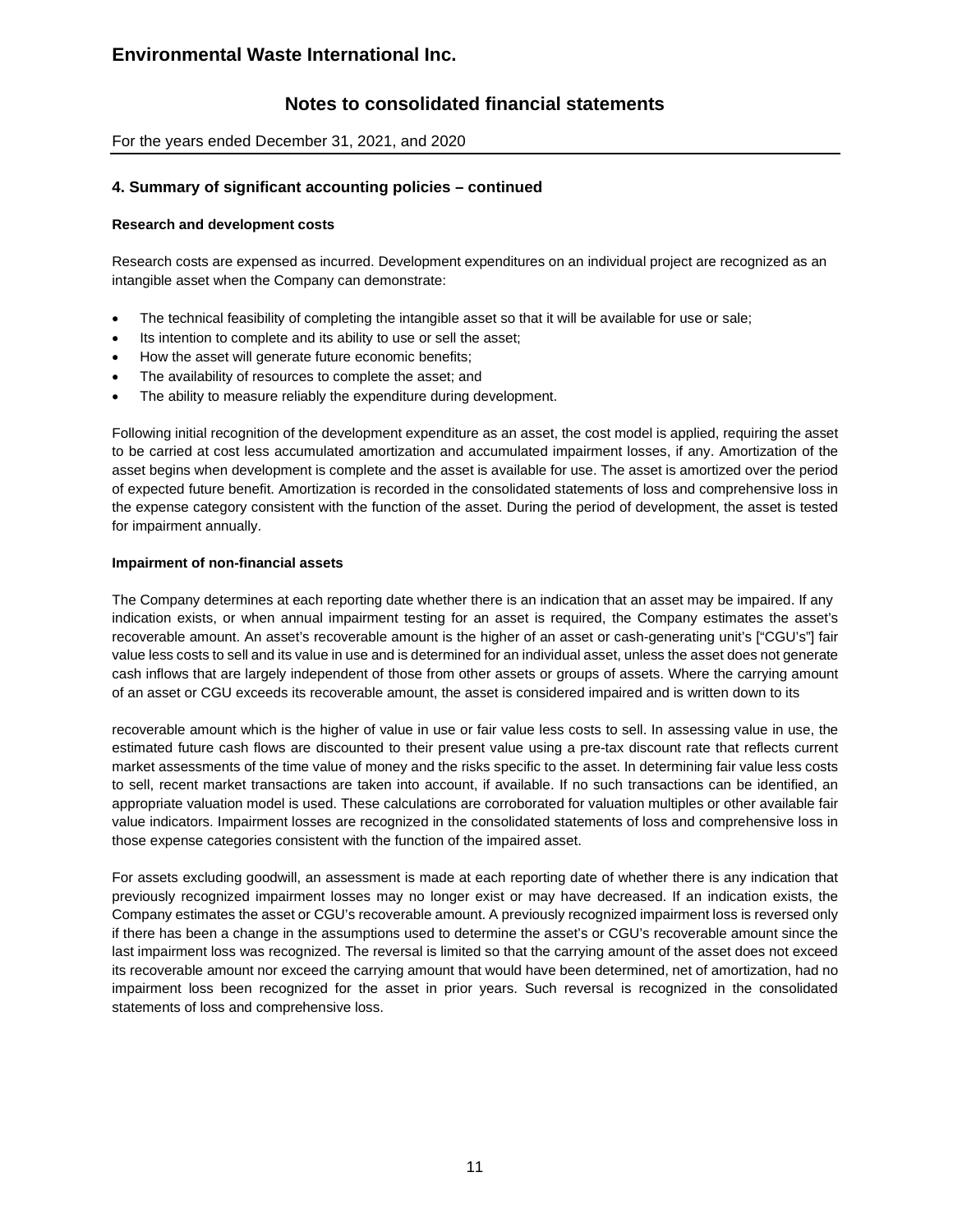# **Notes to consolidated financial statements**

### For the years ended December 31, 2021, and 2020

### **4. Summary of significant accounting policies – continued**

#### **Provisions**

Provisions are recognized when the Company has a present obligation [legal or constructive] as a result of a past event, it is probable that an outflow of resources embodying economic benefits will be required to settle the obligation and a reliable estimate can be made of the amount of the obligation. Where the Company expects some or all of a provision to be reimbursed, for example under an insurance contract, the reimbursement is recognized as a separate asset, but only when the reimbursement is virtually certain. The expense relating to any provision is presented in the consolidated statements of loss and comprehensive loss net of any reimbursement.

If the effect of the time value of money is material, provisions are discounted using a current pre-tax rate that reflects, where appropriate, the risks specific to the liability. Where discounting is used, the increase in the provision due to the passage of time is recognized as a finance expense.

#### **Loss per share**

Loss per share is computed using the weighted average number of common shares outstanding during the period. Diluted earnings per share is computed, using the treasury stock method, to show the potential reduction in earnings per share that would occur if securities or other contracts to issue common shares were exercised or converted to common shares. In the Company's case, these potential issuances are "anti-dilutive" as they would decrease the loss per share; consequently, the amounts calculated for basic and diluted loss per share are the same.

#### **Share-based payment transactions**

#### **Stock options**

Employees [including senior executives] of the Company receive remuneration in the form of share-based payment transactions, whereby employees render services as consideration for equity instruments [equity-settled transactions].

The cost of equity-settled transactions is recognized, together with a corresponding increase in other capital reserves in equity, over the period in which the performance and/or service conditions are fulfilled. The cumulative expense recognized for equity-settled transactions at each reporting date until the vesting date reflects the extent to which the vesting period has expired and the Company's best estimate of the number of equity instruments that will ultimately vest. The consolidated statements of loss and comprehensive loss expense or credit for a period represents the movement in cumulative expense recognized as at the beginning and end of that period and is recognized in operating expenses. No expense is recognized for awards that do not ultimately vest.

Where the terms of an equity-settled transaction award are modified, the minimum expense recognized is the expense as if the terms had not been modified if the original terms of the award are met. An additional expense is recognized for any modification that increases the total fair value of the share-based payment transaction, or is otherwise beneficial to the employee as measured at the date of modification.

Where an equity-settled award is cancelled, it is treated as if it vested on the date of recognition and any expense not yet recognized for the award is recognized immediately. This includes any award where non-vesting conditions within the control of either the entity or the employee are not met. However, if a new award is substituted for the cancelled award and designated as replacement awards on the date of grant, the cancelled and new awards are treated as if they were a modification of the original awards, as described in the previous paragraph. All cancellations of equitysettled transaction awards are treated equally.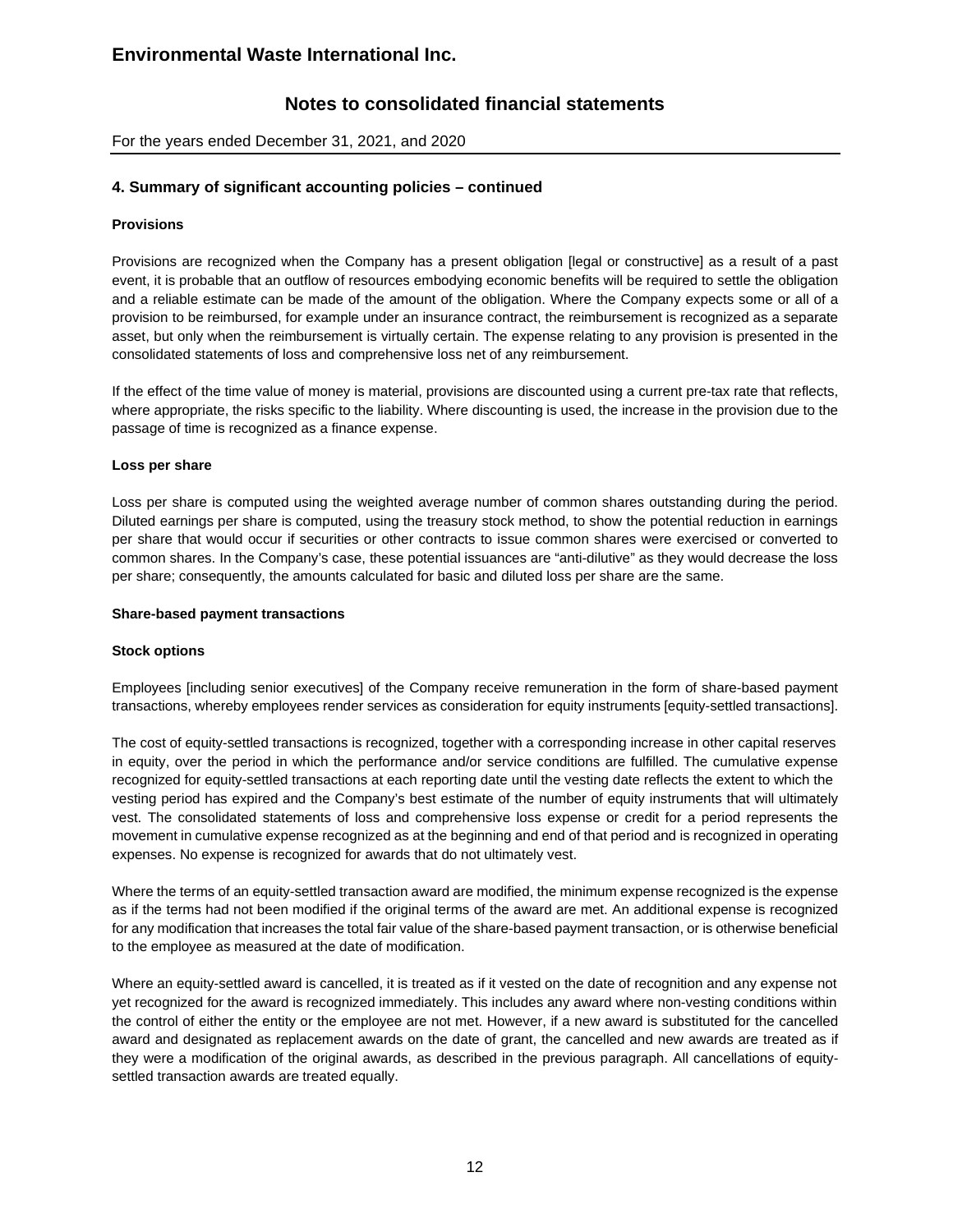# **Notes to consolidated financial statements**

### For the years ended December 31, 2021, and 2020

### **4. Summary of significant accounting policies – continued**

#### **Warrants**

The Company issues warrants as part of brokered and non-brokered private placement offerings for common shares or as part of other compensation. Warrants are measured at fair value at the date of the offering and accounted for as a separate component of shareholders' deficiency. When the warrants are exercised, the proceeds received together with the related amount allocated as a separate component of shareholders' deficiency are allocated to capital stock If the warrants expire unexercised, the related amount separately allocated to shareholders' deficiency is allocated to contributed surplus.

#### **Share issue costs**

Direct costs associated with an issue of capital stock or warrants are deducted from the related proceeds at the time of issue.

#### **Leases**

The Company assesses, at the inception of contract, whether it contains a lease. A contract is classified as a lease if the contract conveys the right to control the use of an identified asset for a period of time in exchange for consideration. To assess whether a contract conveys the right to control the use of an identified asset, the Company assesses:

- Whether the contract involves the use of an identified asset. This can be specified explicitly or implicitly and should be physically distinct or represents substantially all of the capacity of a physically distinct asset.
- Whether the Company has the right to obtain substantially all of the economic benefits from the use of the asset throughout the period of use; and
- Whether the Company has the right to direct use of the asset. The Company has the right when it has the decisionmaking rights that are most relevant to changing how and for what purpose the asset is used. In cases where the decision about how and for what purpose the asset is used is predetermined, the Company has the right to direct use of the asset if either:
	- i. The Company has the right to operate the asset; or
	- ii. The Company designed the asset in a way that predetermines how and for what purpose it will be used.

The Company recognizes a right‐of‐use asset and lease liability at the lease commencement date. The right‐of‐use asset is initially measured at cost, which comprises of the initial amount of the lease liability adjusted for any lease payments made at or before the commencement date, plus any indirect costs incurred.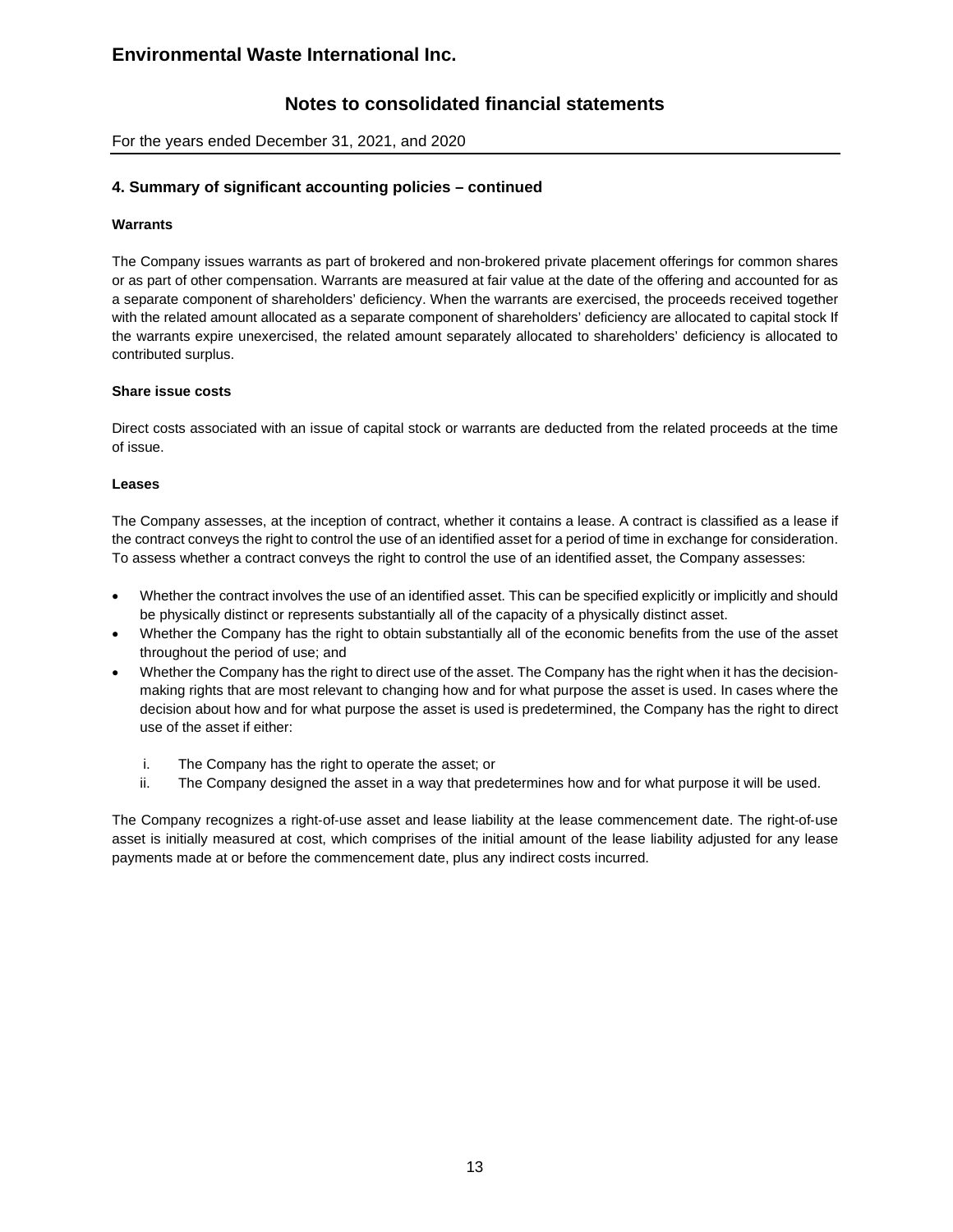# **Notes to consolidated financial statements**

For the years ended December 31, 2021, and 2020

### **4. Summary of significant accounting policies – continued**

#### **Leases - continued**

The right‐of‐use asset is subsequently depreciated using the straight‐line method from the commencement date to the earlier of the end of the useful life of the right‐of‐use asset or the end of the lease term. The estimated useful lives of right-of-use assets are determined using the same criteria as those for property, plant and equipment. In addition, the right-of-use asset is periodically reduced by impairment losses and adjusted for certain remeasurements of the lease liability, if any. The lease liability is initially measured at the present value of the lease payments that are not paid at the commencement date, discounted using the interest rate implicit in the lease or, if that rate cannot be determined, the Company's incremental borrowing rate.

Leases are classified as either finance or operating leases. Leases that transfer substantially all of the benefits and inherent risks of ownership of property to the Company are accounted for as finance leases. At the time a finance lease is entered into, an asset is recorded together with its related long-term obligation to reflect the acquisition and financing. Equipment recorded under finance leases is amortized on the same basis as described above. Operating lease payments are recognized as an operating expense in the consolidated statements of loss and comprehensive loss on a straight-line basis over the lease term.

#### **Investment tax credits ["ITCs"] and government grants**

Refundable ITCs are accounted for as a reduction in the cost of the related asset or expense where there is reasonable assurance that such credits will be realized. Government grants are recognized when there is reasonable assurance that the grant will be received and all attached conditions will be complied with.

When the grant relates to an expense item, it is deducted from expenses. When the grant relates to an asset, it is deducted from the cost of the related asset. Government grants related to forgivable portion of loans is recorded as other income. If a grant becomes repayable, the inception-to-date impact of the assistance previously recognized in income is reversed immediately in the period that the assistance becomes repayable.

#### **Foreign currency translation**

The Company's consolidated financial statements are presented in Canadian dollars, which is also the Company's functional currency. Monetary assets and liabilities denominated in foreign currencies are converted to Canadian dollars at the appropriate rates of exchange prevailing at the consolidated statement of financial position dates while other assets and liabilities are converted at the rates of exchange applicable at the dates acquired or incurred.

Revenue and expenses are translated into Canadian dollars at rates of exchange applicable during the periods in which they were earned or expensed. All gains and losses are included in the consolidated statements of loss and comprehensive loss as they arise.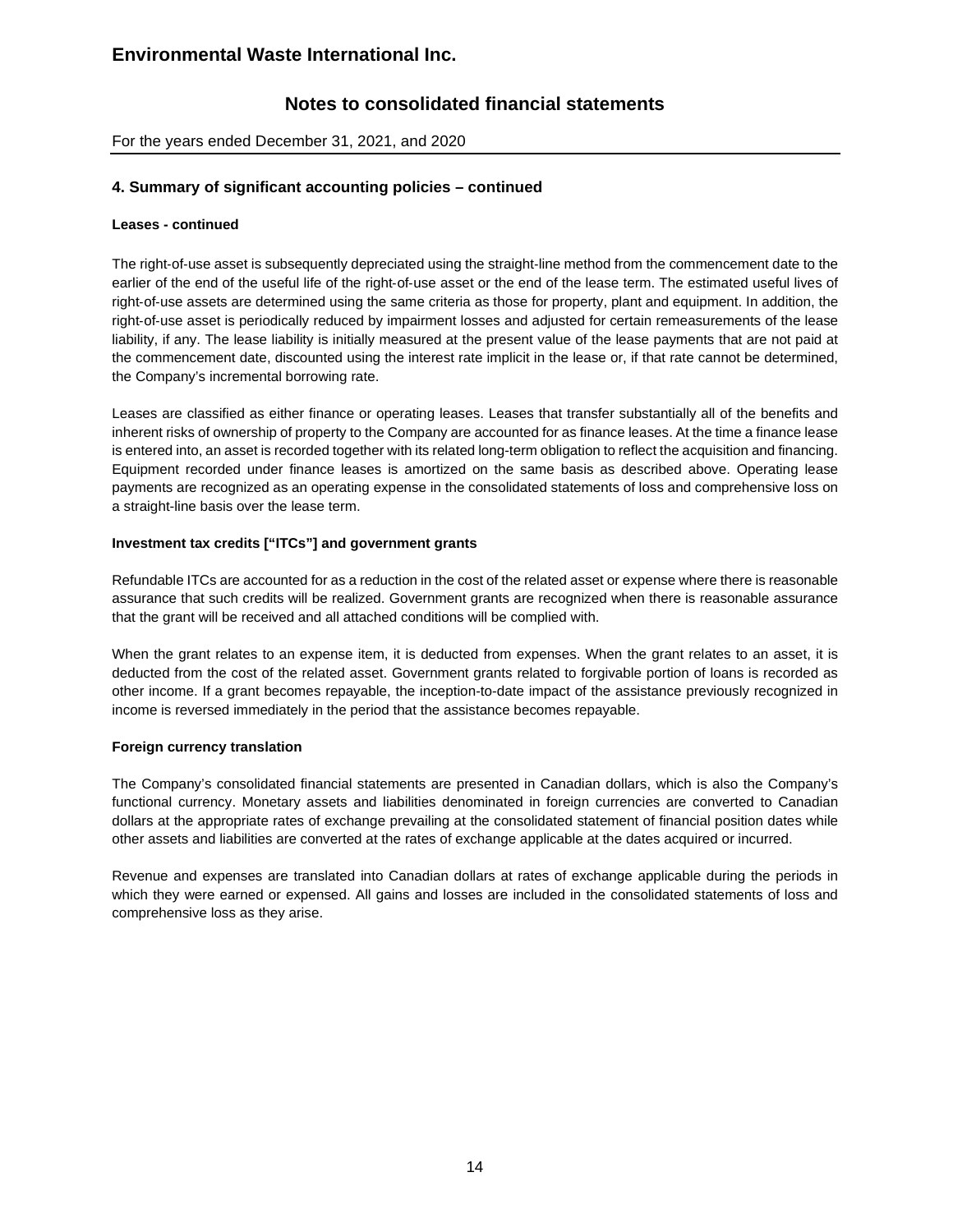# **Notes to consolidated financial statements**

For the years ended December 31, 2021, and 2020

### **4. Summary of significant accounting policies – continued**

#### **Taxes**

[a] Current income tax

Current income tax assets and liabilities are measured at the amount expected to be recovered from or paid to the taxation authorities. The tax rates and tax laws used to compute the amounts are those that are enacted or substantively enacted at the reporting date in the countries where the Company operates and generates taxable income.

Current income tax relating to items recognized directly in equity is recognized in equity and not in the consolidated statements of loss and comprehensive loss. Management periodically evaluates positions taken in the tax returns with respect to situations in which applicable tax regulations are subject to interpretation and establishes provisions where appropriate.

[b] Deferred income tax

Deferred tax is provided using the liability method on temporary differences at the reporting date between the tax bases of assets and liabilities and their carrying amounts for financial reporting purposes.

The carrying amount of deferred tax assets is reviewed at each reporting date and reduced to the extent that it is no longer probable that sufficient taxable income will be available to allow all or part of the deferred tax assets to be utilized. Unrecognized deferred tax assets are reassessed at each reporting date and are recognized to the extent that it has become probable that future taxable income will allow the deferred tax asset to be recovered.

Deferred tax assets and liabilities are measured at the tax rates that are expected to apply in the period when the asset is realized or the liability is settled, based on tax rates and tax laws that have been enacted or substantively enacted at the reporting date.

Deferred tax relating to items recognized outside profit or loss is recognized outside profit or loss. Deferred tax items are recognized in correlation to the underlying transaction, either in other comprehensive loss or directly in equity.

Deferred tax assets and deferred tax liabilities are offset if a legally enforceable right exists to set off current tax assets against current income tax liabilities and the deferred taxes relate to the same taxable entity and the same taxation authority.

Tax benefits acquired as part of a business combination, but not satisfying the criteria for separate recognition at that date, would be recognized subsequently if new information arises related to facts and circumstances that existed at the acquisition date. The adjustment would either be treated as a reduction to goodwill if it is incurred during the measurement period, with any excess amount recognized in profit or loss.

#### [c] Sales tax

Revenue, expenses and assets are recognized net of the amount of sales tax. The net amount of sales tax recoverable from or payable to the taxation authority is included as part of receivables or payables in the consolidated statements of financial position.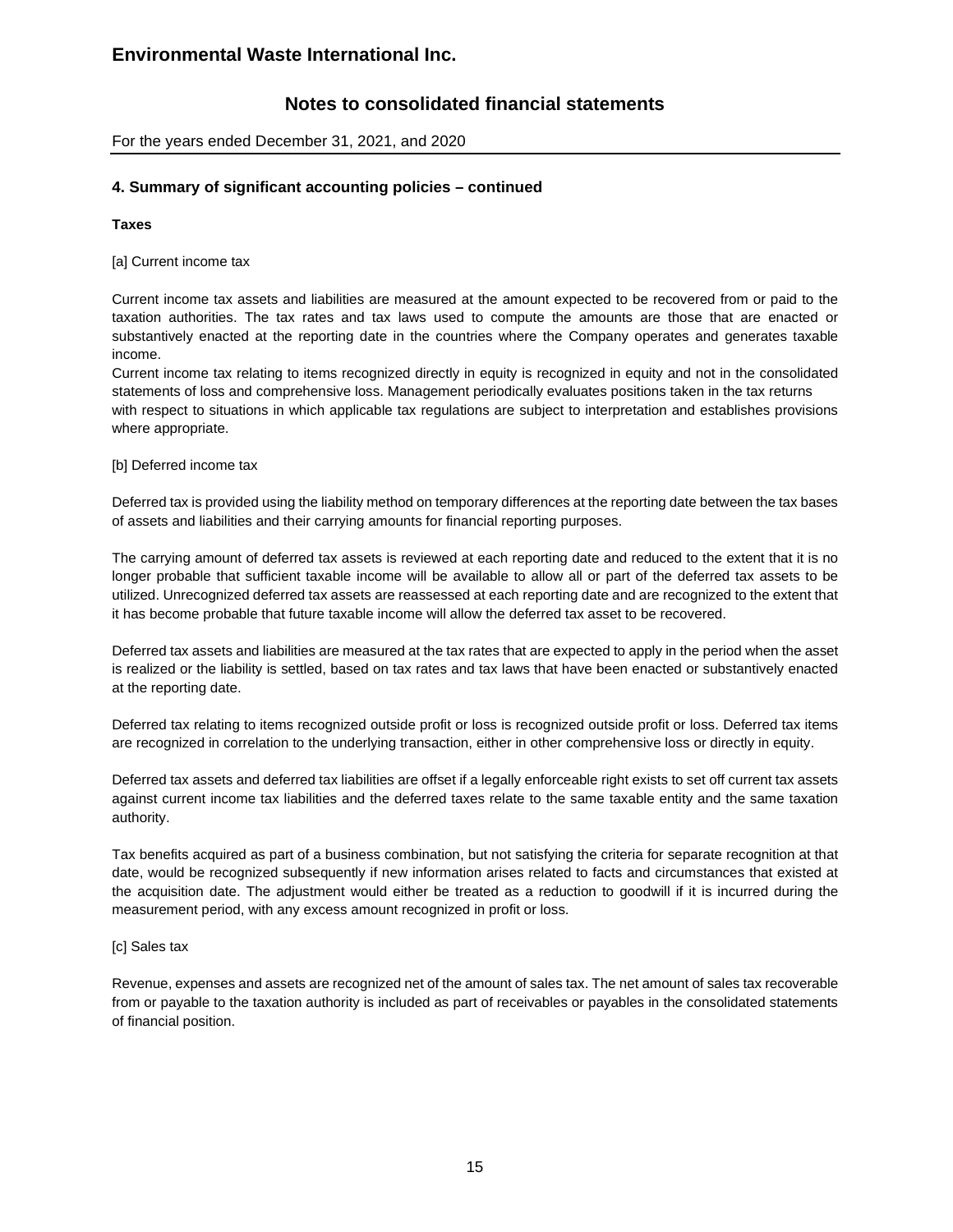# **Notes to consolidated financial statements**

### For the years ended December 31, 2021, and 2020

### **4. Summary of significant accounting policies – continued**

#### **New and amended standards and interpretations**

The Company applied for the first-time certain standards and amendments, which are effective for annual years beginning on or after January 1, 2021. The Company has not earlier adopted any other standard, interpretation or amendment that has been issued but is not yet effective.

#### *IAS 1, Presentation of Financial Statements*

IAS 1 – Presentation of Financial Statements ("IAS 1") was amended in January 2020 to provide a more general approach to the classification of liabilities under IAS 1 based on the contractual arrangements in place at the reporting date. The amendments clarify that the classification of liabilities as current or noncurrent is based solely on a company's right to defer settlement at the reporting date. The right needs to be unconditional and must have substance. The amendments also clarify that the transfer of a company's own equity instruments is regarded as settlement of a liability, unless it results from the exercise of a conversion option meeting the definition of an equity instrument. The amendments are effective for annual periods beginning on January 1, 2023.

#### *IAS 16, Property, Plant and Equipment*

IAS 16 – Property, Plant and Equipment ("IAS 16") was amended. The amendments introduce new guidance, such that the proceeds from selling items before the related property, plant and equipment is available for its intended use can no longer be deducted from the cost. Instead, such proceeds are to be recognized in profit or loss, together with the costs of producing those items. The amendments are effective for annual periods beginning on January 1, 2022.

#### *IAS 37, Provisions, Contingent Liabilities, and Contingent Assets*

IAS 37 – Provisions, Contingent Liabilities, and Contingent Assets ("IAS 37") was amended. The amendments clarify that when assessing if a contract is onerous, the cost of fulfilling the contract includes all costs that relate directly to the contract – i.e. a full-cost approach. Such costs include both the incremental costs of the contract (i.e. costs a company would avoid if it did not have the contract) and an allocation of other direct costs incurred on activities required to fulfill the contract – e.g. contract management and supervision, or depreciation of equipment used in fulfilling the contract. The amendments are effective for annual periods beginning on January 1, 2022.

#### **Significant accounting judgments, estimates and assumptions**

The preparation of the Company's consolidated financial statements requires management to make judgments, estimates and assumptions that affect the reported amounts of assets, liabilities, revenue and expenses, and the disclosure of contingent assets and contingent liabilities at the end of the reporting period. However, uncertainty about these assumptions and estimates could result in outcomes that require a material adjustment to the carrying amount of the asset or liability affected in future periods. The key assumptions concerning the future and other key sources of estimation uncertainty at the reporting date that have a significant risk of causing a material adjustment to the carrying amounts of assets and liabilities within the next fiscal year are described below. The Company based its assumptions and estimates on parameters available when the consolidated financial statements were prepared. Existing circumstances and assumptions about future developments, however, may change due to market changes or circumstances arising beyond the control of the Company. Such changes are reflected in the assumptions when they occur.

The following are the estimates and assumptions that have been made in applying the Company's accounting policies that have the most significant effect on the amounts in the consolidated financial statements: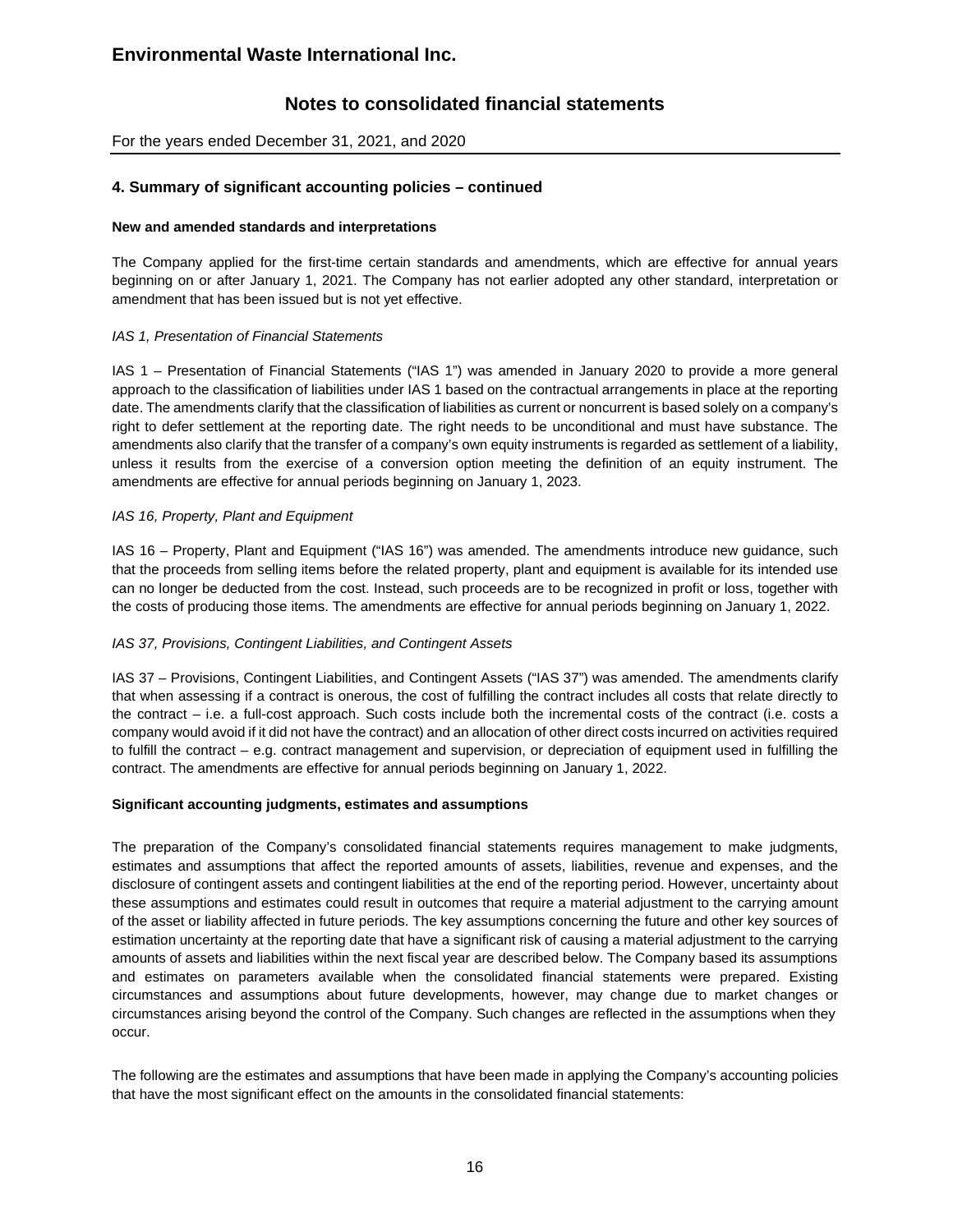## **Notes to consolidated financial statements**

For the years ended December 31, 2021, and 2020

### **4. Summary of significant accounting policies – continued**

#### **Significant accounting judgments, estimates and assumptions - continued**

#### *Credit Risk associated with trade receivables*

The Company is exposed to credit risk associated with its trade receivables. Management reviews the trade receivables at each reporting date in accordance with IFRS 9. The expected credit loss model requires considerable judgment, including consideration of how changes in economic factors affect expected credit losses, which are determined on a probability weighted basis. IFRS 9 outlines a three-stage approach to recognizing expected credit losses which is intended to reflect the increase in credit risks of financial instruments based on 1) 12-month expected credit losses or 2) lifetime expected credit losses. The Company measures provision for expected credit losses at an amount equal to lifetime expected credit losses. The Company applies the simplified approach to determine expected credit losses on trade receivables by using a provision matrix based on historical credit loss experiences. The historical results are used to calculate the run rates of default which are then applied over the expected life of the trade receivables, adjusted for forward looking estimates.

#### *Impairment of non-financial assets*

Impairment exists when the carrying value of an asset or CGU exceeds its recoverable amount, which is the higher of its fair value less costs to sell and its value in use. These calculations are based on available data, other observable inputs and projections of cash flows, all of which are subject to estimates and assumptions. Recoverable amounts are also sensitive to assumptions about the future usefulness of in-process development and the related marketing rights. At the year end, management concluded that none of the Company's non-financial assets were impaired.

#### *Income taxes*

Uncertainties exist with respect to the interpretation of complex tax regulations, changes in tax laws, and the amount and timing of future taxable income. Because the Company has a history of losses, it has not recognized the value of any deferred tax assets in its consolidated statements of financial position.

#### *Share-based payment transactions*

The Company measures the cost of equity-settled transactions with employees by reference to the fair value of the equity instruments at the date on which they are granted. Estimating fair value for share-based payment transactions requires determining the most appropriate valuation model, which is dependent on the terms and conditions of the grant. This estimate also requires the determination of the most appropriate inputs to the valuation model including the expected life of the share option, volatility and dividend yield and making assumptions about them. The assumptions and models used for estimating fair value for share-based payment transactions are disclosed in note 9.

#### *Fair value of the derivative*

The Company measures the fair value of the derivative liability using an option pricing model with both observable and unobservable inputs. Observable inputs include the Company's share price and implied volatility. Unobservable inputs include inputs such as expected future financing.

#### *Going concern*

The Company's going concern assumption is subject to judgement from management and expected sources of future financings.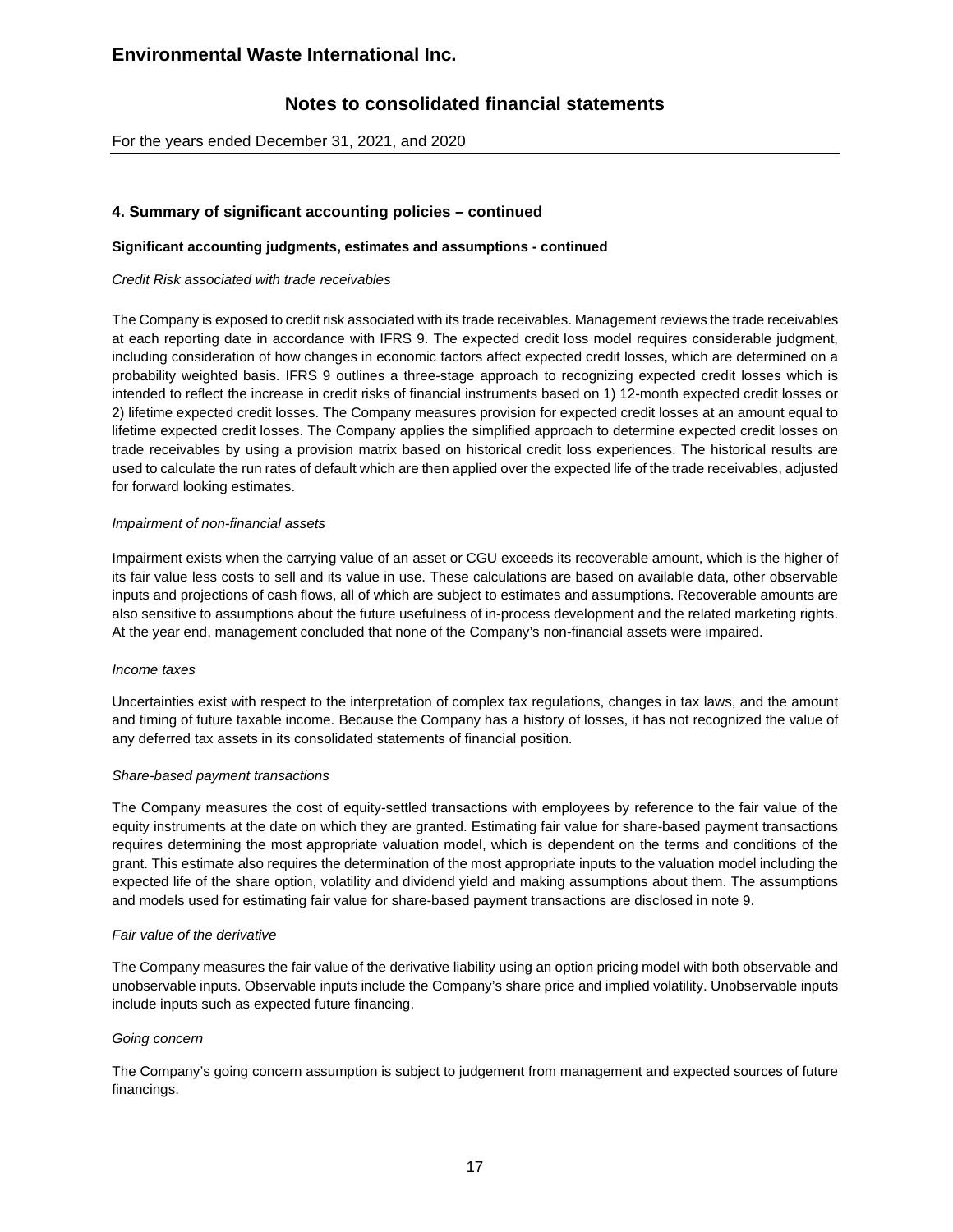## **Notes to consolidated financial statements**

For the years ended December 31, 2021, and 2020

### **4. Summary of significant accounting policies – continued**

#### **Significant accounting judgments, estimates and assumptions - continued**

*Incremental borrowing rate used to discount leases* 

The Company's incremental borrowing rate is used to estimate the initial value of the lease liability and associated right-of-use asset. The Company's incremental borrowing rate is the rate that, at the inception of the lease, the Company would incur to borrow over a similar term and with similar security the funds necessary to acquire the asset.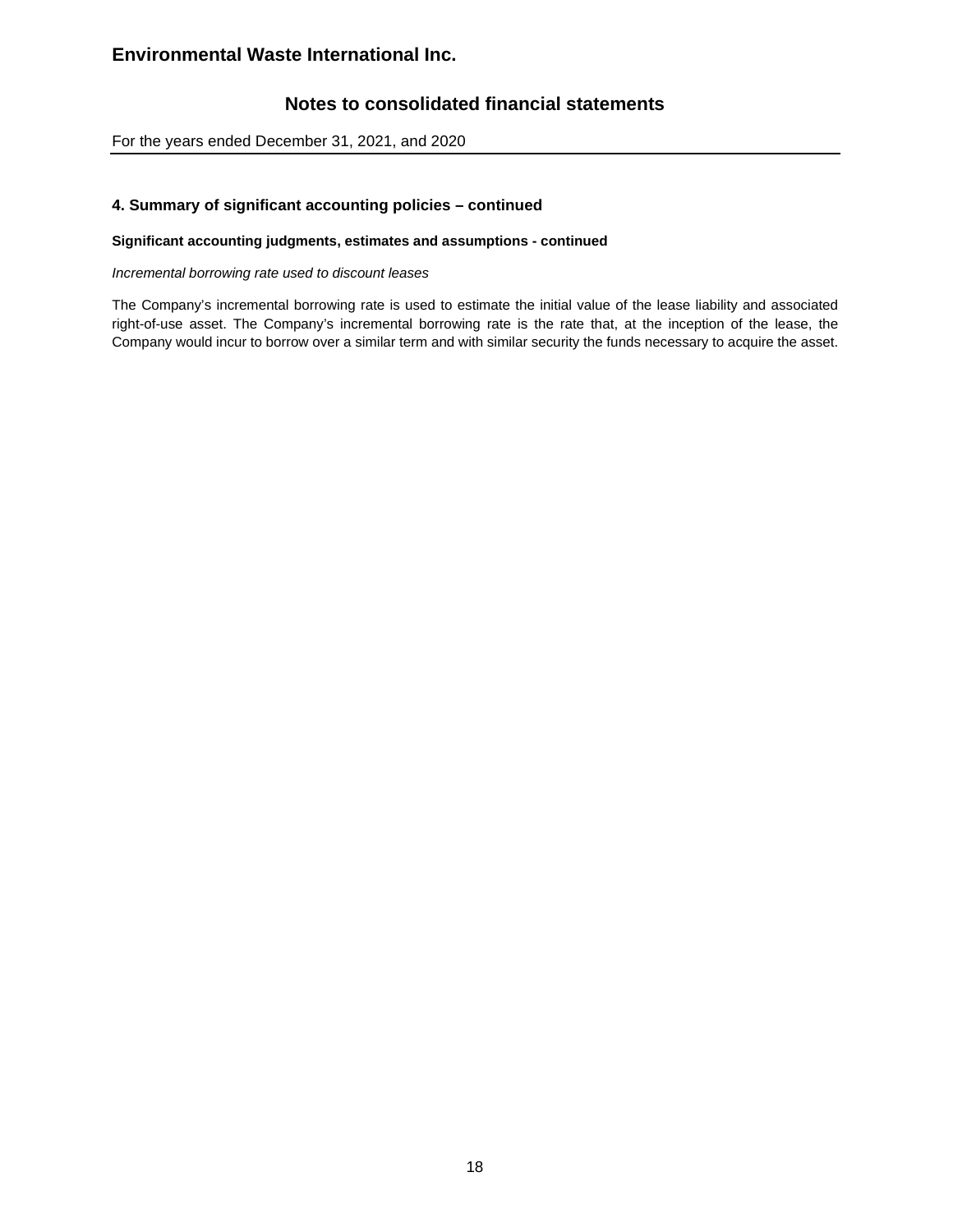# **Notes to consolidated financial statements**

For the years ended December 31, 2021, and 2020

#### **5. Property and equipment**

Property and equipment consist of the following:

|                                 | Computer                 |                          |                       | <b>Office</b>            |            |                       | Leasehold                 | Construction             |             |
|---------------------------------|--------------------------|--------------------------|-----------------------|--------------------------|------------|-----------------------|---------------------------|--------------------------|-------------|
|                                 | Hardware<br>\$           | Gas engine<br>æ          | <b>Building</b><br>\$ | Equipment                | Land<br>\$ | <b>Building</b><br>æ. | <i>improvements</i><br>\$ | in Progress              | Total<br>\$ |
|                                 |                          |                          |                       |                          |            |                       |                           |                          |             |
| Cost                            |                          |                          |                       |                          |            |                       |                           |                          |             |
| As at January 1, 2020           | 36,725                   | 719,169                  | 71,060                | 38,566                   | 68,261     | 984,994               |                           |                          | 1,918,775   |
| Additions                       | $\overline{\phantom{a}}$ |                          |                       | $\overline{\phantom{a}}$ |            |                       | 9,185                     |                          | 9,185       |
| As at December 31, 2020         | 36,725                   | 719,169                  | 71,060                | 38,566                   | 68,261     | 984,994               | 9,185                     |                          | 1,927,960   |
| Additions                       | 7,111                    | $\overline{\phantom{a}}$ |                       | $\blacksquare$           |            |                       | 8,010                     | 1,095,029                | 1,110,150   |
| As at December 31, 2021         | 43,836                   | 719,169                  | 71,060                | 38,566                   | 68,261     | 984,994               | 17,195                    | 1,095,029                | 3,038,110   |
| <b>Accumulated depreciation</b> |                          |                          |                       |                          |            |                       |                           |                          |             |
| As at January 1, 2020           | 35,767                   | 429,867                  | 42,633                | 28,695                   |            | 301,339               |                           |                          | 838,301     |
| Depreciation                    | 325                      | 47,945                   | 4,737                 | 2,147                    |            | 27,346                | 153                       |                          | 82,653      |
| As at December 31, 2020         | 36,092                   | 477,812                  | 47,370                | 30,842                   |            | 328,685               | 153                       |                          | 920,954     |
| Depreciation                    | 1,499                    | 47,854                   | 4,734                 | 2,207                    |            | 26,252                | 3,172                     | $\overline{\phantom{a}}$ | 85,718      |
| As at December 31, 2021         | 37,591                   | 525,666                  | 52,104                | 33,049                   |            | 354,937               | 3,325                     |                          | 1,006,672   |
| <b>NET BOOK VALUE</b>           |                          |                          |                       |                          |            |                       |                           |                          |             |
| As at December 31, 2020         | 633                      | 241,357                  | 23,690                | 7,724                    | 68,261     | 656,309               | 9,032                     |                          | 1,007,006   |
| As at December 31, 2021         | 6,245                    | 193,503                  | 18,956                | 5,517                    | 68,261     | 630,057               | 13,870                    | 1,095,029                | 2,031,438   |

During the year company began converting its pilot plant in Sault Ste. Marie to a commercial production facility. All expenditures in the year have been classified as construction in progress. No depreciation has been charged on the expenditures until the new plant is fully commissioned.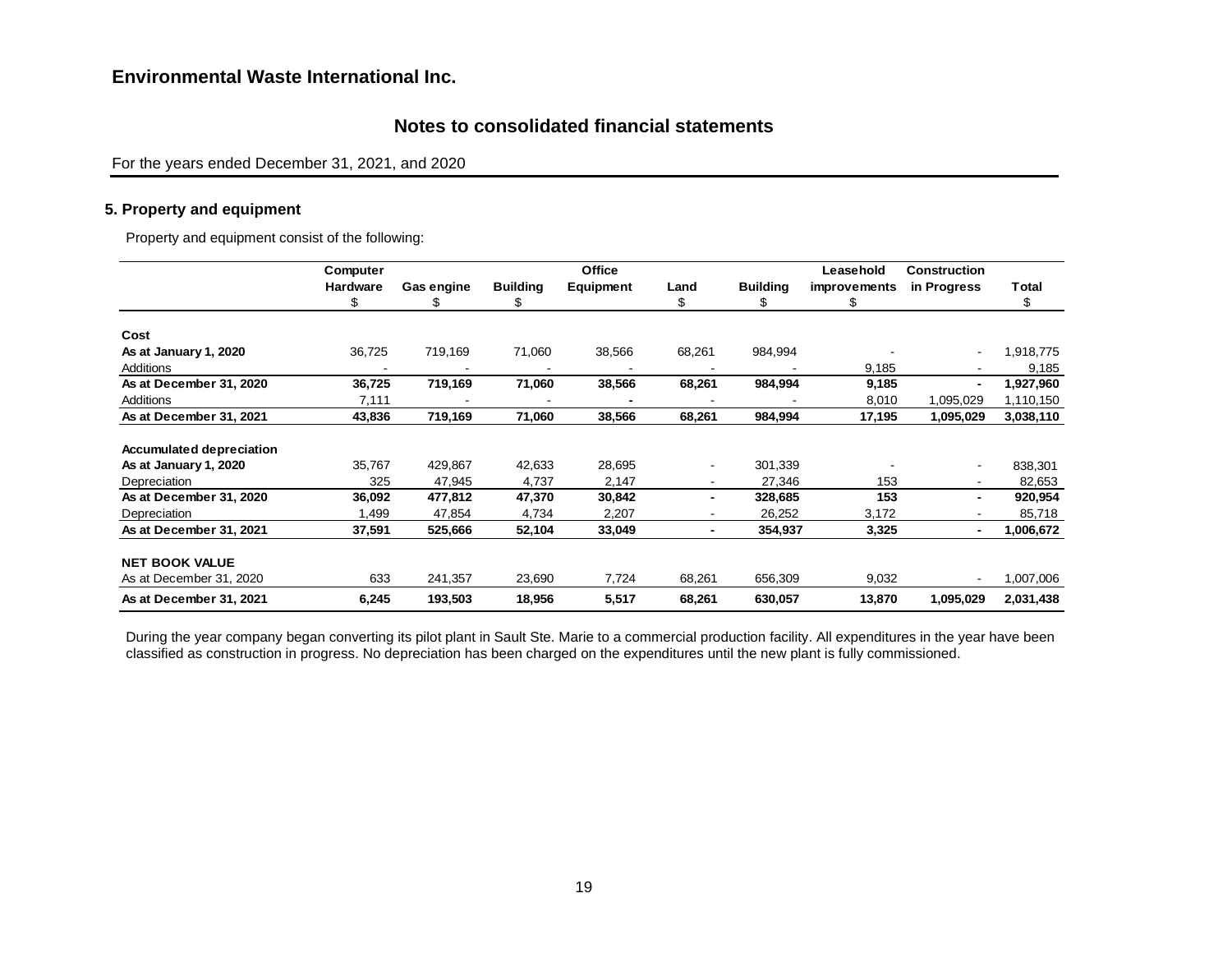# **Notes to consolidated financial statements**

For the years ended December 31, 2021, and 2020

### **6. Lease assets and liabilities**

The Company leases its head office premises. On December 1, 2020, the head office was moved from Ajax, Ontario to Whitby, Ontario and the Company signed a new lease for a term of five years.

The following tables present the right-of-use assets and liabilities at December 31, 2021, and December 31, 2020:

|                                       | 2021      | 2020      |
|---------------------------------------|-----------|-----------|
| <b>Right-of-use Assets</b>            | \$        | \$        |
| <b>Opening Balance</b>                | 148,001   | 91,578    |
| Write off due to termination of lease |           | (60, 104) |
| Additions                             |           | 150,575   |
| Amortization                          | (30,088)  | (34, 039) |
| <b>Closing Balance</b>                | 117,913   | 148,010   |
|                                       | 2021      | 2020      |
| <b>Lease Liability</b>                | \$        | \$        |
| <b>Opening Balance</b>                | 148,636   | 84,705    |
| Addition                              |           | 150,566   |
| Write off due to termination of lease |           | (57,099)  |
| Interest expense on lease obligations | 12,907    | 4,909     |
| Rent payments                         | (27, 192) | (34, 445) |
| <b>Closing Balance</b>                | 134,351   | 148,636   |
|                                       | 2021      | 2020      |
|                                       | \$        | \$        |
| <b>Current portion</b>                | 38,069    | 14,285    |
| <b>Non-current portion</b>            | 96,282    | 134,351   |
| <b>Closing Balance</b>                | 134,351   | 148,636   |

On December 1, 2020, the Company recorded a new right-of-use asset and lease obligation for \$150,566. As part of the new lease agreement, the first three months of the lease are rent free. When measuring the lease obligation, the Company discounted the lease payments using the implicit rate in the lease which is 9% per annum. Amortization of right-of-use asset is calculated using the straight-line method over their estimated useful life of term of the lease.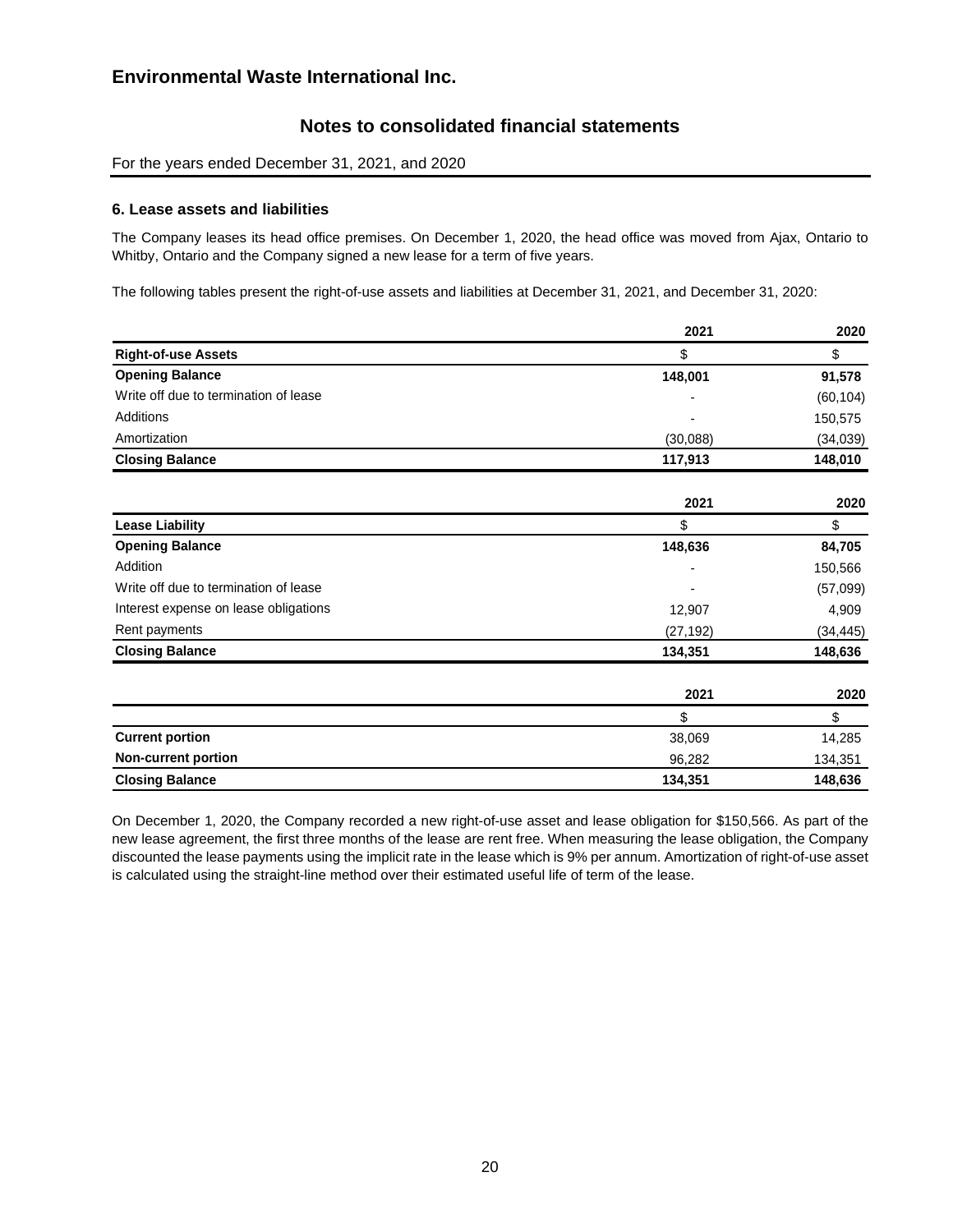# **Notes to consolidated financial statements**

For the years ended December 31, 2021, and 2020

### **6. Lease assets and liabilities (continued)**

The following table presents the contractual undiscounted cash flows for lease obligation as at December 31, 2021:

|                                     | 2021    |
|-------------------------------------|---------|
| <b>Lease Obligation</b>             | Φ       |
| Year 1                              | 41,392  |
| Year <sub>2</sub>                   | 40,033  |
| Year <sub>3</sub>                   | 41,845  |
| Year 4                              | 39,882  |
| Total undiscounted lease obligation | 163,152 |

### **7. Provisions**

|                                  | December 31,             | December 31, |  |
|----------------------------------|--------------------------|--------------|--|
|                                  | 2021                     | 2020         |  |
|                                  | S                        |              |  |
| Balance, January 01, 2021        | 39,600                   | 81.600       |  |
| Paid during the year             | (39,600)                 | (42,000)     |  |
| <b>Balance December 31, 2021</b> | $\overline{\phantom{a}}$ | 39,600       |  |

The provision balance consists of an accrual of one year's annual salary to a former CEO of the Company*.* In March 2017, a claim was settled for \$255,000 payable over 25 months in equal installments of \$10,200. In December 2019, the parties signed an agreement to reduce the monthly installments to \$3,500 per month during an interim year until the Company receives a down payment from a customer to build its first commercial plant. At December 31 2020 the balance was \$39,600. During the year ended December 31, 2021, the company completely paid the \$39,600.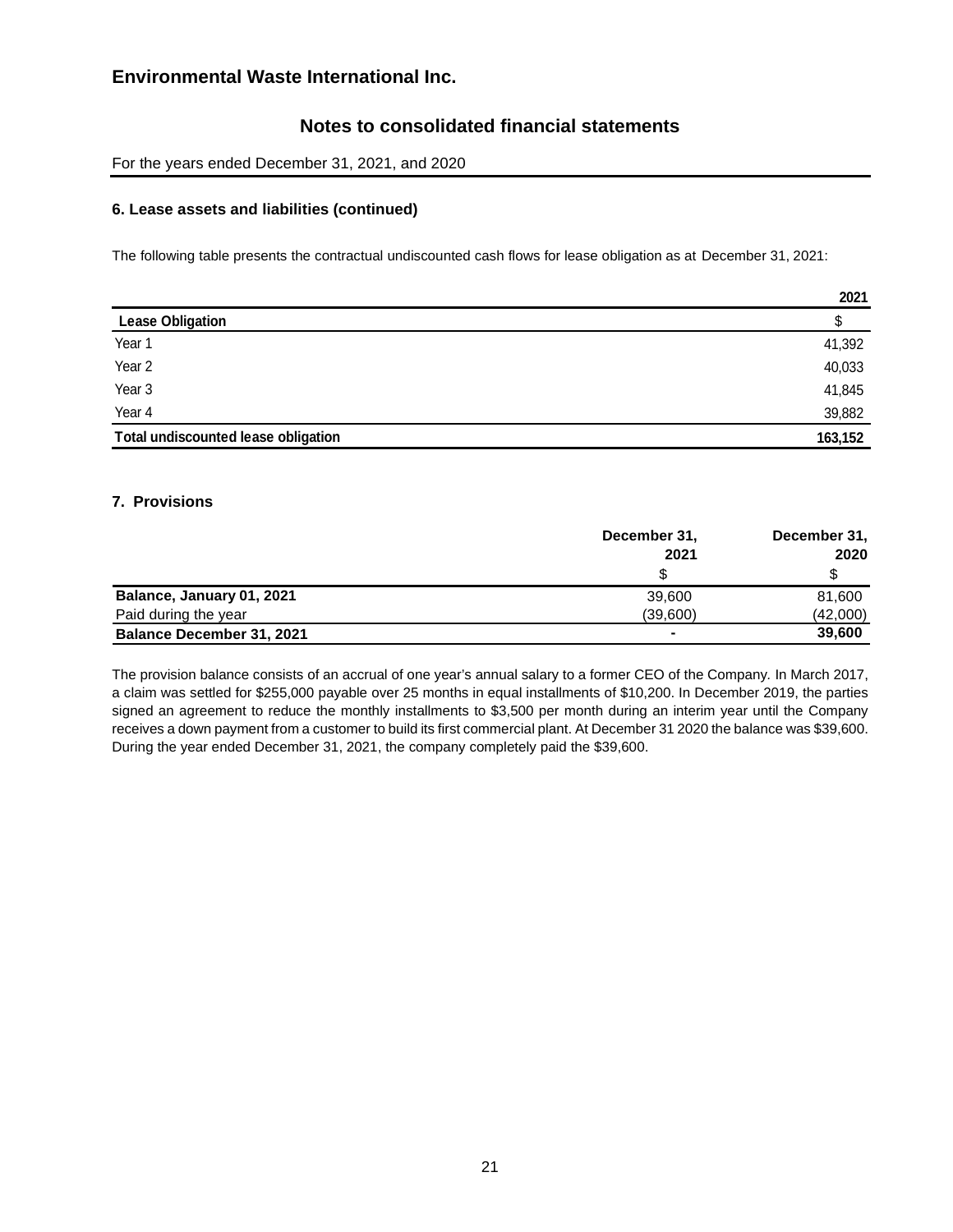# **Notes to consolidated financial statements**

For the years ended December 31, 2021, and 2020

#### **8. Loans and borrowings**

#### **(a) CEBA loans payable consists of the following:**

|                                          | December 31,<br>2021<br>S | December 31,<br>2020 |
|------------------------------------------|---------------------------|----------------------|
| Loans payable at fair value at inception | 97,047                    | 63,301               |
| Gain on deferrel to 2023                 | (8, 143)                  |                      |
| Accumulated accretion expense            | 12.168                    | 4.174                |
| Balance, end of year                     | 101,072                   | 67,475               |

On April 30, 2020, the Company received proceeds of \$80,000 pursuant to the Canadian federal government under Government sponsored Canada Emergency Business Account ("CEBA") as a business support measure for COVID-19. EWI and its subsidiary EWI Rubber Inc. ("EWI Rubber") each received a \$40,000 loan.

On January 22, 2021, the Company received additional proceeds totaling \$40,000. EWI and EWI Rubber each received an additional \$20,000 on their original \$40,000 CEBA loans, bringing their total CEBA loan balances to \$60,000 each (\$120,000 in aggregate)*.* 

No principal repayments are required until December 2023. Repayment of \$40,000 of each of the loans (\$80,000 in aggregate) on or before December 31, 2023, will result in loan forgiveness of \$20,000 on each of the loans (\$40,000 in aggregate). After 2022, any remaining balances will be converted to a two-year term loan at a 5% interest rate.

On April 30, 2020, the Company recorded the fair value of the initial \$80,000 of CEBA loan advances at \$63,301, using an effective annual interest rate of 10%. The difference of \$16,699 between the fair value and the total amount of proceeds received of \$80,000 was recorded as gain on recognition of interest-free loan on inception under IFRS 9 during the second quarter of 2020*.* On January 22, 2021, the Company recorded the fair value of the additional \$40,000 of CEBA loan advances at \$33,746 using the same annual effective interest rate. The company calculated the fair value of total loan on December 31, 2021 and recorded the net gain of \$14,397.

During the year ended December 31, 2021, the Company recorded \$7,994 of accretion expense associated with the CEBA loans (2020 – \$4,174).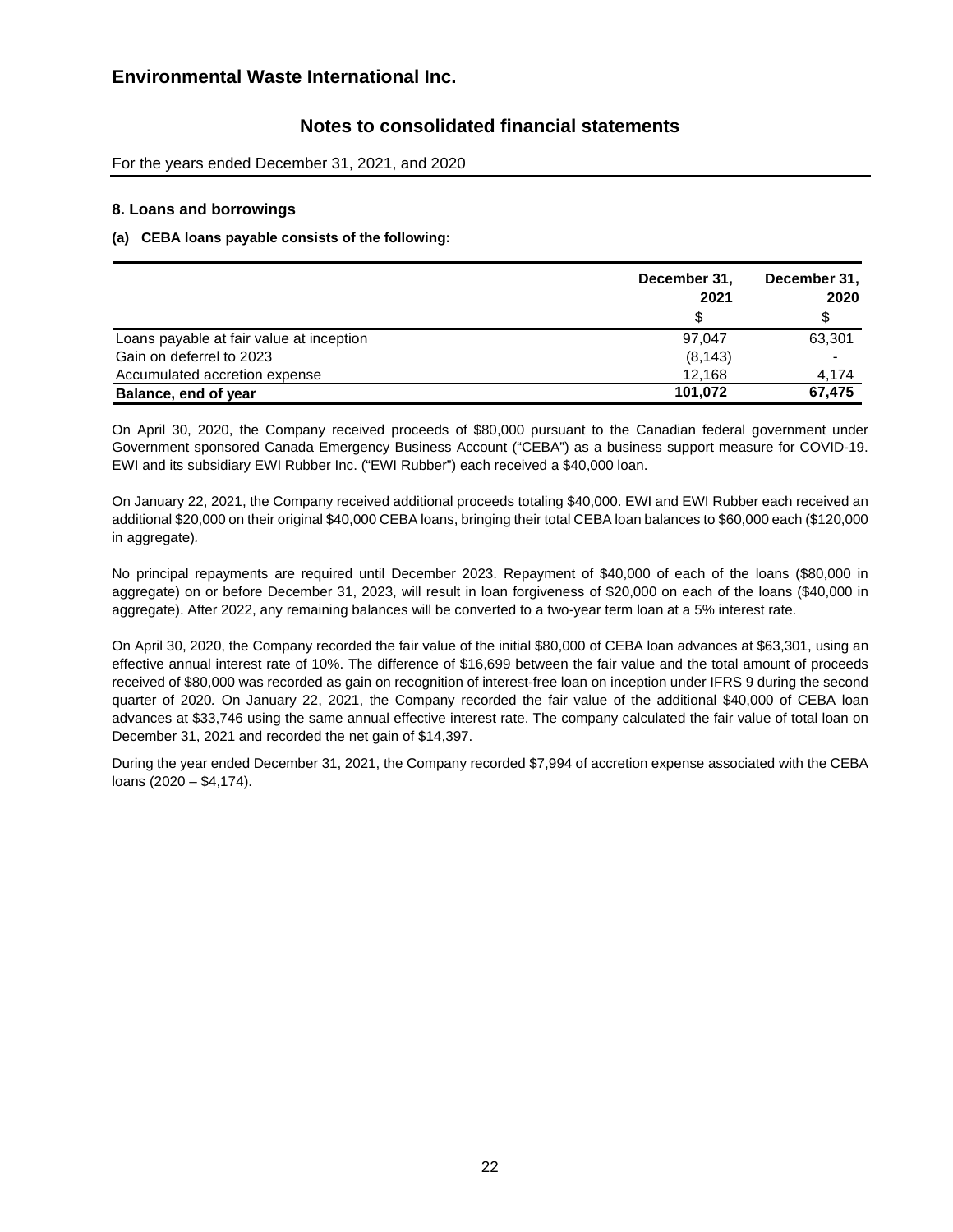# **Notes to consolidated financial statements**

For the years ended December 31, 2021, and 2020

### **8. Loans and borrowings – continued**

#### **(b) Term loan payable consists of the following:**

|                                                                                                                                                                | December 31,<br>2021 | December 31,<br>2020 |  |
|----------------------------------------------------------------------------------------------------------------------------------------------------------------|----------------------|----------------------|--|
|                                                                                                                                                                | \$                   | S                    |  |
| Fixed rate, non-revolving \$2,000,000 term loan from Northern Ontario Heritage<br>Fund Corporation ["NOHFC"], with interest at 4% per annum, due May 31, 2027. |                      |                      |  |
|                                                                                                                                                                | 2,230,344            | 2,266,998            |  |
| Less: (gain)/loss on modification of loan                                                                                                                      | (35, 563)            | 40,284               |  |
|                                                                                                                                                                | 2,265,907            | 2,226,714            |  |
| Interest expense                                                                                                                                               | 94,540               |                      |  |
| Accretion expense                                                                                                                                              | 2,180                | 3,630                |  |
| Balance, December 31, 2021                                                                                                                                     | 2,362,627            | 2,230,344            |  |
| Current portion                                                                                                                                                | 2,362,627            | 2,230,344            |  |
| Non Current portion                                                                                                                                            |                      |                      |  |
| Balance, December 31, 2021                                                                                                                                     | 2,362,627            | 2,230,344            |  |

This term loan is between the NOHFC and Ellsin, which owns the Company's waste tire facility in Sault Ste. Marie including land, building and equipment. In May 2017, Ellsin repaid the NOHFC \$339,762 representing all unpaid and accrued interest at that date. During 2018 and 2019 no principal payments were made and Ellsin continued to accrue interest on the outstanding principal of the loan, compounded monthly.

On February 4, 2020, Ellsin and NOHFC signed a fourth amendment to the loan agreement which deferred the catch-up interest payment to April 1, 2020, with go-forward and catch-up interest payments only to start January 1, 2022, and blended payments to start January 1, 2023.

With the onset of the COVID-19 pandemic in March 2020, Ellsin obtained approval from NOHFC to delay the April 1, 2020, interest catch-up payment and interest payments for six months from April 1 to September 30, 2020. NOHFC agreed to waive interest for these six months and to extend the maturity date of the loan by six months. No payments were made by Ellsin from October 1 to December 31, 2020. Due to the changes in payment terms in the fourth amendment as well as the deferral of six months payments including waiving interest for that year, Ellsin recorded a gain on modification of debt of \$40,284 in the year ended December 31, 2020.

On June 1, 2021, Ellsin and NOHFC signed a fifth amendment to the loan agreement to conditionally amend the repayment terms of the term as follows:

- Previously accrued and unpaid interest, and additional interest accruing up to and including August 31, 2021, is to be paid in full no later than August 31, 2021.
- Interest only payment must be made on monthly basis from August 31, 2021, to May 31, 2022
- Blended payments based on a 5-year amortization will commence on June 1, 2022, and
- NOHFC will obtain a corporate guarantee and postponement of claim, supported by a general security agreement from the new majority shareholder of Ellsin (Torreco, *note 10)*.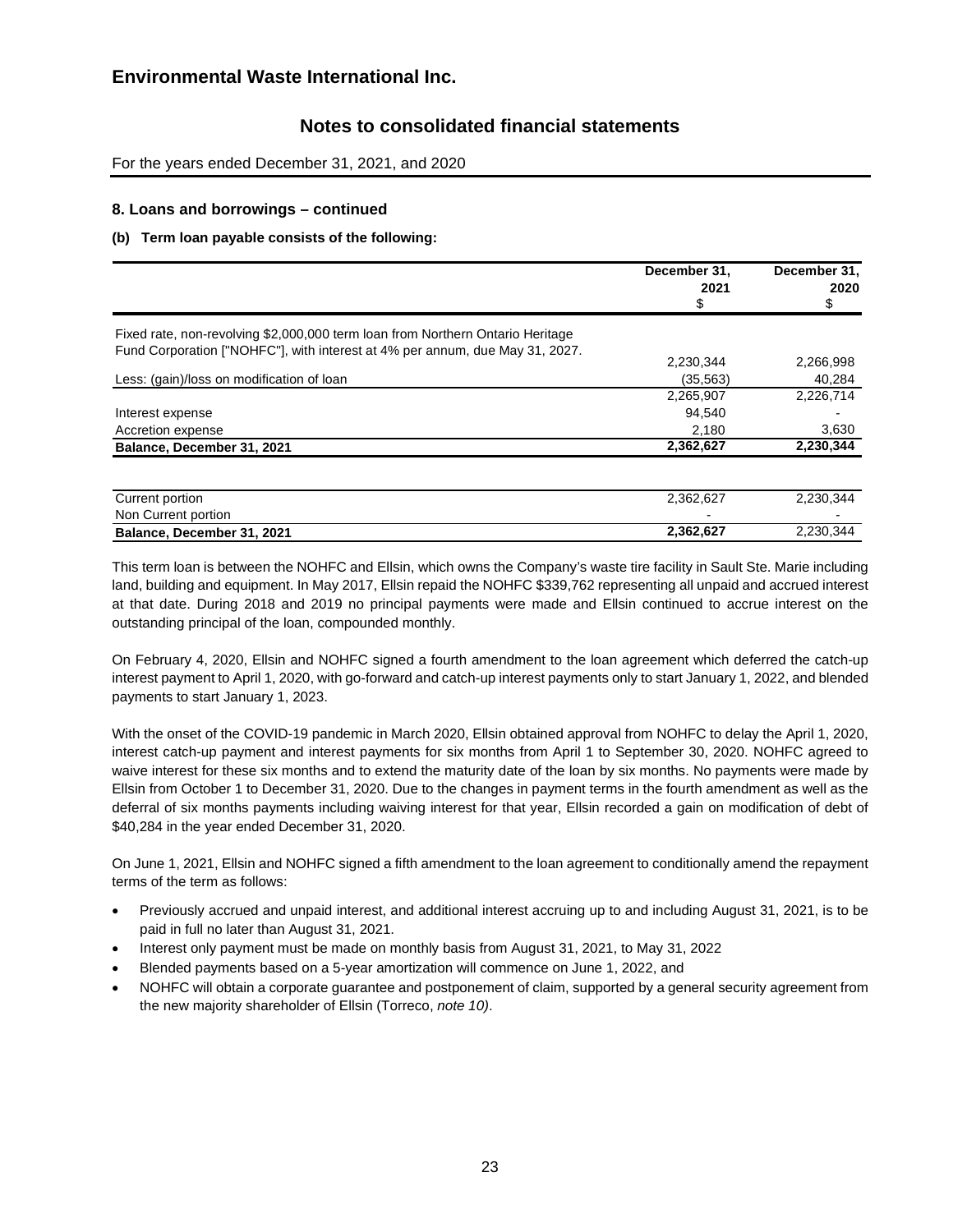# **Notes to consolidated financial statements**

### For the years ended December 31, 2021, and 2020

### **8. Loans and borrowings – continued**

As at December 31, 2021, the conditions associated with the fifth amendment were not satisfied. The Company is in breach of the terms with their agreement with NOHFC as at December 31, 2021. The two parties continue to have discussions to defer current payment terms.

The amount of interest accrued as at December 31, 2021, was \$362,627 (December 31, 2020 – \$266,998). During the year ended December 31, 2021, the Company recorded interest expense of \$94,540 (2020 – \$43,921) and accretion expense of \$2,180 (2020 – \$3,630).

#### **(c) Promissory note payable consists of the following:**

|                                                         | December 31,<br>2021 | December 31,<br>2020 |
|---------------------------------------------------------|----------------------|----------------------|
|                                                         |                      |                      |
| Promissory note payable, with interest at 6% per annum, |                      |                      |
| principal and accrued interest payments payable         |                      | 1,077,904            |
| Less: current portion                                   |                      | 1,077,904            |
|                                                         |                      |                      |

In 2017, the Company received net proceeds of \$903,000 from a director in the form of a promissory note which bears interest at 6%. The principal balance was increased, and at August 31, 2019, the total amount including principal and interest owing was \$1,710,000. On September 16, 2019, the parties agreed to settle \$710,000 of the total amount owing by issuing 14,200,000 common shares of the Company at \$0.05 and amending the promissory note agreement to decrease the principal amount to \$1,000,000 and to defer the maturity date from September 30, 2019, to July 15, 2021.

On May 24, 2021, the parties agreed to settle the total principal and interest owing of \$1,101,775 by way of issuance of 4,590,729 common shares of the Company at \$0.24. Pursuant to the TSX Venture Exchange ("TSXV"), this debt settlement required the approval of disinterested shareholders of the Company because the holder of this note, a Company owned by a director, will become a new control person of the Company since it will own over 20% of the Company's common stock. The Company obtained shareholder approval for this debt settlement at its annual and special shareholders' meeting held July 7, 2021.

 The Company recorded a gain on issuance of shares of \$229,536 related to this settlement, for the difference in stock price of \$0.19 as at issuance date of July 7, 2021, and the agreed settlement price of \$0.24. Interest expense for the year ended December 31, 2021, was \$23,871 (2020 – \$60,571).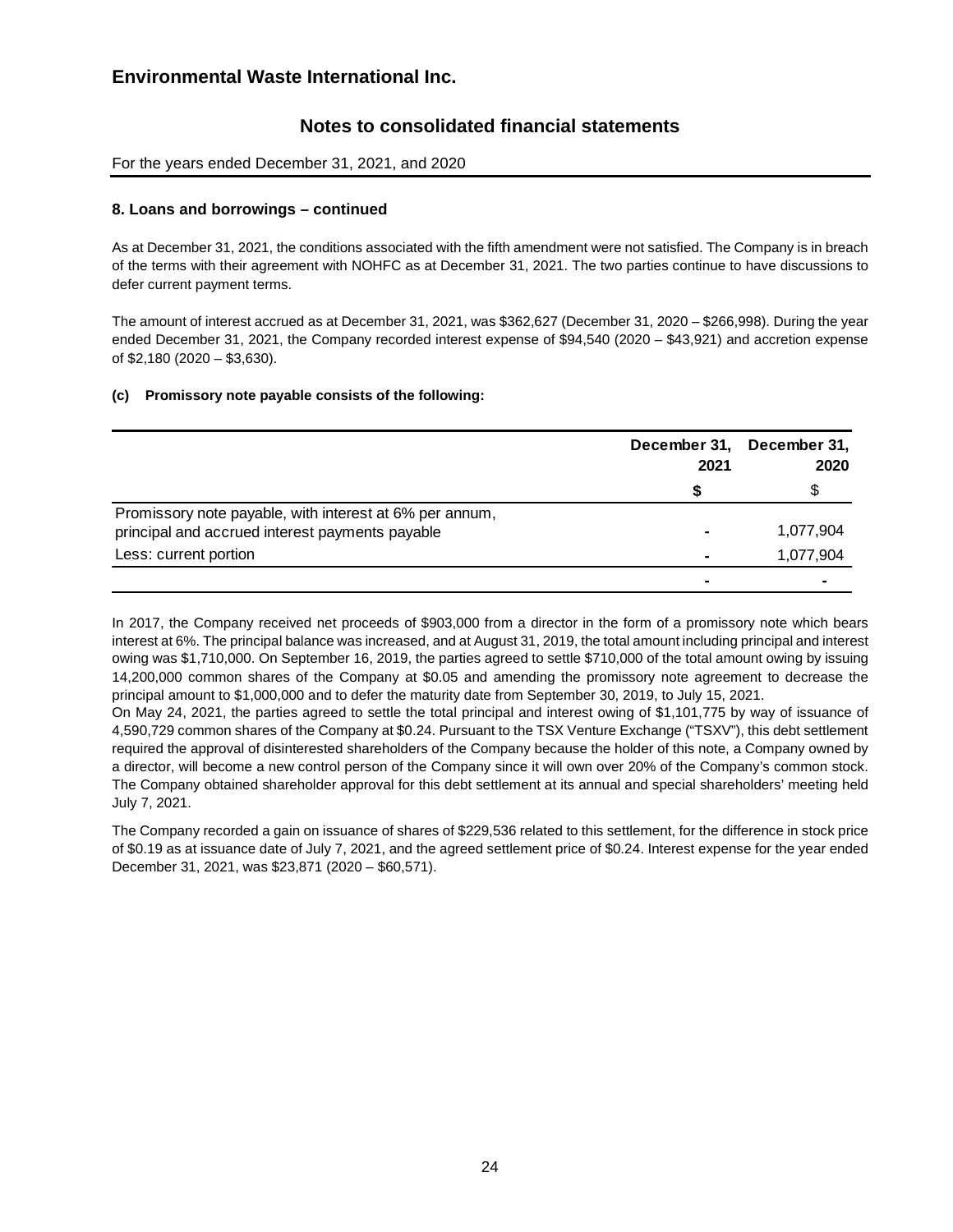# **Notes to consolidated financial statements**

For the years ended December 31, 2021, and 2020

### **8. Loans and borrowings – continued**

#### **(d) Convertible loan payable consists of the following:**

|                                    | <b>Convertible</b><br><b>Debt</b> | <b>Conversion</b><br>feature<br>derivative<br>liability | Warrant<br>derivative<br>liability | Total<br>derivative<br>liability | <b>Total debt and</b><br>derivative<br>liability |
|------------------------------------|-----------------------------------|---------------------------------------------------------|------------------------------------|----------------------------------|--------------------------------------------------|
|                                    | S                                 |                                                         | S                                  | \$                               | \$                                               |
| As at December 31, 2019            | 1,356,852                         | 1.834.999                                               | 188,794                            | 2,023,793                        | 3,380,645                                        |
| Interest                           | 71.480                            |                                                         |                                    |                                  | 71,480                                           |
| Accretion expense                  | 126,782                           |                                                         |                                    |                                  | 126,782                                          |
| Loss on revaluation of derivatives |                                   | 59.001                                                  | 568.501                            | 627,502                          | 627,502                                          |
| Conversion to share capital        | (1,555,114)                       | (1,894,000)                                             |                                    | (1,894,000)                      | (3, 449, 114)                                    |
| As at December 31, 2020            |                                   |                                                         | 757.295                            | 757.295                          | 757,295                                          |
| Loss on revaluation of derivative  |                                   |                                                         | (667,081)                          | (667,081)                        | (667,081)                                        |
| As at December 31, 2021            |                                   |                                                         | 90,214                             | 90,214                           | 90.214                                           |

In 2017 the Company received proceeds of \$1,350,000 through the issuance of a 5-year, 5% unsecured convertible loan payable which was convertible at a price of \$0.11 per common share. In addition, the Company issued 3,712,500 common share purchase warrants that entitle the holder to receive one common share per warrant at a price of \$0.11 for a year of five years.

On September 11, 2020, the debtholder converted the principal of \$1,850,000 at a price of \$0.08 per share, and the accrued interest of \$268,521 at \$0.135 per share per TSXV regulations, resulting in the issuance of an aggregate of 25,114,037 common shares*.* The associated conversion feature derivative liability was revalued at \$1,894,000 at September 11, 2020, using the Monte Carlo simulation model resulting in a loss in value of \$59,001.

The change in fair value of warrant derivative liability for the year ended December 31, 2021, was a gain of \$667,081 (2020 – loss of \$627,502 on conversion feature and warrants). For the year ended December 31, 2021, accretion expense was \$nil (2020 – \$126,782), and interest expense was \$nil (2020 – \$71,480).

The following is a summary of the cash value and accounting value for this financial instrument:

|                                   |                   | As at December 31, 2021        | As at December 31, 2020 |                                |
|-----------------------------------|-------------------|--------------------------------|-------------------------|--------------------------------|
|                                   | Cash<br>liability | <b>Accounting</b><br>liability | <b>Cash liability</b>   | <b>Accounting</b><br>liability |
|                                   |                   |                                |                         |                                |
| Convertible Ioan                  |                   |                                | 1,850,000               | 830,388                        |
| Accrued interest                  |                   |                                | 268,521                 | 268,521                        |
| Accrued accretion expense         |                   |                                |                         | 456.205                        |
| Conversion to share capital       |                   |                                | (2, 118, 521)           | (1, 555, 114)                  |
| <b>Convertible loan liability</b> |                   |                                |                         |                                |
| Derivative liability              |                   | 1,984,214                      |                         | 2,651,295                      |
| Conversion to share capital       |                   | (1,894,000)                    |                         | (1,894,000)                    |
| <b>Derivative liability</b>       |                   | 90.214                         |                         | 757,295                        |
| <b>Total liability</b>            |                   | 90.214                         |                         | 757.295                        |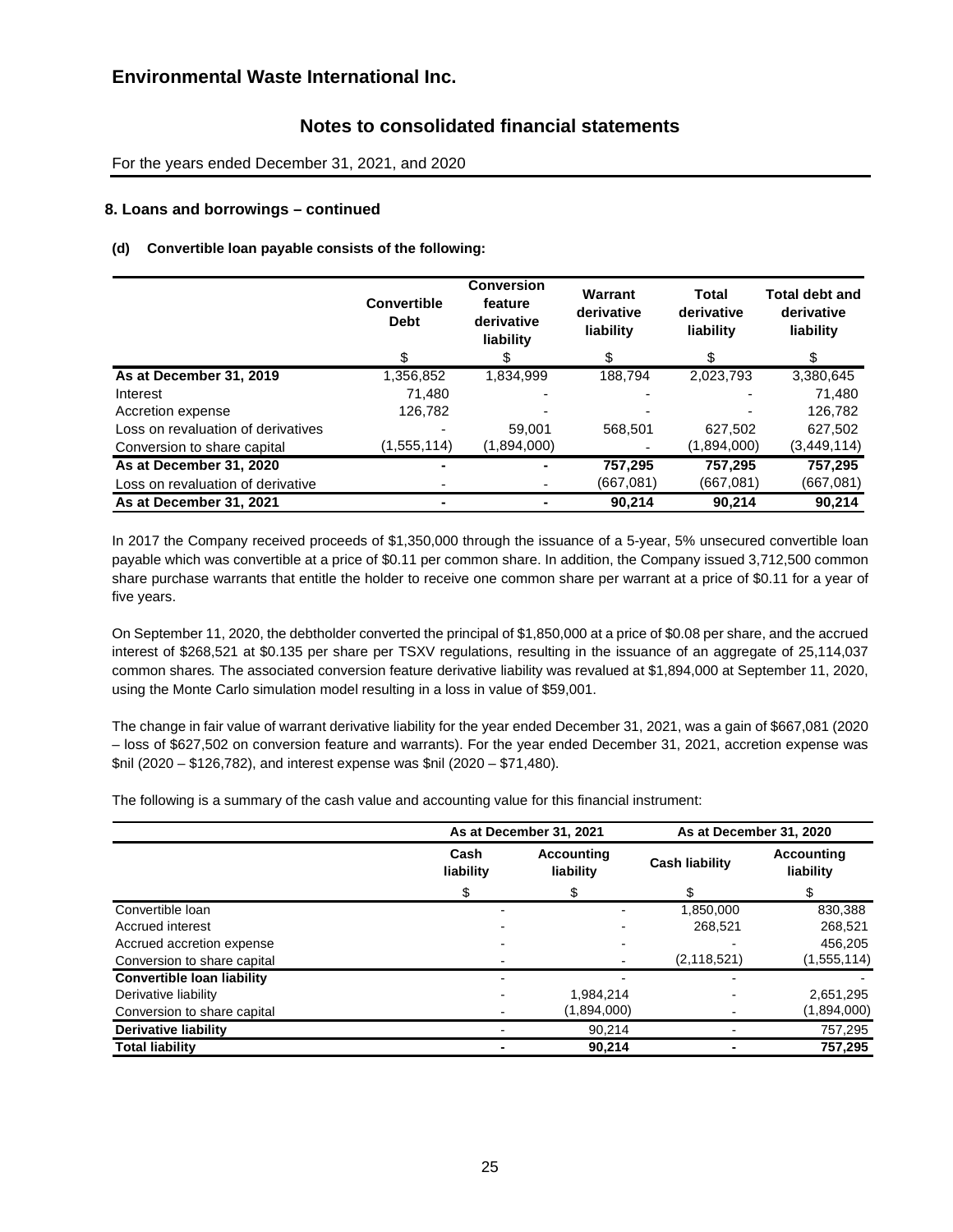# **Notes to consolidated financial statements**

### For the years ended December 31, 2021, and 2020

### **8. Loans and borrowings – continued**

As at December 31, 2021, the difference between the cash liability and accounting liability of \$90,214 (December 31, 2020 – \$757,295) is a non-cash liability as it will be settled by the issuance of common shares of the Company if the warrants are exercised. It represents the fair value of the benefit conferred on the debtholder and does not represent a cash liability.

This derivative liability was re-valued at December 31, 2021, using the Monte Carlo simulation model using the following assumptions, as well as the probability of subsequent equity raises and expected issuance price.

The terms for valuing the derivatives at each respective year-end are as follows:

|                | December 31,<br>2021 | December 31,<br>2020 |
|----------------|----------------------|----------------------|
|                | S                    |                      |
| Volatility     | 115.1%               | 218.9%               |
| Dividend yield | 0.0%                 | $0.0\%$              |
| Risk free rate | 0.95%                | 0.20%                |

#### **(e) Mortgage payable consists of the following:**

| <b>Particulars</b>                                                                                                                                       | December 31.<br>2021<br>\$ | December 31,<br>2020<br>\$ |
|----------------------------------------------------------------------------------------------------------------------------------------------------------|----------------------------|----------------------------|
| Fixed-rate mortgage, with principal due upon maturity on July 3, 2025, with<br>interest at 6% per annum payable monthly and interest of 4% per annum due |                            |                            |
| upon maturity                                                                                                                                            | 500,000                    | 500,000                    |
| Accrued interest outstanding                                                                                                                             | 27,665                     | 10,379                     |
|                                                                                                                                                          | 527,665                    | 510,379                    |
| Debt issue costs                                                                                                                                         | (16, 687)                  | (16, 687)                  |
| Cumulative amortization of debt issue costs                                                                                                              | 4,989                      | 1,654                      |
| Balance, December 31, 2021                                                                                                                               | 515,967                    | 495,346                    |
| <b>Current Portion</b>                                                                                                                                   | 30,000                     | 2,253                      |
| Non Current Portion                                                                                                                                      | 485.967                    | 493,093                    |
| Balance, December 31, 2021                                                                                                                               | 515,967                    | 495.346                    |

On July 3, 2020, Ellsin received gross proceeds of \$500,000 from the issuance of a five-year mortgage with a third party, secured by land and a building owned by Ellsin in Sault Ste. Marie. The fair value of the mortgage was deemed to equal \$500,000 based on the discounted cash flow using an estimated cost of borrowing of 9.16%. The loan matures on July 3, 2025 and bears interest at a rate of 10% per annum, 6% of which is paid monthly starting August 3, 2020 and 4% which is accrued and paid on maturity along with the principal. The 4% accrued interest can be paid in cash or common shares of the Company at the Company's option. As at December 31, 2021, the total value of the interest that may be repayable in shares was \$20,000 (December 31, 2020 – \$10,000).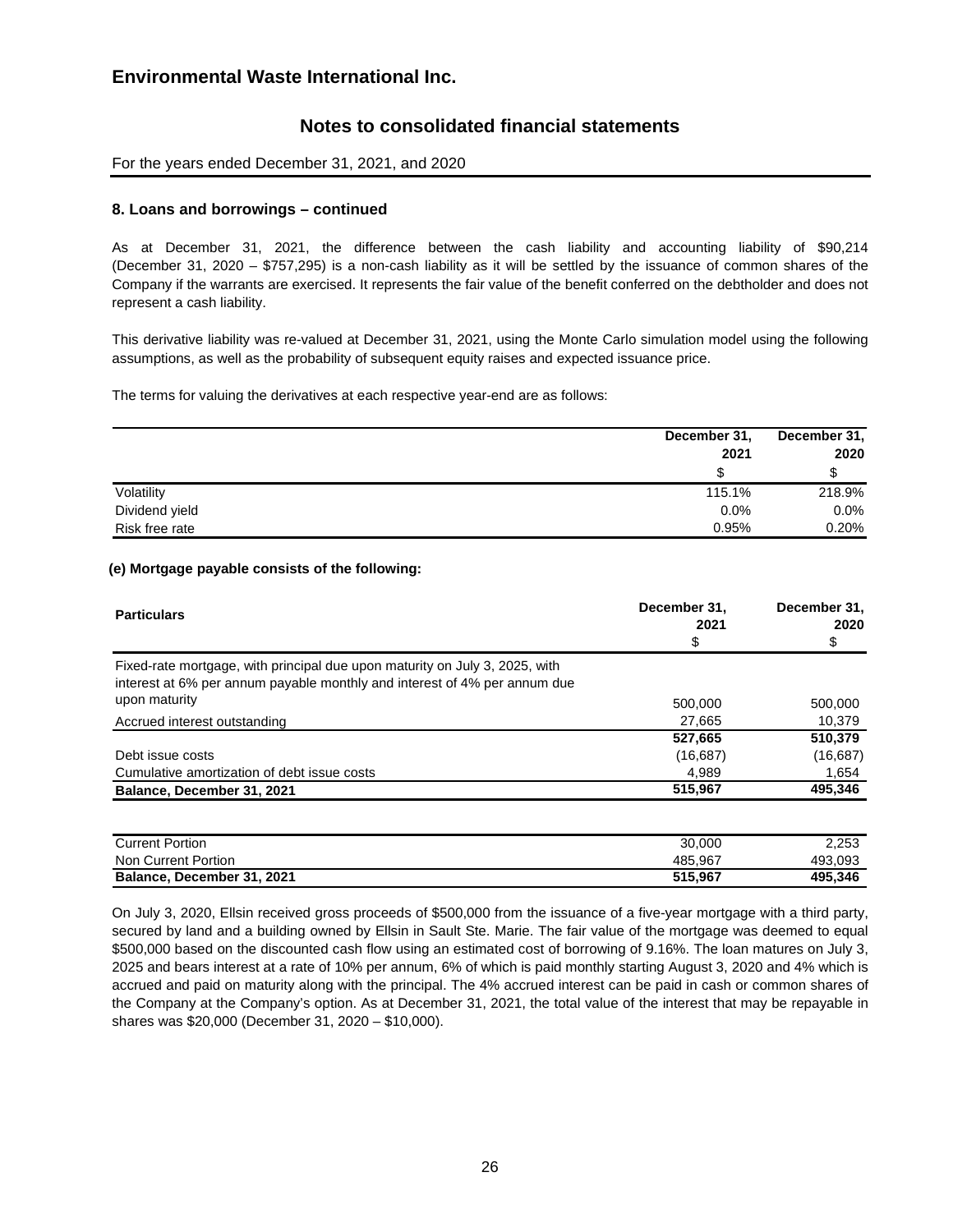# **Notes to consolidated financial statements**

For the years ended December 31, 2021, and 2020

### **8. Loans and borrowings – continued**

Total interest expense on mortgages of \$50,622 was recorded for the year ended December 31, 2021 (2020 – \$24,711).

### **(f) Deferred compensation**

|                                                                 | December 31,<br>2021<br>\$ | December 31,<br>2020<br>\$ |
|-----------------------------------------------------------------|----------------------------|----------------------------|
| Deferred compensation with interest at 6% per annum, calculated |                            |                            |
| monthly in arrears, payable January 15, 2022                    | 430,000                    | 400,000                    |
| Transfer to share capital on settlement of debt May 24, 2021    | (162, 500)                 |                            |
| Accrued interest                                                | 18.132                     | 30,000                     |
| Balance, December 31, 2021                                      | 285,632                    | 430.000                    |

On September 16, 2019, pursuant to a salary deferral agreement between the Company and a director and key member of management, \$400,000 of salary and expenses owing was deferred. Interest accrues on this amount at 6% per annum calculated monthly in arrears and is payable at maturity*.* 

On May 24, 2021, the Company entered into a debt conversion agreement to settle a portion of the deferred compensation liability. The debt conversion agreement is in respect of settlement of \$162,500 pursuant to the salary and expense deferral agreement. This debt conversion provided for an aggregate of \$162,500 of the deferred compensation liability to be settled through the issuance of common shares at a price equal to the higher of \$0.23 or the volume weighted average trading price of the common shares for the ten (10) days following the date hereof. On June 22, 2021, 677,083 common shares were issued based at a price of \$0.24 per share upon conversion of \$162,500 of debt.

The Company recorded a gain on issuance of shares of \$20,312 related to this settlement, for the difference in stock price of \$0.21 as at issuance date of June 22, 2021, and the agreed settlement price of \$0.24. Total interest of \$18,132 was recorded for the year ended December 31, 2021.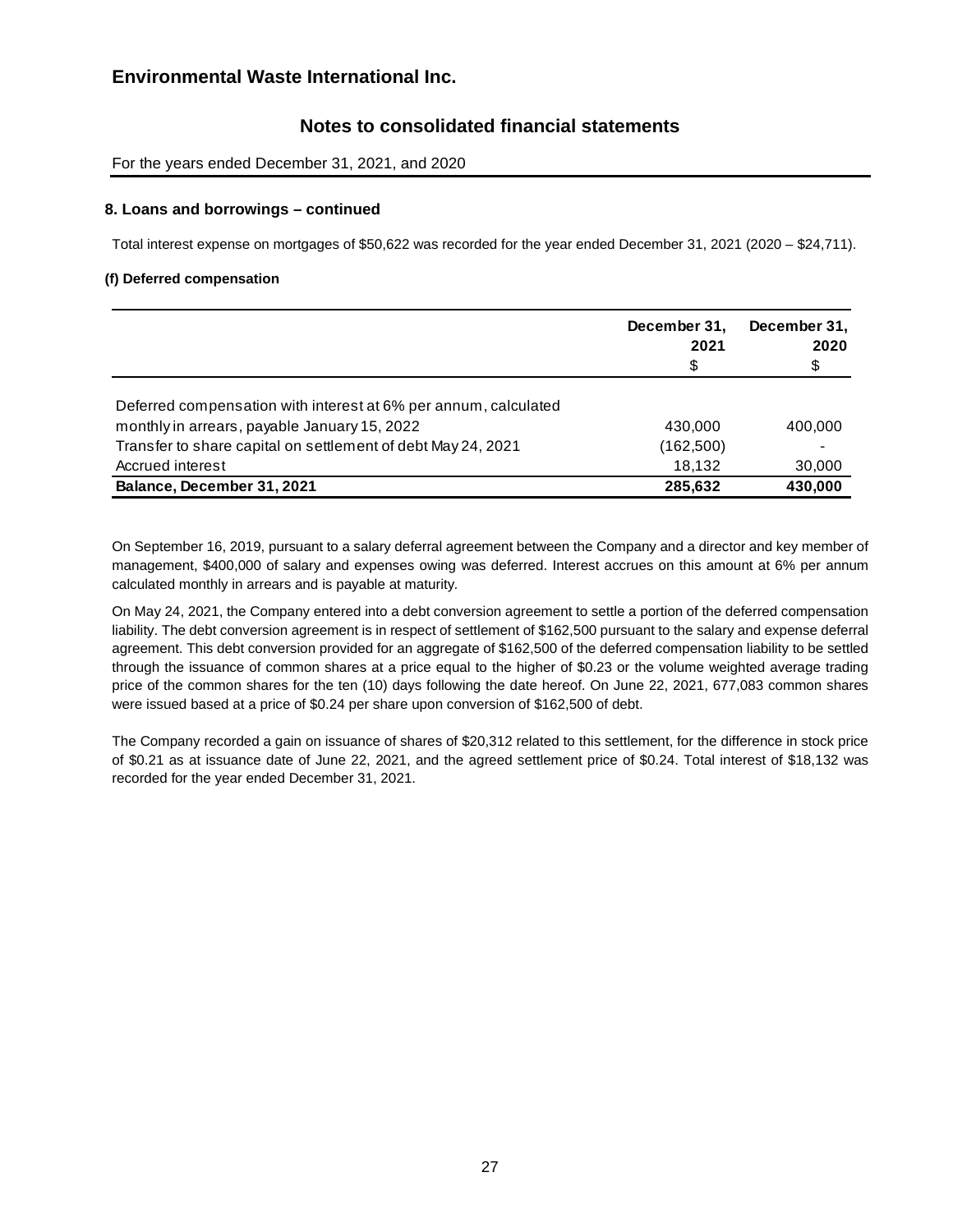# **Notes to consolidated financial statements**

For the years ended December 31, 2021, and 2020

### **8. Loans and borrowings – continued**

#### **(g) Finance costs**

Finance costs for the years ended December 31, 2021, and 2020 are as follows:

|                                                  | December 31, 2021 | December 31, 2020 |
|--------------------------------------------------|-------------------|-------------------|
|                                                  |                   |                   |
| Interest on lease liabilities (note 6)           | 12,907            | 4,909             |
| Interest on term loan (note 8b)                  | 94,540            | 43,921            |
| Interest on promissory note payable (note 8c)    | 23,871            | 60,571            |
| Interest on convertible loan payable (note 8d)   |                   | 71,480            |
| Interest on mortgages payable (note 8d)          | 50,622            | 24,711            |
| Interest on deferred compensation (note 8f)      | 18.132            | 24,000            |
| Other Interest expense                           | 3,620             |                   |
| Accretion expense on CEBA loan payable (note 8a) | 7,994             | 4,174             |
| Accretion expense on payable (note 8d)           | 2,180             | 130,412           |
|                                                  | 213,867           | 364.178           |

#### **9. Share capital and reserves**

#### **(a) Share Capital**

| Authorized – Unlimited number of shares                       | Number of shares | Amount     |
|---------------------------------------------------------------|------------------|------------|
| Issued and outstanding:                                       | #                |            |
| Balance, January 1, 2020                                      | 214,356,649      | 50,611,761 |
| Issuance of shares pursuant to private placement (1)          | 6,153,846        | 211,921    |
| Issuance of shares pursuant to conversion of loan payable (2) | 25,114,037       | 3,449,114  |
| Stock options exercised (3)                                   | 1,548,308        | 223.116    |
| Share issue costs                                             |                  | (14,872)   |
| Balance, December 31, 2020                                    | 247,172,840      | 54,481,040 |
| Issuance of shares pursuant to private placement (4)          | 4,110,000        | 1,233,000  |
| Issuance of shares pursuant to settlement of debt (5)         | 5,267,812        | 1,014,427  |
| Warrant exercised (6)                                         | 250,000          | 50,000     |
| Stock options exercised (7)                                   | 1,618,291        | 236,764    |
| Share issue costs                                             |                  | (17,363)   |
| Balance, December 31, 2021                                    | 258,418,943      | 56,997,868 |

(1) On June 30, 2020, the company closed a private placement and issued 6,153,846 units for gross proceeds of \$400,000. Each unit included one common shares at a price of \$0.65 and one warrant with an exercise price of \$0.18 expiring on June 30, 2025. The fair value of these warrants of \$ 184,783 inclusive of transaction costs of \$3296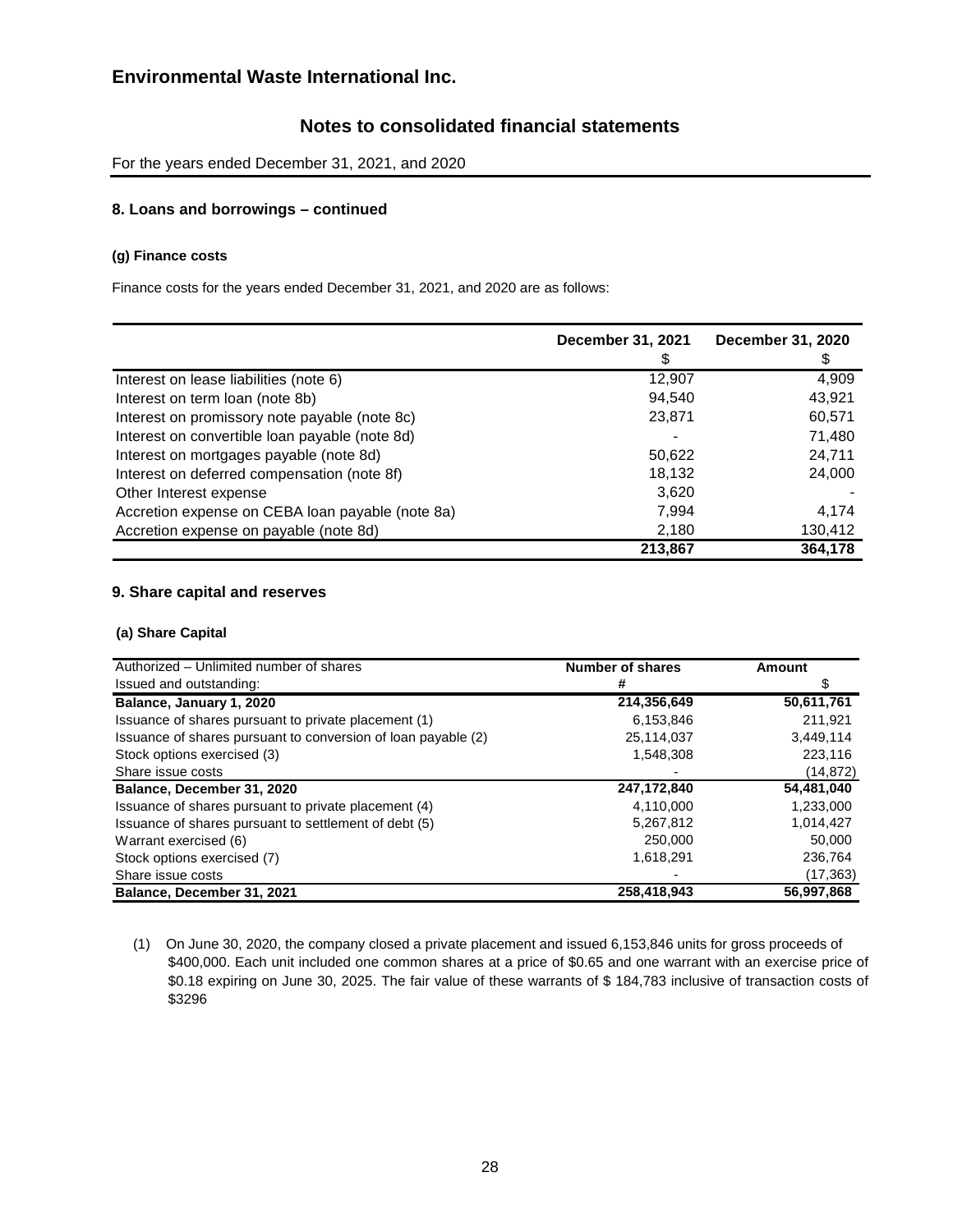# **Notes to consolidated financial statements**

### For the years ended December 31, 2021, and 2020

#### **9. Share capital and reserves – continued**

- (2) On September 11, 2020, the loan payable \$1,850,0000 and accrued interest of \$268,521 was converted into common shares of the Company. The principal amount of the loan was converted at a price of \$0.08 per share and the accrued interest was convertible at \$0.135 per share, resulting in the issuance of an aggregate of 25,114,037 common shares*.* The amount of \$3,449,114 representing the principal, accrued interest and value of the derivative liability at the date of conversion was transferred to share capital*.* Associated share issue costs of \$12,275 were adjusted against share capital.
- (3) During the year ended December 31, 2020, the Company received total proceeds of \$147,832 for the issuance of a total of 1,548,308 common shares as a result of stock options exercised at a price in the range of \$0.06 to \$0.11. An amount of \$75,284 related to the options exercised was transferred from contributed surplus to share capital.
- (4) On April 23, 2021, the Company closed a private placement and issued 4,110,000 common shares at \$0.30 per share for gross proceeds of \$1,233,000.
- (5) On May 24, 2021, the Company settled a portion of the deferred compensation liability in the amount of \$162,500 through the issuance of 677,083 common shares at a price of \$0.24 per share and incurred \$14,200 of share issue costs. On May 24, 2021, the Company also settled the total principal and interest owing on a promissory note payable of \$1,101,775 by way of issuance of 4,590,729 common shares of the Company at \$0.24, as approved by the shareholders at its Annual and Special Shareholders Meeting held July 7, 2021.
- (6) During the year ended December 31, 2021, the Company received total proceeds of \$50,000 for the issuance of a total of 250,000 common shares as a result of warrants exercised at a price of \$0.20. An amount of \$11,146 related to the warrants exercised was transferred from contributed surplus to share capital.
- (7) During the year ended December 31, 2021, the Company received total proceeds of \$151,930 for the issuance of a total of 1,618,291 common shares as a result of stock options exercised at a price in the range of \$0.06 to \$0.11. An amount of \$73,688 related to the options exercised was transferred from contributed surplus to share capital.

#### **(b) Stock Options**

The Board of Directors has established a stock option plan (the "Plan") under which options to purchase shares are granted to directors, employees, officers, and consultants of the Company. The number of options and exercise price thereof is set by the Board of Directors at the time of grant, provided that the exercise price shall not be less than the market price of the common shares on the day immediately preceding the date of grant of the options, on the stock exchange on which such shares are then traded.

Subject to the guidelines contained in the Plan, the Company has adopted a 10% rolling stock option plan dated May 6, 2013 and approved by the Board of Directors on May 9, 2013 and by the shareholders of the Company on June 11, 2013, pursuant to which the Board of Directors may, from time to time, authorize the issuance of options to directors, employees, officers and consultants of the Company and its subsidiaries to a maximum of 10% of the issued and outstanding common shares at the time of the grant.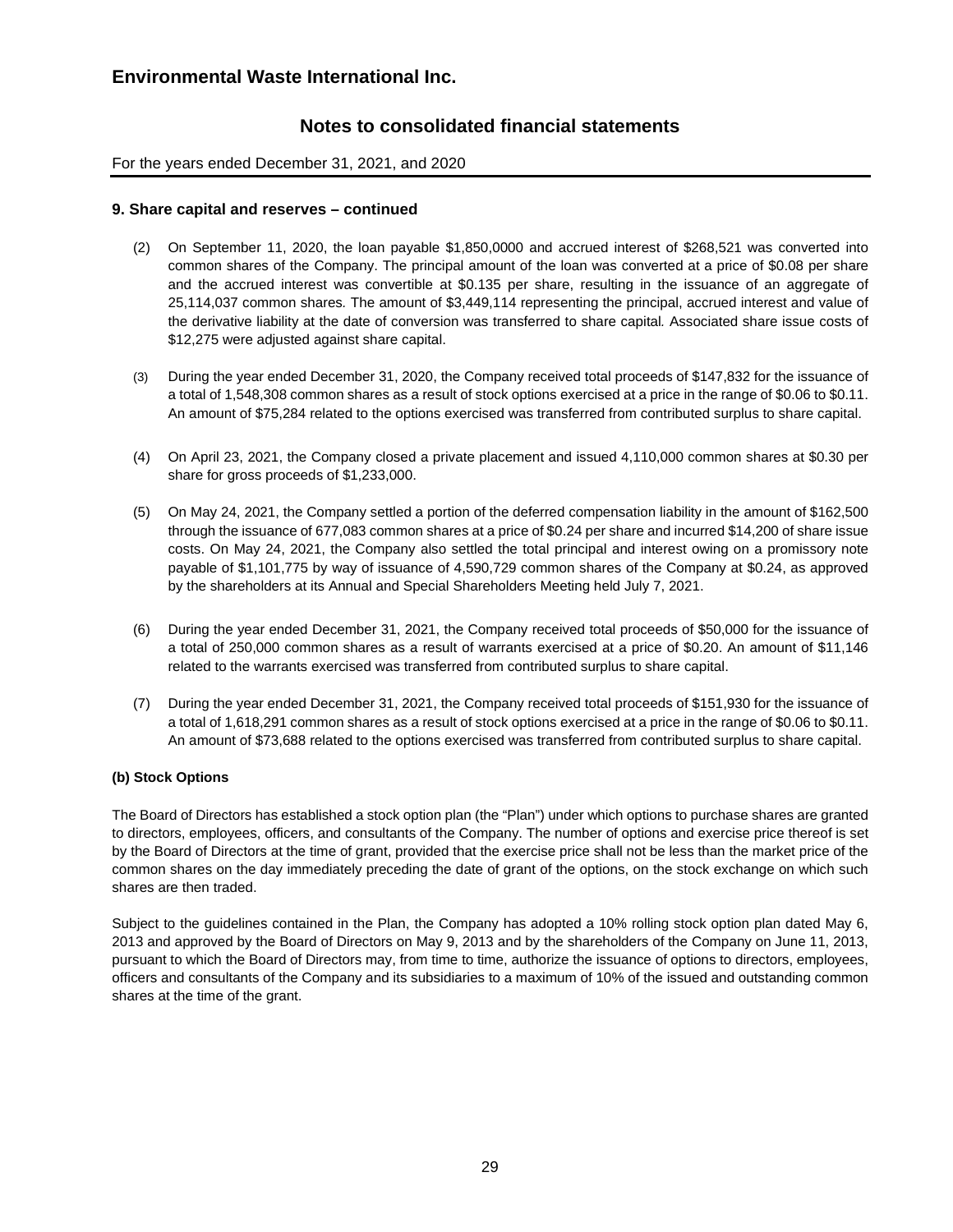# **Notes to consolidated financial statements**

For the years ended December 31, 2021, and 2020

#### **9. Share capital and reserves – continued**

The following options to purchase shares were outstanding on December 31, 2021, and December 31, 2020:

|                                |                      | December 31, 2021                     |                      | December 31, 2020                     |
|--------------------------------|----------------------|---------------------------------------|----------------------|---------------------------------------|
|                                | Number of<br>options | Weighted<br>average exercise<br>price | Number of<br>options | Weighted<br>average exercise<br>price |
|                                |                      |                                       | #                    | \$                                    |
| Outstanding, beginning of year | 11,210,442           | 0.08                                  | 12,788,750           | 0.10                                  |
| Granted                        | 4,270,000            | 0.22                                  | 3,905,000            | 0.05                                  |
| Expired                        | $\blacksquare$       | $\overline{\phantom{a}}$              | (3,935,000)          | (0.10)                                |
| Exercised                      | (1,618,292)          | 0.08                                  | (1,548,308)          | (0.10)                                |
| Outstanding, end of year       | 13,862,150           | 0.11                                  | 11,210,442           | 0.08                                  |
| Exercisable, end of year       | 5,760,967            | 0.12                                  | 4,359,080            | 0.08                                  |

During the year ended December 31, 2021, 1,618,292 (2020 – 1,548,308) stock options were exercised at prices ranging from \$0.06 to \$0.11 for total proceeds of \$151,930.

During the year ended December 31, 2021, 4,270,000 (2020 – 3,905,000) stock options were issued to employees and consultants of the Company with an exercise price ranging from \$0.18 to \$0.26 which vest over three years and expire in five years. Stock-based compensation expense during the year ended December 31, 2021, was \$343,342 (2020 – \$158,616). During the year ended December 31, 2021, Nil (2020 - 3,935,000) options expired.

During the year ended December 31, 2021, the fair value of all options was estimated on the date of grant using the Black-Scholes option pricing model with the following assumptions: expected dividend yield of 0% (2020 – 0%); expected volatility of 115% (2020 – 219%); risk-free interest rates of 0.95% 92020 – 0.35%); and an average expected life of five years (2020 – five years). This resulted in stock-based compensation expense of \$343,342 during the year ended December 31, 2021  $(2020 - $158,616)$ .

A summary of stock options outstanding as at December 31, 2021 is set out below:

|                                                     |                      | <b>Outstanding stock options</b> |                                       |  |  |
|-----------------------------------------------------|----------------------|----------------------------------|---------------------------------------|--|--|
| As at December 31, 2021<br>Range of exercise prices | Number of<br>options | Remaining<br>contractual<br>life | Weighted<br>average exercise<br>price |  |  |
| \$                                                  | #                    | [years]                          | \$                                    |  |  |
| \$0.05                                              | 3,773,347            | 3.50                             | 0.04                                  |  |  |
| \$0.06                                              | 2,773,386            | 2.72                             | 0.06                                  |  |  |
| \$0.10                                              | 2,382,917            | 1.25                             | 0.05                                  |  |  |
| \$0.18                                              | 662,500              | 2.35                             | 0.04                                  |  |  |
| \$0.19                                              | 3,870,000            | 4.52                             | 0.18                                  |  |  |
| \$0.26                                              | 400,000              | 4.42                             | 0.26                                  |  |  |
|                                                     | 13,862,150           | 3.21                             | 0.09                                  |  |  |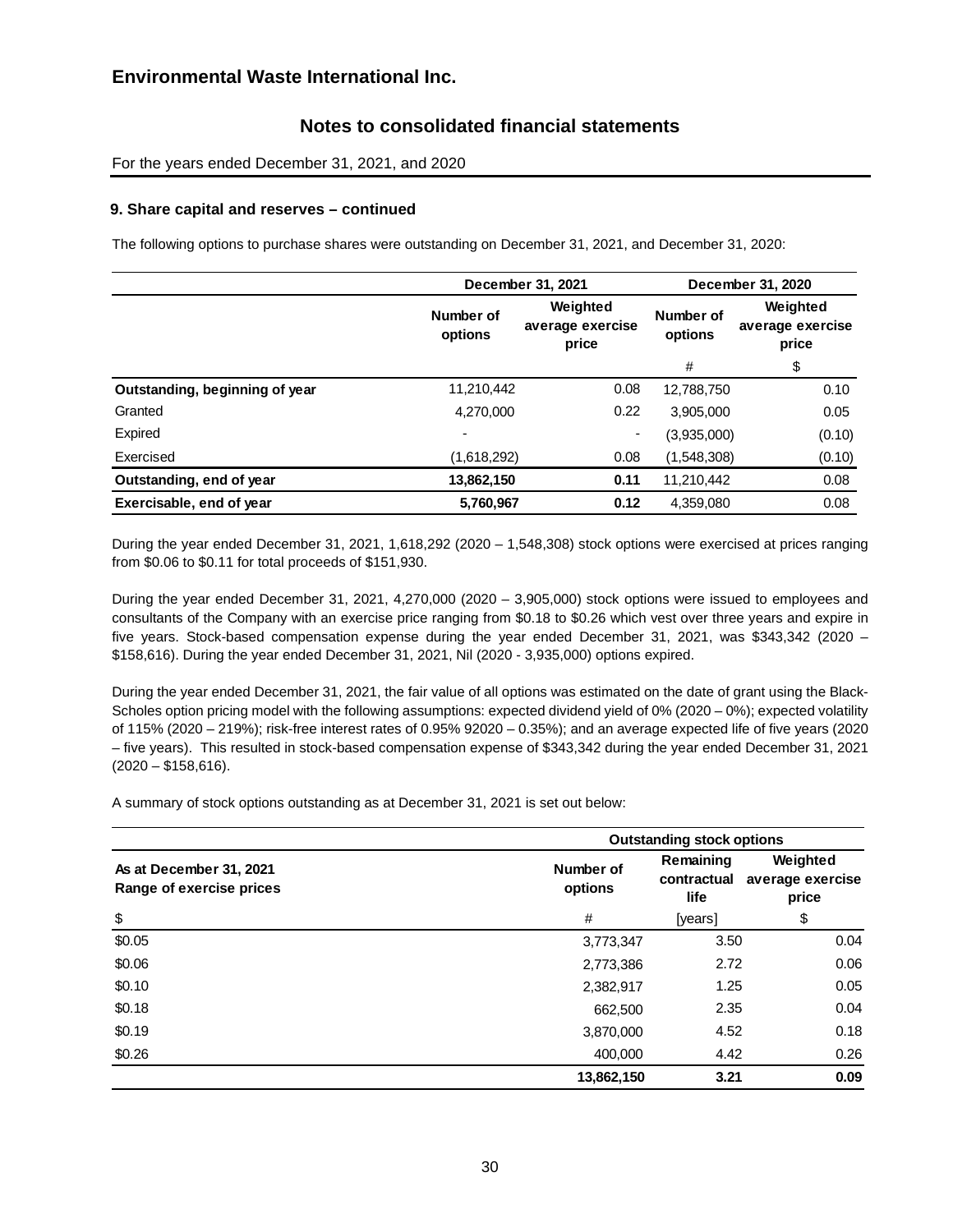# **Notes to consolidated financial statements**

For the years ended December 31, 2021, and 2020

### **9. Share capital and reserves – continued**

#### **(c) Warrants**

In 2017, pursuant to the issuance of the convertible loan, the Company issued 3,712,500 common share purchase warrants that entitle the holder to receive one common share at a price of \$0.11 for a year of five years. The value of these warrants has been accounted for as a derivative liability.

Pursuant to the financings on April 30, 2019, and September 16, 2019, the Company issued 4,750,000 and 11,850,000 common share purchase warrants that entitle the holder to receive one common share at a price of \$0.20 for a year of three years. The value of these warrants are \$129,089 and \$285,726 respectively, for a total value of \$414,815 which has been transferred from share capital to contributed surplus.

Pursuant to a financing on June 30, 2020, the Company issued 6,153,846 common share purchase warrants that entitle the holder to receive one common share at a price of \$0.18 for a year of five years. The value of these warrants of \$188,079 has been allocated to contributed surplus, less \$3,296 of associated share issuance costs attributable to the warrants.

During year ended December 31, 2021, 250,000 warrants were exercised at \$0.20 for total proceeds of \$50,000. An amount of \$11,146 related to the warrants exercised was transferred from contributed surplus to share capital.

A summary of the status of the Company's warrants at December 31, 2021, are as follows:

|                            | Number of<br>warrants | <b>Weighted average</b><br>remaining<br>contractual life | <b>Weighted average</b><br>exercise price |
|----------------------------|-----------------------|----------------------------------------------------------|-------------------------------------------|
|                            | #                     | [years]                                                  | \$                                        |
| Balance, January 1, 2020   | 20,312,500            | 1.55                                                     | 0.17                                      |
| Issued June 30, 2020       | 6,153,846             | 4.50                                                     | 0.18                                      |
| Balance, December 31, 2020 | 26,466,346            | 2.24                                                     | 0.18                                      |
| Exercised March 17, 2021   | (250,000)             | $\blacksquare$                                           | (0.20)                                    |
| Balance, December 31, 2021 | 26,216,346            | 2.00                                                     | 0.18                                      |

A summary of warrants outstanding and exercisable as at December 31, 2021, is set out below:

|                                                     | Outstanding and exercisable warrants |                                                          |                                           |  |
|-----------------------------------------------------|--------------------------------------|----------------------------------------------------------|-------------------------------------------|--|
| As at December 31, 2021<br>Range of exercise prices | Number of<br>warrants                | <b>Weighted average</b><br>remaining<br>contractual life | <b>Weighted average</b><br>exercise price |  |
| \$                                                  | #                                    | [years]                                                  |                                           |  |
| 0.11                                                | 3,712,500                            | 0.84                                                     | 0.11                                      |  |
| $0.18 - 0.20$                                       | 22,503,846                           | 1.63                                                     | 0.19                                      |  |
|                                                     | 26,216,346                           | 1.52                                                     | 0.18                                      |  |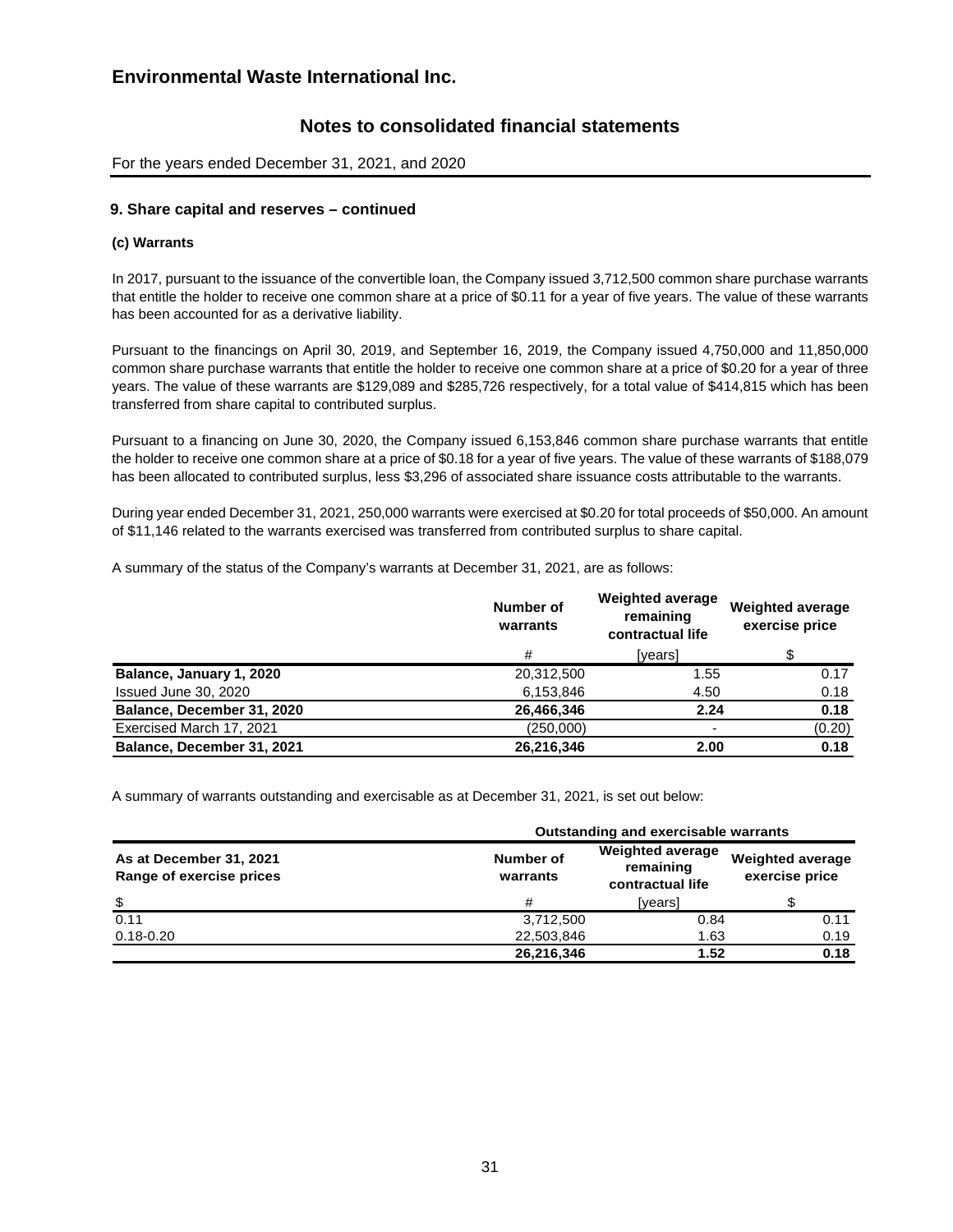## **Notes to consolidated financial statements**

For the years ended December 31, 2021, and 2020

### **9. Share capital and reserves – continued**

**(d) Contributed surplus** 

|                            | December 31,<br>2021<br>S | December 31,<br>2020<br>\$ |
|----------------------------|---------------------------|----------------------------|
| Balance, beginning of year | 6,760,615                 | 6,492,500                  |
| Stock-based compensation   | 343,342                   | 158,616                    |
| Issuance of warrants       |                           | 188,079                    |
| Stock options exercised    | (73, 688)                 | (75, 284)                  |
| Warrants exercised         | (11, 146)                 |                            |
| Warrant issue costs        |                           | (3,296)                    |
| Balance, end of year       | 7,019,123                 | 6,760,615                  |

#### **(e) Per share amounts**

For the year ended December 31, 2021, the weighted average number of shares outstanding was 253,961,717 (2020 – 225,392,179).

As at December 30, 2021, the Company had 13,862,150 stock options (December 31, 2020 – 11,210,442) and 26,216,346 warrants (December 31, 2020 – 26,466,346) outstanding.

#### **10. Non-controlling interests**

On March 22, 2021, the Company entered into an agreement with Torreco, whereby Torreco will invest \$7,000,000 to convert Ellsin's pilot plant in Sault Ste. Marie into a commercial scale recycling plant utilizing the Company's patented microwave technology. Following the receipt of all of the committed funds, Torreco will own 70% of Ellsin and the Company will retain a 30% ownership interest in Ellsin. Under the agreement, Ellsin will also pay a royalty fee of 6% of Ellsin's top line revenue to the Company on a quarterly basis, based on revenues generated from the Hybrid Reverse Polymerization process in perpetuity. In exchange for the investment in Ellsin, the Company will grant Torreco the right to build three additional waste tire facilities in Ontario over the next five years if it meets certain conditions.

The initial proceeds of \$400,000 were received on March 22, 2021, representing a 4% non-controlling interest in Ellsin. Pursuant to the agreement signed on March 22, 2021, Torreco advanced an additional \$600,000 on April 7, 2021, bringing their ownership in Ellsin up to 10%*.* 

Non-controlling interest activity for the year ended December 31, 2021, is as follows:

|                                                 | December 31,<br>2021 | December 31,<br>2020 |
|-------------------------------------------------|----------------------|----------------------|
| Balance beginning of year                       | $\blacksquare$       |                      |
| Issuance of shares in Ellsin Environmental Ltd. | 1,000,000            |                      |
| Share of net loss for the year                  | (41, 448)            |                      |
| Balance, end of year                            | 958,552              |                      |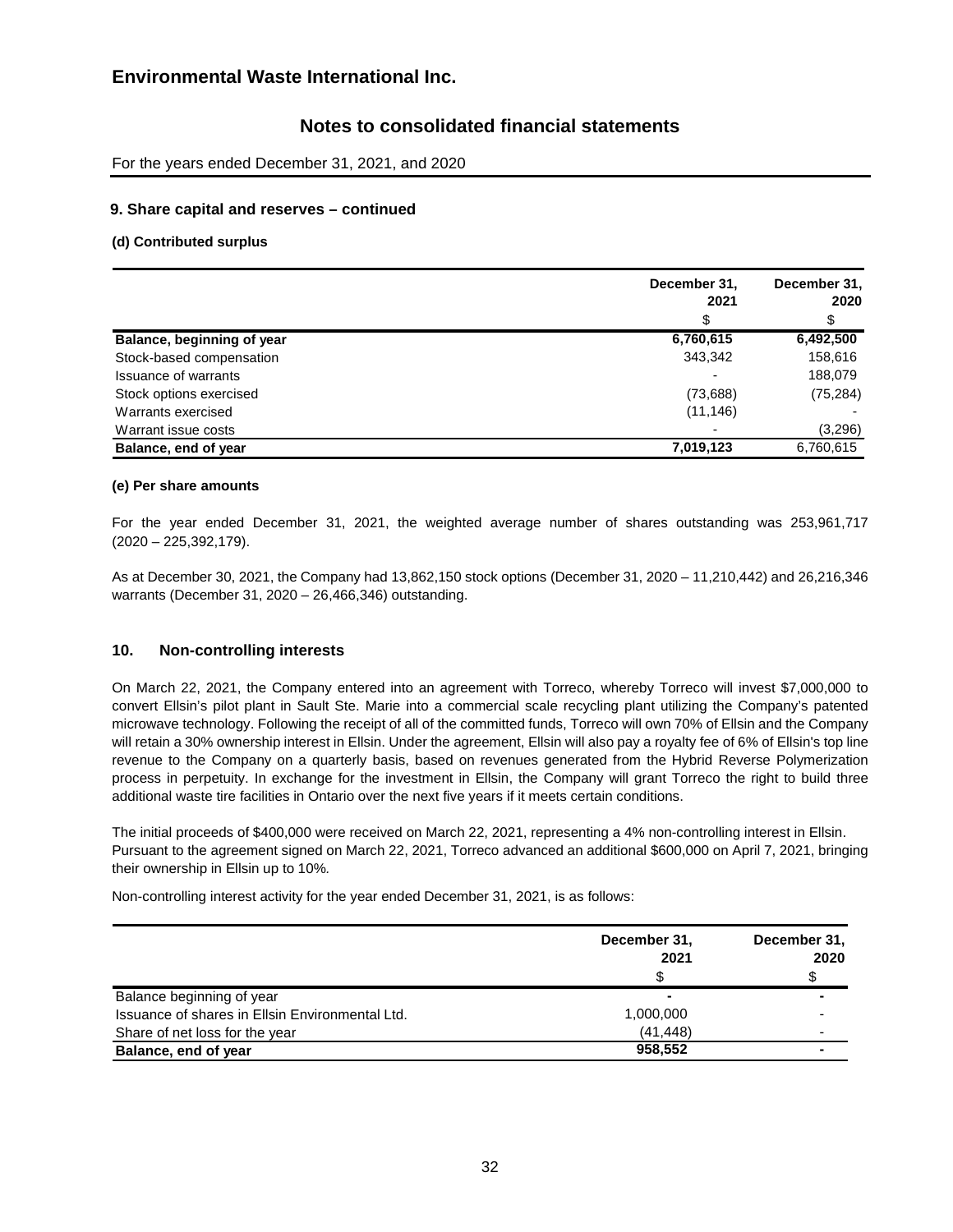# **Notes to consolidated financial statements**

For the years ended December 31, 2021, and 2020

### **11. Trade and other receivables**

Trade and other receivables at December 31, 2021, includes \$21,900 (2020 – \$Nil) trade receivable, \$56,232 (2020 – \$63,403) related to CEWS, and \$24,705 (2020 – \$Nil) related to CERS that the Company has applied for but not received.

### **(a) Canada Emergency Wage Subsidy ("CEWS")**

In response to the COVID-19 coronavirus pandemic, in April 2020 the government of Canada introduced the CEWS program. CEWS provides a wage subsidy program on eligible renumeration, subject to limits per employee, to eligible employers based on certain criteria, including demonstration of revenue declines as a result of COVID-19. This subsidy was retroactive to March 15, 2020. The qualification and application of the CEWS is being assessed over multiple four-week year segments.

The company recognizes government grants when there is reasonable assurance that it will comply with the conditions to qualify for the grant and that the grant will be received. The company has recognized \$63,886 of CEWS during the year ended December 31, 2021 (2020 – \$113,910) and has recorded it as a reduction to the eligible salaries and benefit expenses that are allocated proportionately to the functions of technology development, plant operations and selling, marketing and administration reported in the consolidated statements of loss and comprehensive loss*.*

#### **(b) Canada Emergency Rent Subsidy ("CERS")**

The government of Canada also introduced the CERS program in September 2020, which provides rent and property ownership cost support to small businesses affected by COVID-19. The subsidy provides support directly to tenants and property owners. During the year ended December 31, 2021, the Company and Ellsin were eligible to receive \$60,498 in aggregate under the CERS program.

#### **(c) Canada Emergency Business Account ("CEBA")**

CEBA is a government assistance program implemented by eligible financial institutions in cooperation with Export Development Canada. The CEBA provides interest-free loans of up to \$60,000 to small businesses to help their operating costs during a year when their revenues have been temporarily reduced by the economic impact of COVID-19.

On April 30, 2020, each of EWI and its subsidiary EWI Rubber received a \$40,000 loan for proceeds of \$80,000.

On January 22, 2021, the Company received additional CEBA loan proceeds totaling \$40,000, with \$20,000 each received by EWI and EWI Rubber. The company recognized gain of \$14,397 during the year ended December 31, 2021 on the fair value of CEBA Loan.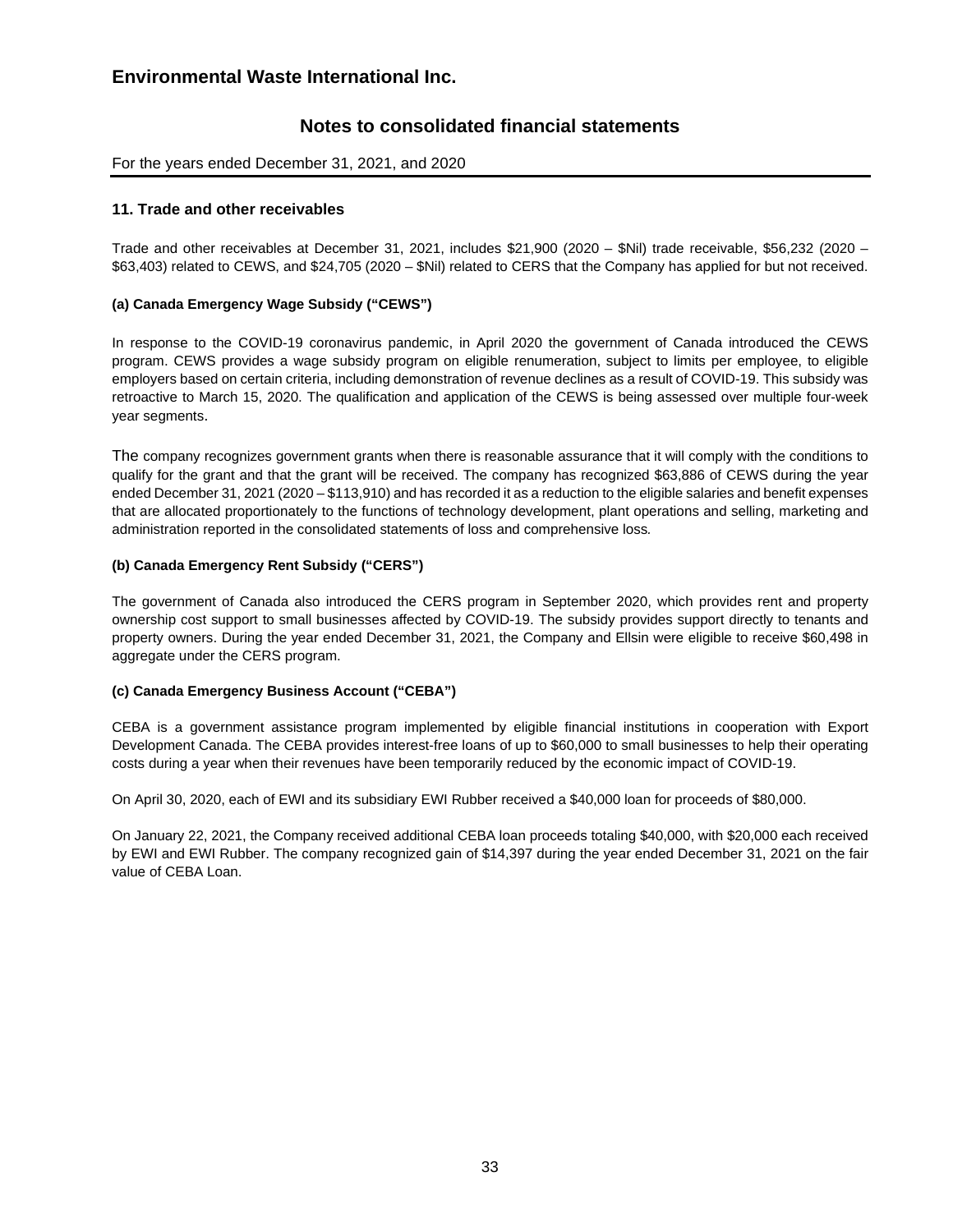# **Notes to consolidated financial statements**

For the years ended December 31, 2021, and 2020

### **12. Operating expenses by function**

The Company classifies its operating expenses into three functions to reflect how it manages its business. Government grant income is allocated to certain operating expense functions as follows for the year ended December 31, 2021, and 2020:

| Year ended<br>December 31, 2021 | Technology<br>development | <b>Plant</b><br>operations | Selling, marketing<br>and administration | Total     |
|---------------------------------|---------------------------|----------------------------|------------------------------------------|-----------|
| Gross operating expense         | 663.941                   | 158.040                    | 916,118                                  | 1,738,099 |
| Government grant income         | 35.199                    | 42.357                     | 50.239                                   | 127,795   |
|                                 | 628,742                   | 115,683                    | 865,879                                  | 1,610,304 |

| Year ended<br>December 31, 2020 | Technology<br>development | <b>Plant</b><br>operations | Selling, marketing<br>and administration | Total     |
|---------------------------------|---------------------------|----------------------------|------------------------------------------|-----------|
| Gross operating expense         | 538,178                   | 222.927                    | 685,373                                  | 1,446,478 |
| Government grant income         | 42.918                    | 26.741                     | 44.251                                   | 113,910   |
|                                 | 495,260                   | 196,186                    | 641,122                                  | 1,332,568 |

Government grant income consists of the Canada Emergency Wage Subsidy ("CEWS"), and the Canada Emergency Rent Subsidy ("CERS") provided by the government of Canada as financial assistance during the COVID-19 pandemic.

### **13. Related party disclosures**

(a) Transactions with related parties other than key management personnel

During the year ended December 31, 2021, the Company engaged in transactions in the normal course of operations with the following related parties. All of these transactions have been accounted for at the amount agreed to by the transacting parties as follows:

The Company recognized an expense during the year ended December 31, 2021, for interest on loans to a director of \$23,870 (2020 – \$132,051).

The Company recognized an expense during the year ended December 31, 2021, for shared-based compensation to directors in the amount of \$93,839 (2020 – \$70,948).

(b) Transactions with key management personnel

The Company recorded compensation expense during the year ended December 31, 2021, in the amount of \$256,600  $(2020 - $273,000)$  and share-based compensation in the amount of \$115,625 (2020 – \$70,948) to key management personnel.

The Company recognized an expense of \$18,132 (2020 – \$24,000) during the year ended December 31, 2021, for interest on deferred compensation to a key member of management who is also a director.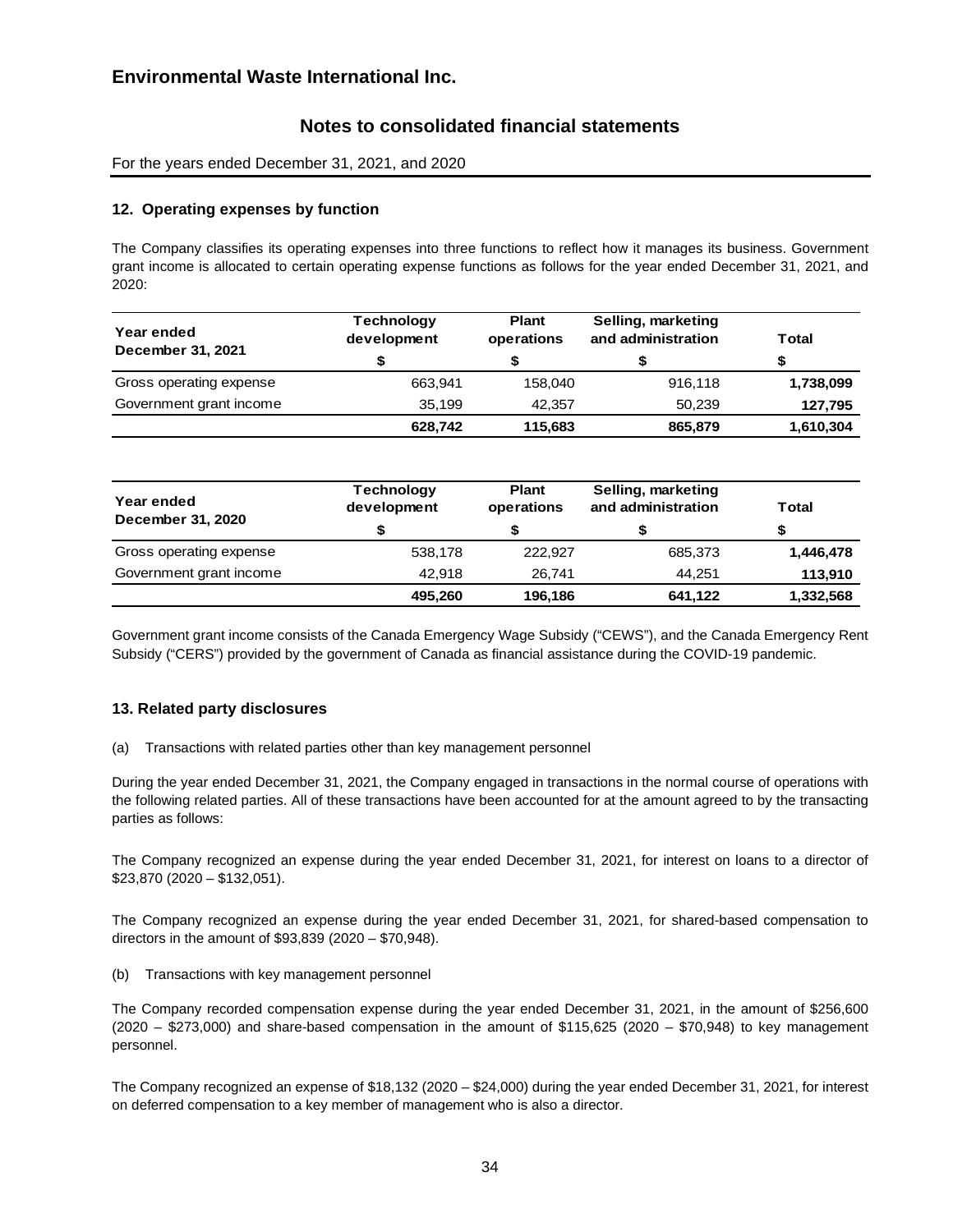# **Notes to consolidated financial statements**

For the years ended December 31, 2021, and 2020

### **13. Related party disclosures – continued**

Accounts payable as at December 31, 2021, includes \$12,772 (December 31, 2020 – \$113,591) related to compensation of a key member of management who is also a director.

### **14. Financial instruments**

#### [a] Fair value information

The fair values of cash, trade and other receivables and accounts payable and accrued liabilities approximate their carrying values due to the short-term maturities of these instruments.

Fair value estimates of the loans and borrowings are made at the initial recognition date by discounting future cash flows using rates available for debt on similar terms, credit risk and remaining maturities.

[b] Financial risk management objectives and policies

The Company's principal financial liabilities comprise accounts payable and accrued liabilities and various loans and borrowings. The main purpose of these financial liabilities is to finance the Company's operations. The Company's accounts receivable arise from its operations. The Company is exposed to credit risk, liquidity risk, market risk (including foreign currency and interest rate risk).

#### **Credit risk**

Credit risk is the risk that a counterparty will not meet its obligations under a financial instrument or customer contract leading to a financial loss. The Company is exposed to credit risk from its operating activities [primarily for trade accounts receivable] and from its financing activities, including deposits with banks and financial institutions. Customer credit risk is managed subject to the Company's established policies, procedures and controls relating to customer credit risk management. The requirement for an impairment is analyzed at each reporting date on an individual basis. The maximum exposure to credit risk at the reporting date is the carrying value of trade accounts receivable and cash.

#### **Liquidity risk**

Liquidity risk is the risk that the Company will not meet its obligations under its various loans and borrowings. The Company is exposed to liquidity risk from its financing activities, primarily for its various loans and borrowings and accounts payable and accrued liabilities. The Company monitors its risk to a shortage of funds regularly. The Company manages liquidity risk through the management of its capital structure and financial leverage as outlined below.

#### **Market risk**

Market risk is the risk that changes in market prices, such as foreign exchange rates, interest rates and equity prices, will affect the Company's income or the value of its holdings of financial instruments. The Company's goal is to manage market risk exposures within acceptable parameters while optimizing its return. The Company's financial risk management policy establishes guidelines on how the Company is to manage the market risk inherent to the business and provides mechanisms to ensure business transactions are executed in accordance with established limits, processes and procedures.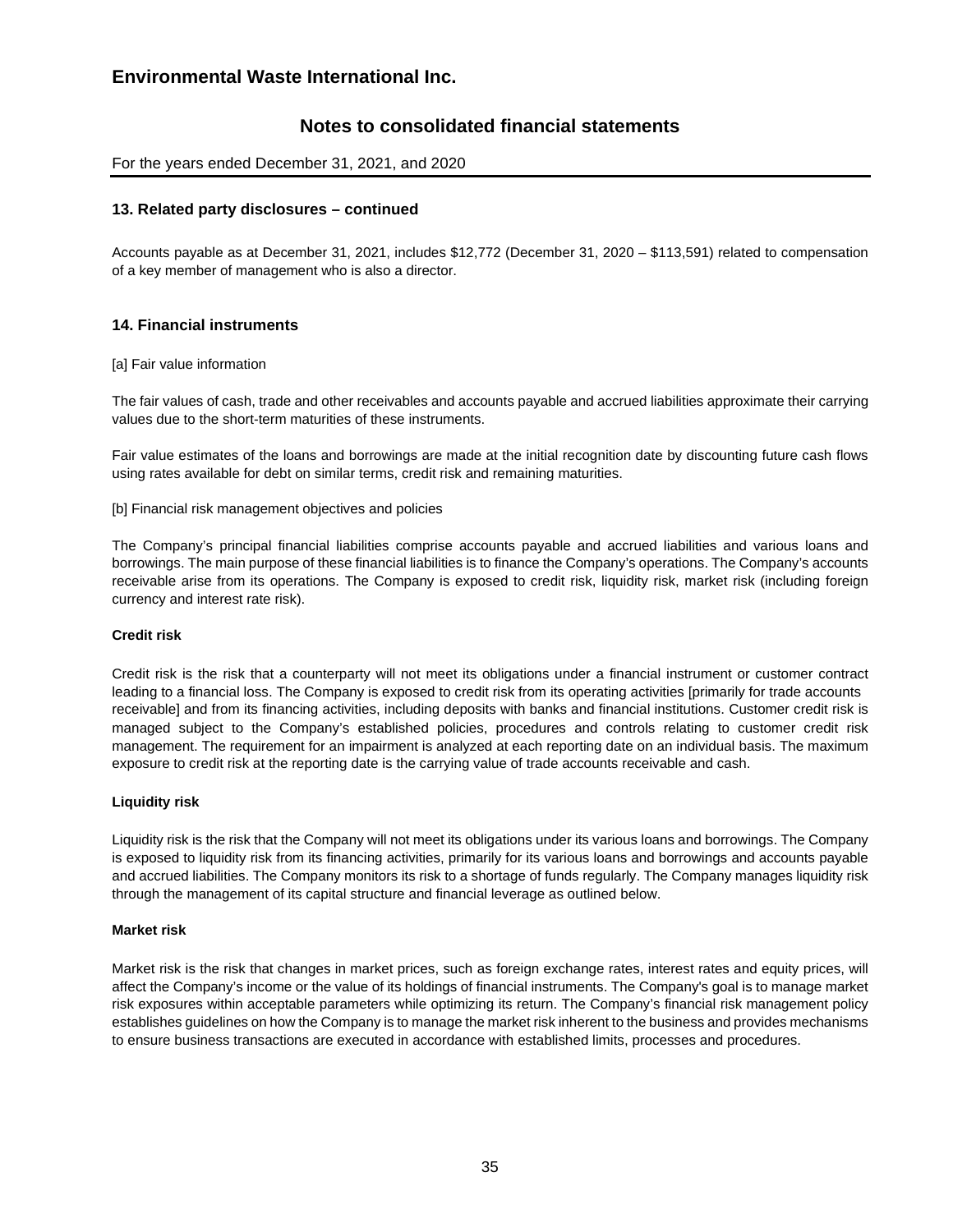# **Notes to consolidated financial statements**

### For the years ended December 31, 2021, and 2020

#### **14. Financial instruments – continued**

### **Market risk – continued**

Interest rate risk is the risk that the fair value or future cash flows of a financial instrument will fluctuate due to changes in market interest rates. The Company does not have a material amount of long-term debt with variable interest rates, thereby minimizing the Company's exposure to cash flow interest rate risk.

Foreign currency risk arises because of fluctuations in exchange rates. The Company conducts a significant portion of its business activities in foreign currencies, primarily the U.S. dollar with a large portion of the Company's sales being realized in this currency.

The table below summarizes the maturity profile of the Company's financial liabilities based on contractual undiscounted payments, including expected interest payments:

| As at December 31, 2021                                    | Less than 1 year | $2 - 3$ years | $4 - 5$ years | <b>Greater than</b><br>5 years | Total     |
|------------------------------------------------------------|------------------|---------------|---------------|--------------------------------|-----------|
|                                                            | \$               | \$            | \$            | \$                             | \$        |
| Accounts payable and accrued liabilities<br>and provisions | 512,705          | ٠             |               |                                | 512,705   |
| CEBA Loan                                                  |                  | 101.072       |               |                                | 101,072   |
| Deferred compensation                                      | 285,632          |               |               |                                | 285,632   |
| Lease obligations                                          | 38,069           | 96,282        |               |                                | 134,351   |
| Term loan payable                                          | 80,004           | 147,854       | 222.795       | 1,911,974                      | 2,362,627 |
| Mortgages payable                                          | 30,000           | 485,967       |               |                                | 515,967   |
| <b>Total</b>                                               | 946,410          | 831,175       | 222.795       | 1,911,974                      | 3,912,354 |

[c] Capital management

The Company's objectives when managing its capital are:

- i. to maintain a flexible capital structure that optimizes the cost of capital at acceptable risk while providing an appropriate return to its shareholders;
- ii. to maintain a strong capital base so as to maintain investor, creditor and market confidence and to sustain future development of the business;
- iii. to safeguard the Company's ability to obtain financing should the need arise; and
- iv. to maintain financial flexibility in order to have access to capital in the event of future acquisitions and to improve current and new research and development for new technologies.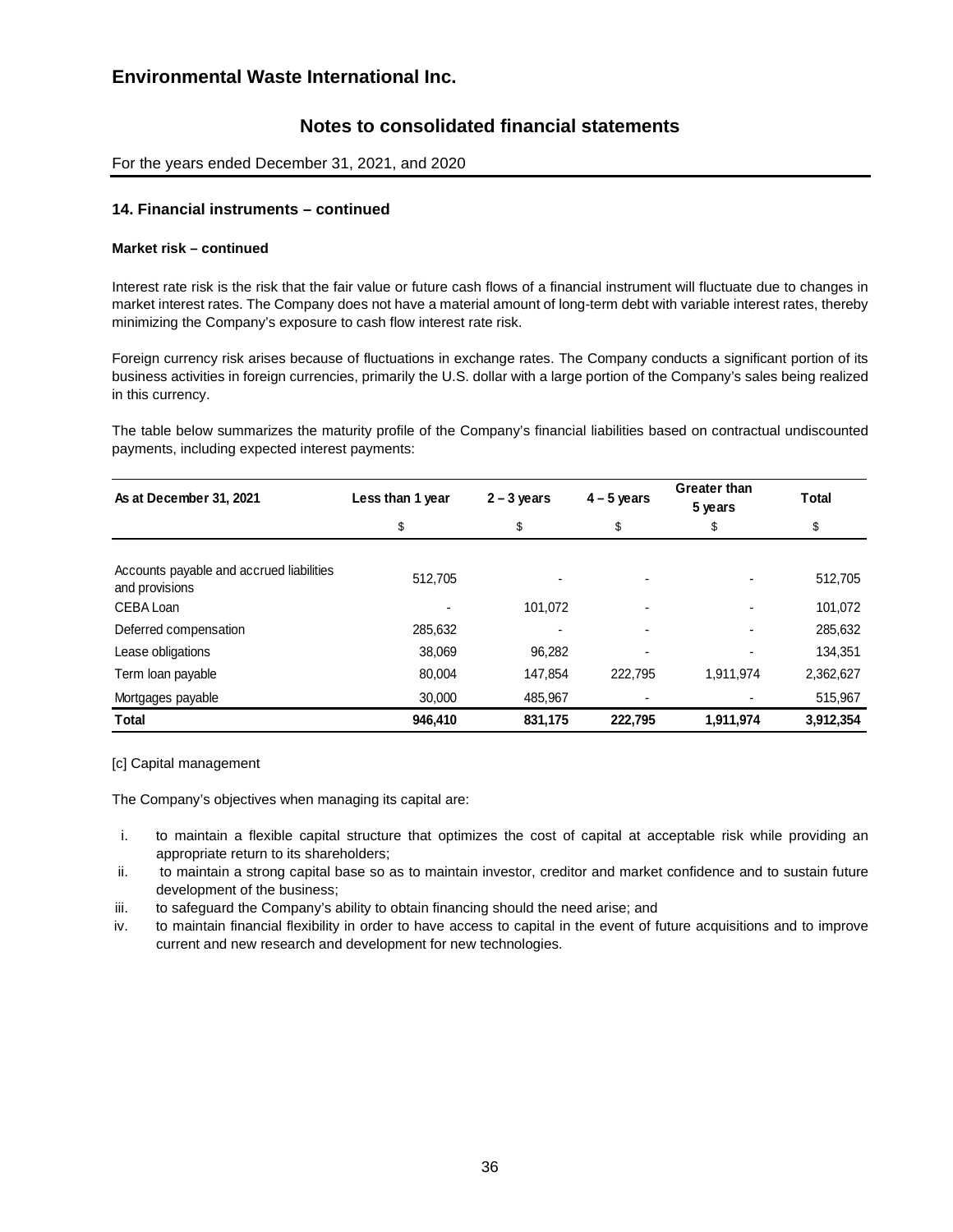# **Notes to consolidated financial statements**

For the years ended December 31, 2021, and 2020

#### **14. Financial instruments – continued**

The Company manages the following as capital:

|                                       | December 31,<br>2021 | December 31,<br>2020 |
|---------------------------------------|----------------------|----------------------|
|                                       | \$                   | \$                   |
| Interest bearing loans and borrowings | 3,265,298            | 4,418,417            |
| Lease liabilities                     | 134,351              | 190,344              |
| Trade payables and other provisions   | 512.705              | 475,894              |
| Less cash and cash equivalents        | (297,235)            | (619, 721)           |
| Net debt                              | 3,615,119            | 4,464,934            |
| Shareholders' deficiency              | (1,337,015)          | (3,797,430)          |
| Total capital (deficiency)            | 2,278,104            | 667,504              |

The Company manages its capital structure and makes adjustments to it in accordance with the objectives stated above, as well as responds to changes in economic conditions and the risk characteristics of the underlying assets. The Company monitors the return on capital, which is defined as total shareholders' equity. There were no changes in the

Company's approach to capital management during the year ended December 31, 2021. The Company is not subject to externally imposed capital requirements.

### **15. Commitments and contingencies**

Under its by-laws, the Company indemnifies its directors/officers, former directors/officers and individuals who have acted at the Company's request to be a director/officer of an entity in which the Company is a shareholder, to the extent permitted by law, against any and all charges, costs, expenses, amounts paid in settlement and damages incurred by the directors and officers as a result of any lawsuit or any judicial, administrative or investigative proceeding in which the directors and officers are sued as a result of their service. Indemnification claims will be subject to any statutory or other legal limitation year. There are no indemnification claims known to the Company at this time. The Company has purchased directors' and officers' liability insurance. No amount has been accrued in these consolidated financial statements with respect to any indemnifications.

During the ordinary course of business activities, the Company may be party to claims and may be contingently liable for litigation. Management believes that adequate provisions have been made in the accounts where required. Although it is not possible to estimate the extent of potential costs and losses, if any, management believes that the ultimate resolution of such contingencies will not have a material adverse effect on the consolidated financial position of the Company.

#### **(a) Partnership to enter European Market**

On August 25, 2020, the Company announced that is signed an agreement with a European development and investment company to enter into a partnership to develop waste tire recycling plants across Europe. The first project of this partnership will be a TR100 tire recycling plant in Europe which utilizes the Company's reverse polymerization technology. Subject to certain conditions, exclusions and performance criteria, the Company granted to its partner exclusive rights to its technology across Europe. In exchange for these exclusive rights, its partner is required to meet performance criteria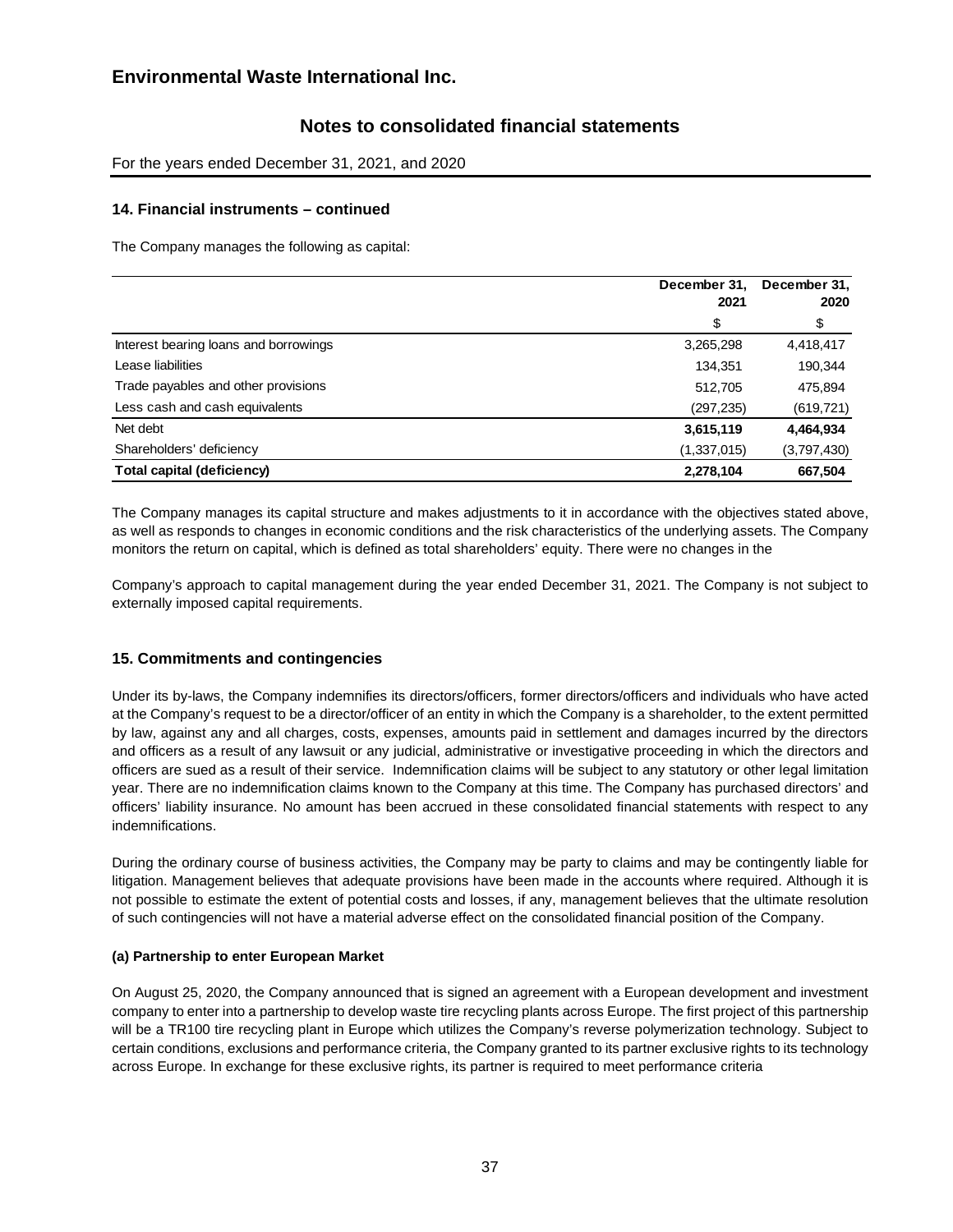# **Notes to consolidated financial statements**

For the years ended December 31, 2021, and 2020

### **15. Commitments and contingencies – continued**

such as the timely purchase and construction of a TR100, and must order and build additional plants within the first five years of the partnership to retain their exclusive rights to this technology in Europe. The counterparty to this agreement participated in the June 30, 2020, private placement and in the April 13, 2022 private placement.

### **16. Segment information**

The Company is organized into one operating segment. Management monitors the operating results of the Company on this basis.

During the year ended December 31, 2021, 68% of revenue is attributable to the United States (2020 – 100%), and 32% from Canada (2020 – Nil).

All of the Company's non-current assets are located in Canada.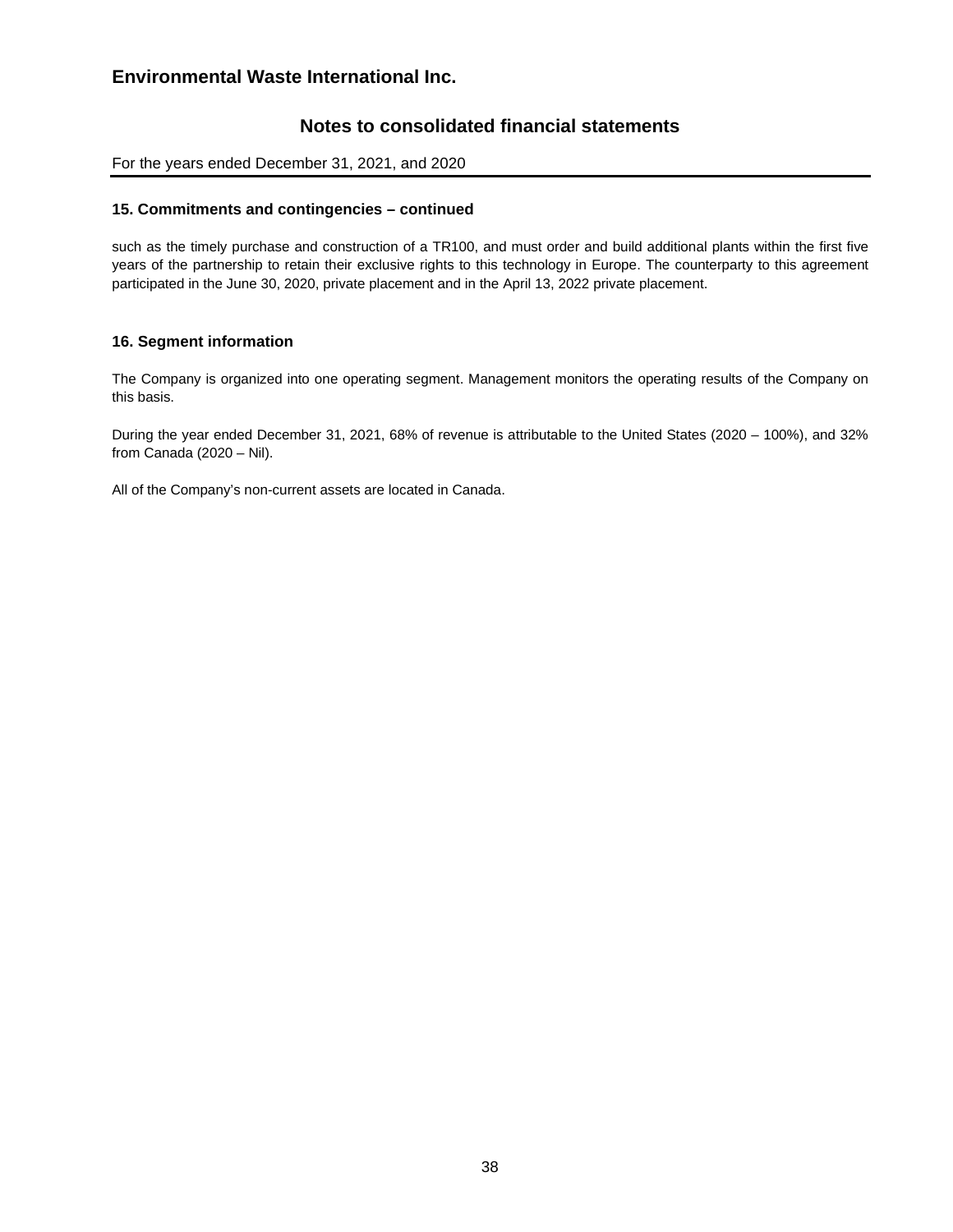# **Notes to consolidated financial statements**

### For the years ended December 31, 2021, and 2020

### **17. Taxes**

The reconciliation of the combined Canadian federal and provincial statutory income tax rate of 26.5% (2020 - 26.5%) to the effective tax rate is as follows:

|                                                      | 2021        | 2020        |
|------------------------------------------------------|-------------|-------------|
|                                                      | \$          | \$          |
| Net loss before recovery of income taxes             | (1,314,921) | (2,417,204) |
| Expected income tax (recovery) expense               | (348, 454)  | (640, 559)  |
| Share based compensation and non-deductible expenses | 179,920     | 76,140      |
| Share issuance cost booked through equity            | (4,601)     | (4, 815)    |
| Change in fair value of derivative                   | (176, 776)  | 166,288     |
| Change in tax benefits not recognized                | 364,561     | 327,105     |
| Loss of SR&ED carryforward credits                   |             | 72,934      |
| Book-to-filing and other adjustments                 | (14, 648)   | 2,907       |
| Income tax (recovery) expense                        |             |             |
| Unrecognized deferred tax assets                     |             |             |
| Property, plant and equipment                        | 2,542,296   | 2,411,688   |
| Intangible Assets                                    | 394,610     | 394,610     |
| Right of use assets offset with lease liabilities    | 16,438      | 626         |
| Schedule 13 Reserves                                 | 321,045     | 523,145     |
| Non-capital losses carried forward                   | 23,664,983  | 22,334,914  |
| Investment Tax Credits from schedule                 | 2,423,770   | 2,423,770   |
| SR&ED Pool from T661                                 | 2,559,396   | 2,559,396   |
| Ontario Research and Development Tax Credit          | 242,496     | 235,089     |
| Imputed Interest on loans and notes                  | 410,762     | 405,819     |
| Government Grant - CEBA loan                         | 13,598      | 7,475       |
| Deferred financing cost and other                    | 190,797     | 107,960     |
|                                                      | 32,780,192  | 31,404,492  |

The Canadian non-capital loss carry forwards expire as noted in the table below.

Share issue and financing costs will be fully amortized in 2025.

Investment tax credit expire from 2024-2036.

The remaining deductible temporary differences may be carried forward indefinitely.

Deferred tax assets have not been recognized in respect of these items because it is not probable that future taxable profit will be available against which the group can utilize the benefits therefrom.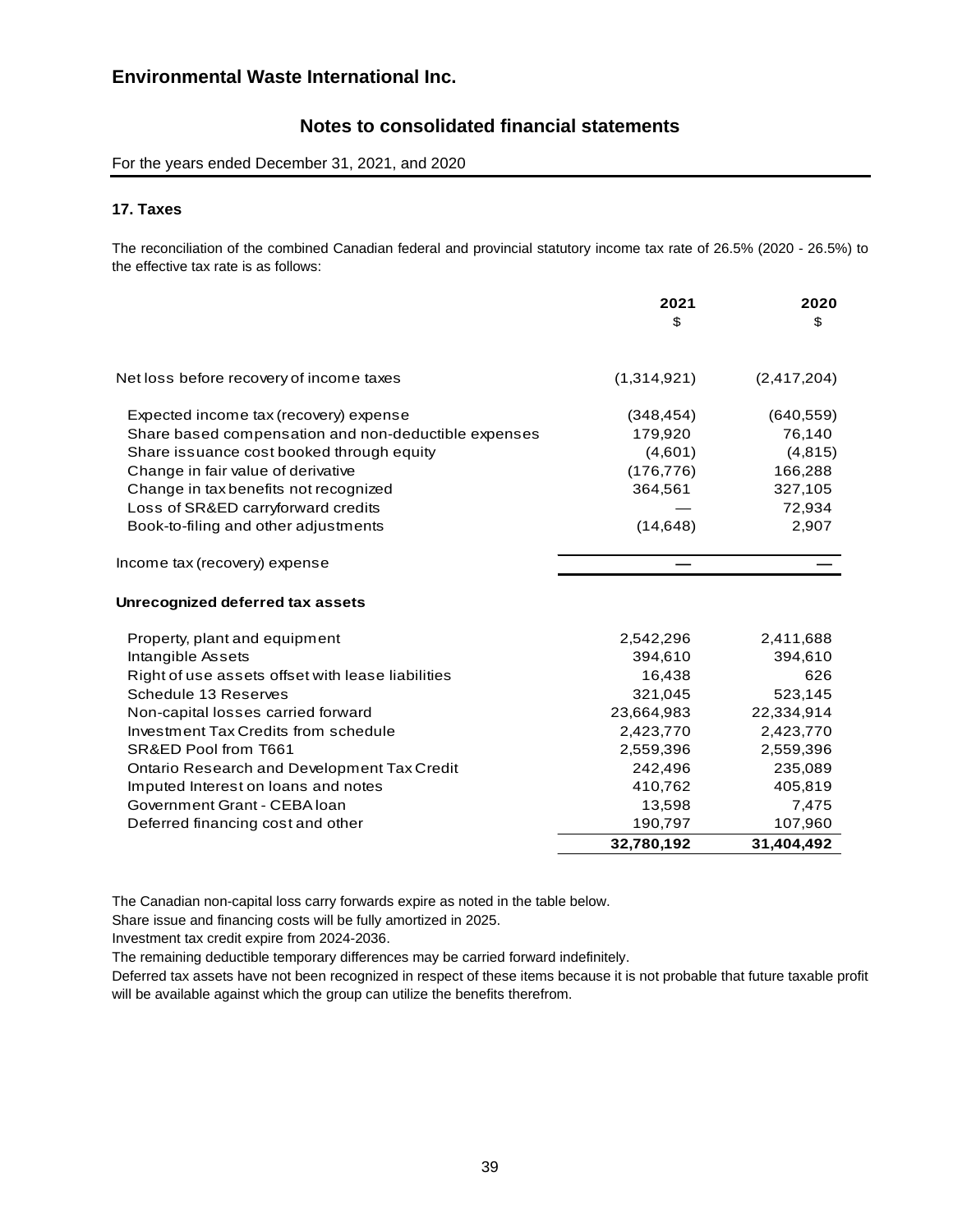# **Notes to consolidated financial statements**

For the years ended December 31, 2021, and 2020

#### **17. Taxes – continued**

The Company's Canadian non-capital income tax losses expire as follows:

| 2026 | 241,634    |
|------|------------|
| 2028 | 519,673    |
| 2029 | 1,157,841  |
| 2030 | 2,513,251  |
| 2031 | 94,119     |
| 2031 | 3,561,899  |
| 2032 | 2,220,307  |
| 2033 | 1,444,772  |
| 2034 | 2,830,766  |
| 2035 | 1,471,694  |
| 2036 | 782,905    |
| 2037 | 1,765,317  |
| 2038 | 1,036,077  |
| 2039 | 903,372    |
| 2040 | 1,597,190  |
| 2041 | 1,524,167  |
|      | 23,664,984 |

### **18. COVID-19**

In March 2020, there was a global outbreak of the coronavirus COVID-19 which has had impact on businesses through the restrictions put in place by the Canadian, provincial, and municipal governments. Measures taken to address the COVID-19 pandemic had an impact on the Company in the year resulting in a decrease in maintenance revenues due to the inability to travel to the US. In addition, the COVID-19 pandemic has slowed current negotiations on plant sales, although none have been abandoned.

Depending on the severity and duration of COVID-19 disruptions, including the current resurgence and possible future resurgences in the number of COVID-19 cases the company's financial results could continue to be negatively impacted in future years.

#### **19. Comparative Financial Statements**

Certain figures in the comparative financial statements, namely the presentation of expenses by function *(note 12)*, have been reclassified to conform to the current year presentation.